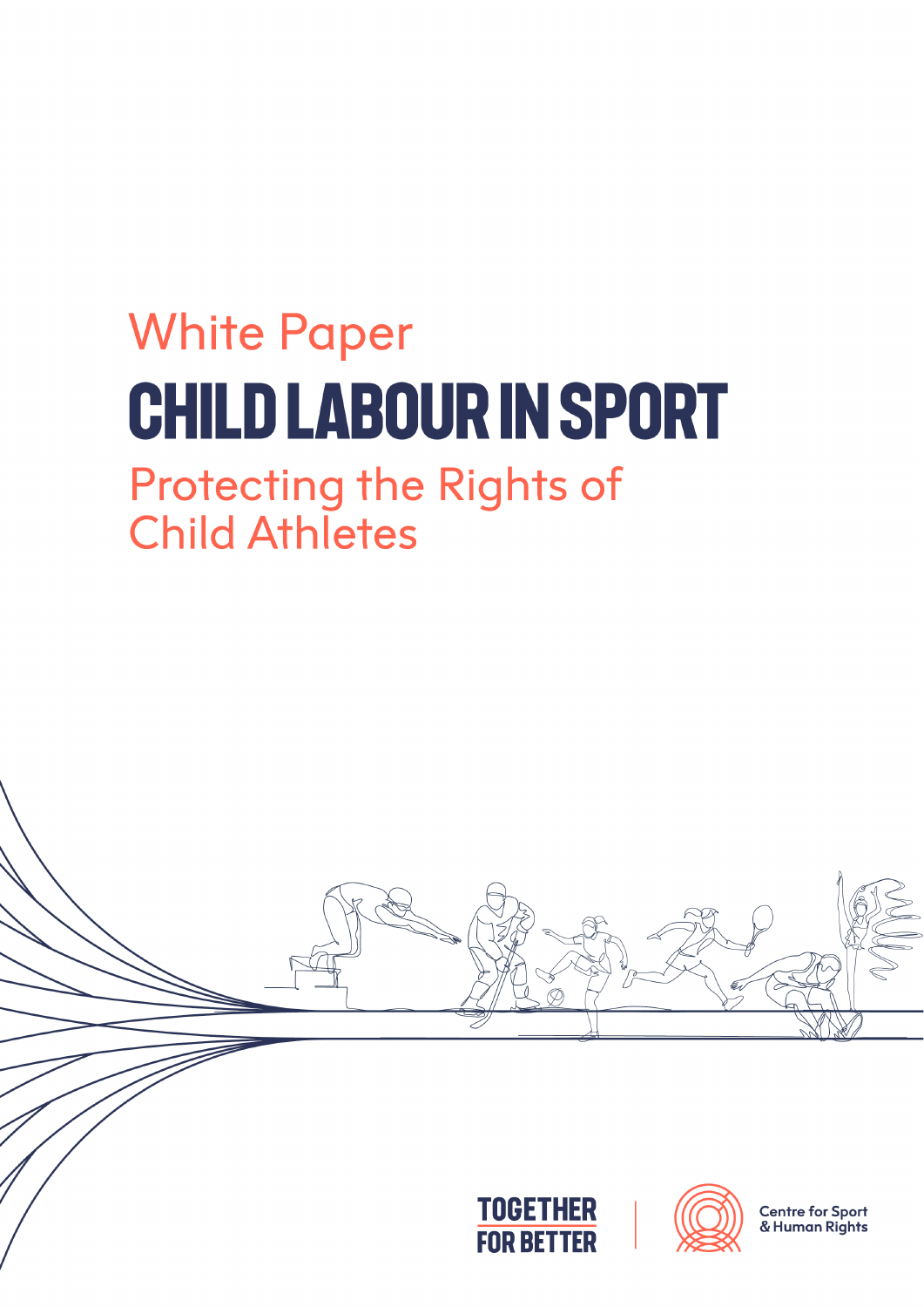### White Paper **CHILD LABOUR IN SPORT** Protecting the Rights of Child Athletes

Delivered at the 5th Global Conference on the Elimination of Child Labour (Side Event) Durban, SOUTH AFRICA, May 19, 2022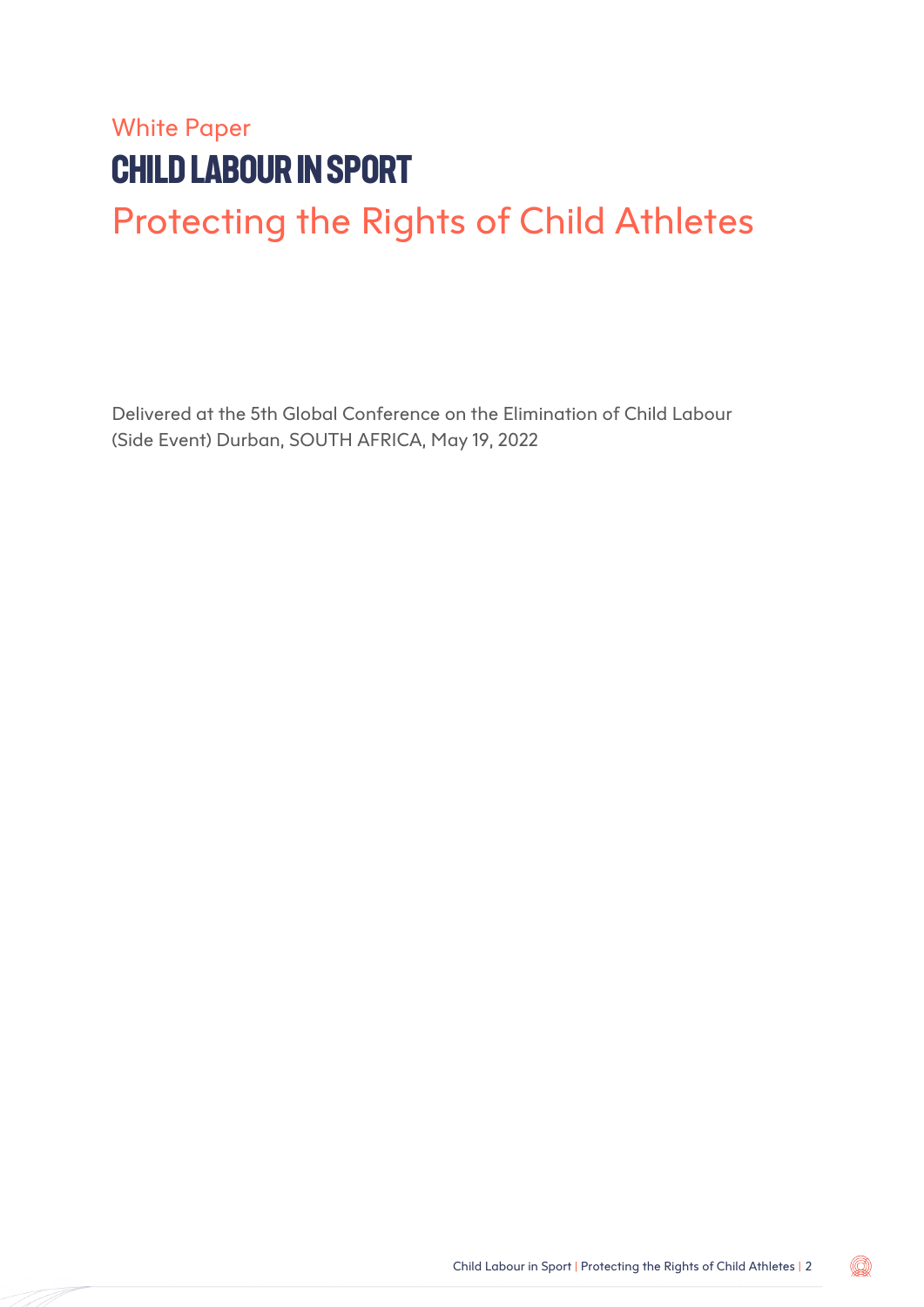### Appreciation

The Centre for Sport and Human Rights is very grateful to the members of the Child Labour in Sport Steering Committee and to the participants of the Consultations for their pro bono contributions of time and technical expertise to the development of the White Paper. It thanks the International Labour Organisation (ILO) for its collaboration. It also appreciates the financial support of the Oak Foundation to the Centre's work related to child rights in sport.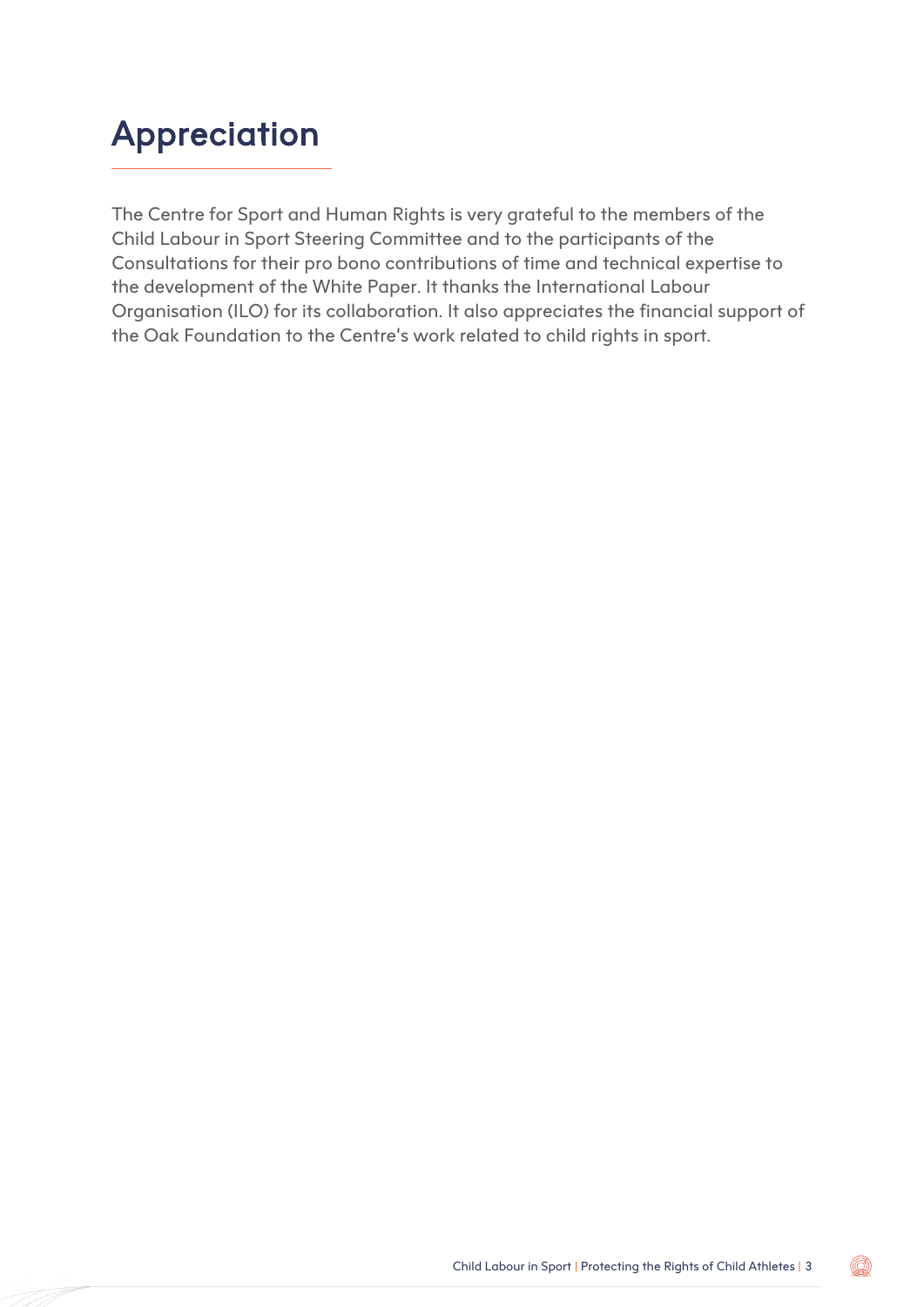### White Paper **Child Labour in Sport** Protecting the Rights of Child Athletes

- Executive Summary 6
	- Introduction 9
		- Methods 14
- Key Findings from the Review of Literature and the Consultations 15
	- Recommendations 30
	- Notes and Appendices 40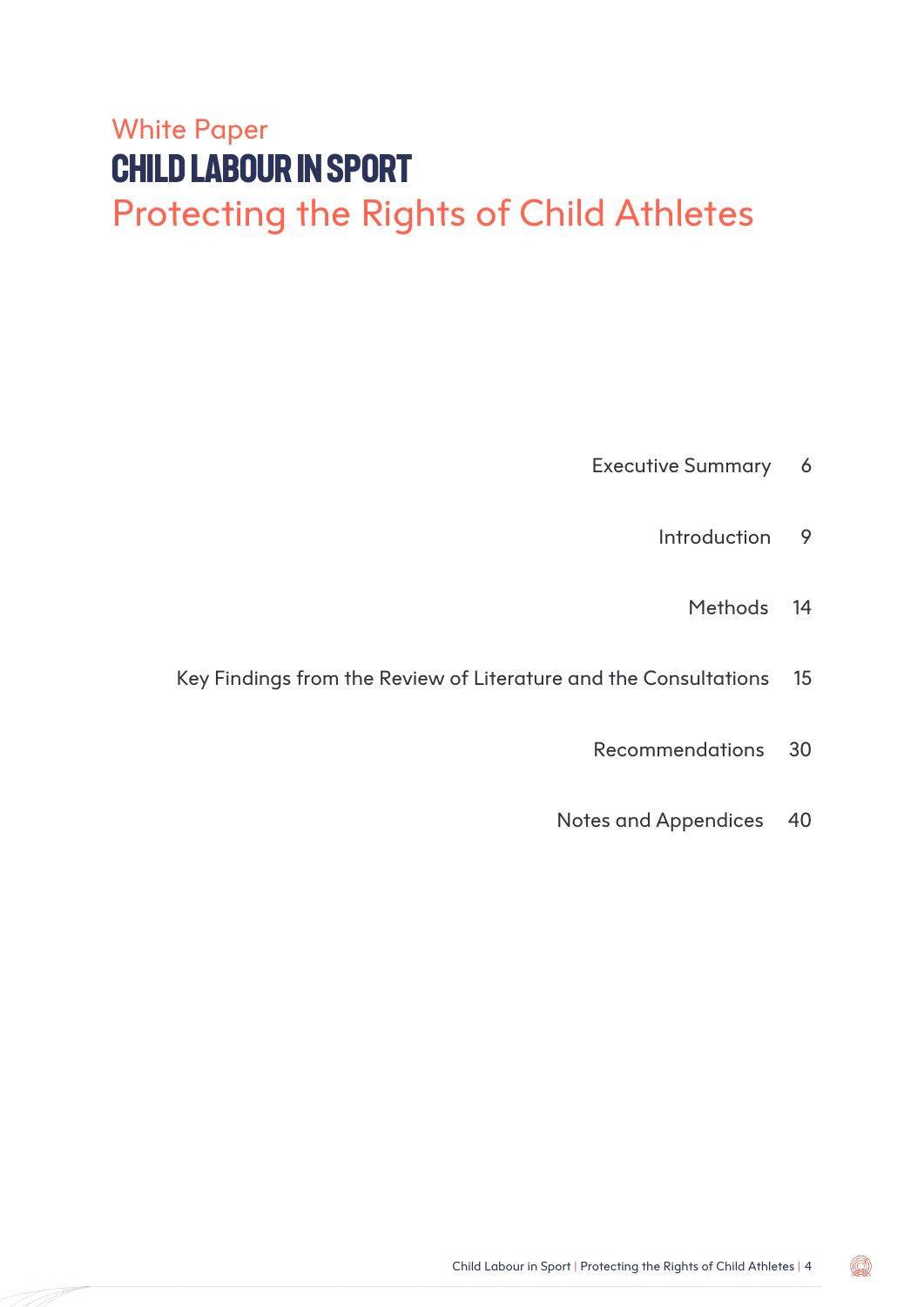### **List of Abbreviations**

| <b>ACEs</b>        | <b>Adverse Childhood Experiences</b>                                              |
|--------------------|-----------------------------------------------------------------------------------|
| <b>ACRWC</b>       | African Charter on the Rights and Welfare of the Child                            |
| <b>BCEA</b>        | <b>Basic Conditions of Employment Act</b>                                         |
| <b>CARE Report</b> | <b>Census of Athlete Rights Experiences</b>                                       |
| CAS                | <b>Court of Arbitration of Sport</b>                                              |
| <b>CRC</b>         | UN Convention on the Rights of the Child                                          |
| <b>CSHR</b>        | Centre for Sport and Human Rights                                                 |
| <b>FIFA</b>        | Fédération Internationale de Football Association                                 |
| <b>FIG</b>         | Fédération Internationale de Gymnastique                                          |
| IB                 | <b>International Baccalaureate</b>                                                |
| <b>ICSPE</b>       | International Council on Sport and Physical Education                             |
| <b>ICSS</b>        | <b>International Centre for Sport Security</b>                                    |
| IF                 | <b>International Federation</b>                                                   |
| <b>ILO</b>         | <b>International Labour Organisation</b>                                          |
| <b>IOC</b>         | <b>International Olympic Committee</b>                                            |
| <b>IPEC</b>        | International Programme on the Elimination of Child<br>Labour                     |
| <b>OSH</b>         | Occupational Safety and Health                                                    |
| <b>SAG-AFTRA</b>   | Screen Actors Guild-American Federation of Television and<br><b>Radio Artists</b> |
| <b>SDG</b>         | Sustainable Development Goal                                                      |
| <b>SRS</b>         | <b>Sports Rights Solutions</b>                                                    |
| <b>UNCRC</b>       | United Nations Convention on the Rights of the Child                              |
| <b>UNESCO</b>      | United Nations Educational, Scientific, and Cultural<br>Organization              |
| <b>UNHRC</b>       | <b>United Nations Human Rights Council</b>                                        |
| <b>UNICEF</b>      | <b>United Nations Children's Fund</b>                                             |
| <b>WADA</b>        | <b>World Anti-Doping Agency</b>                                                   |
|                    |                                                                                   |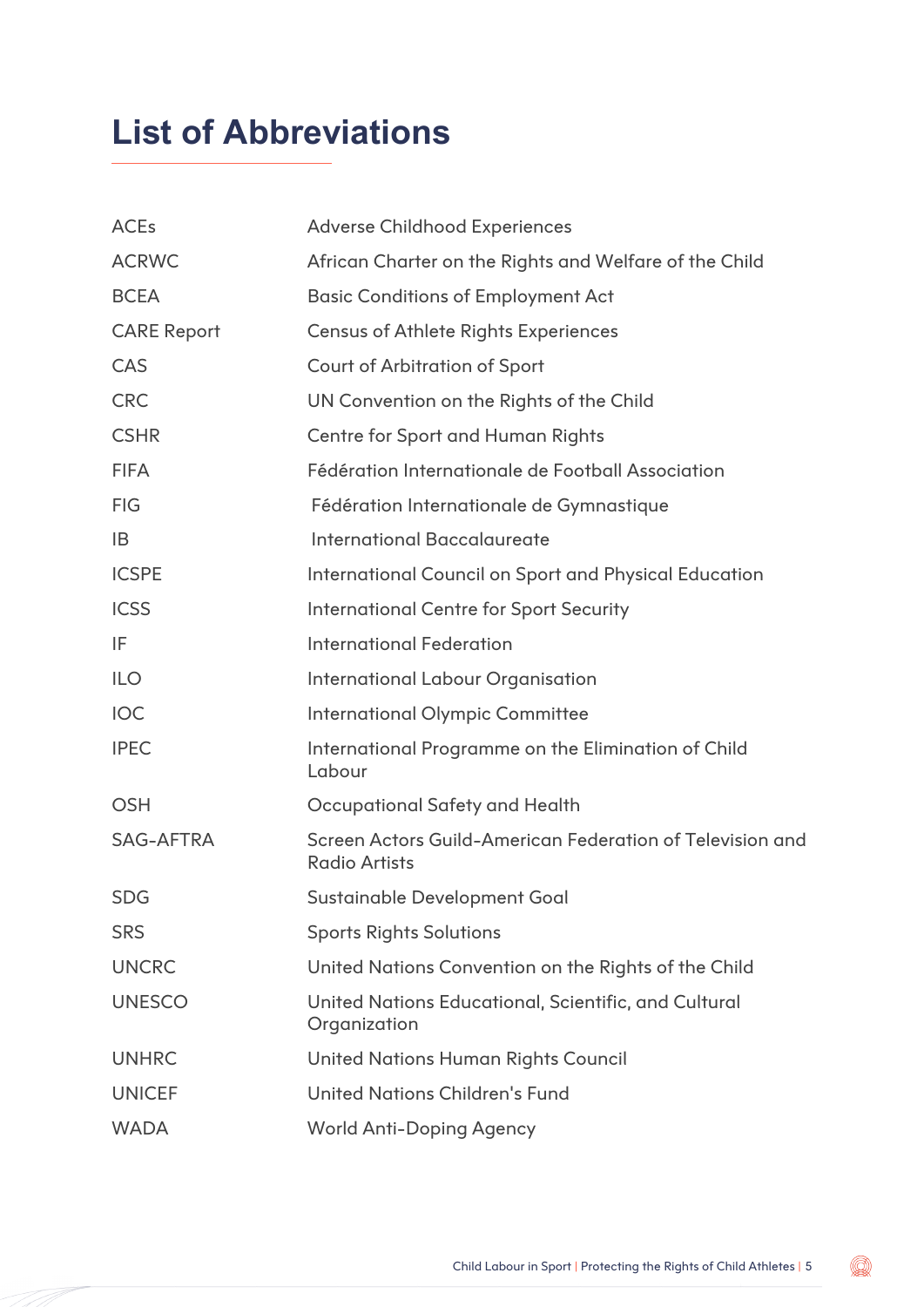### Executive Summary

It is widely understood and appreciated that healthy and age-appropriate sport can be of great benefit in the lives of children. So pervasive is a belief in the essential 'goodness' of sport that there is a deep-seated reluctance to consider any negative aspects of sport, despite widespread evidence of harms that may be occasioned by participating in sports.

This White Paper is focused specifically on the work of children in, or on the pathway to, elite (high- performance and professional) sport, and the experiences of children and the situations they may encounter that are analogous to child labour. Although children in high- performance and professional sport are not included in the current understanding and measurement of child labour, this paper argues that the conditions and impacts they experience are similar to those of children working in more recognized forms of child labour. Evidence to support this argument is derived from an in-depth review of relevant literatures, and from a series of 24 Consultations with various expert groups.

The White Paper is also a contribution toward the achievement of SDG target 8.7 which calls for the eradication of all forms of child labour by 2025 and respect for the legal obligations of States contracted under ILO Conventions 138 and 182, and the UN Convention on the Rights of the Child (CRC).

The paper begins by defining children's work in the global industry of highperformance and professional sports. Since athletes are the key 'players' in this industry, and since playing careers tend to be quite short, the industry depends on a constant pipeline that delivers aspiring and talented child athletes. Their work, which involves early specialization in a sport, intensive and high-volume regular training and involvement in repeated high stakes competition, meets the criteria for child labour outlined in the ILO and UN Conventions noted above. Children's development as athletes is facilitated by a wide range of adults, some of whose livelihoods depend on the work of children.

#### Not all work by a child automatically qualifies as 'child labour' to be eliminated.

Child athletes are considered to be engaged in labour when their participation in sport involves "economic exploitation and... performing any work that is likely to be hazardous or to interfere with the child's education, or to be harmful to the child's health or physical, mental, spiritual, moral or social development." Child athletes are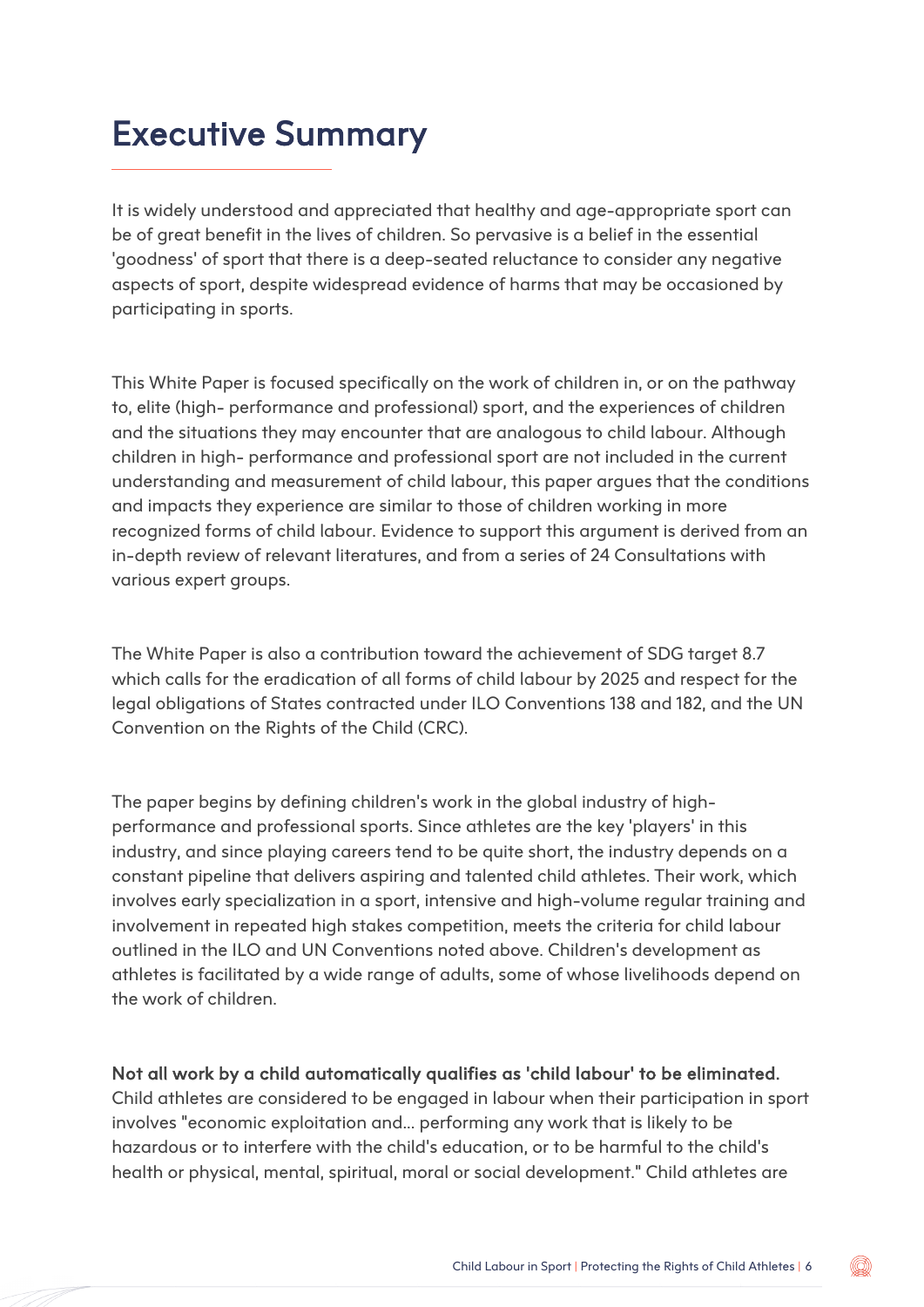considered to be at work when they are participating in sport for their own or someone else's gain or engaged in intensive training in order to do so in the future.

Key findings from the literature review and Consultations consider: (1) the context for this White Paper, how child labour in sport intersects with children's rights in sport in the prevailing system of developing elite child athletes; the harms arising from this system are then considered with regard to (2) the overlapping categories of health, welfare, risk and safety with a focus on injury, abuse and violence; (3) the challenging situation of families with a child in elite sport, and the education of children in elite sport are the considered, followed by (4) an brief overview of trafficking and the international transfer of child athletes, and the possibilities and problems of specialist sport academies. The key findings conclude with a brief consideration of some culturally specific forms of child labour in sport.

In almost every sector of life, childhood is recognized as a distinct and separate period of growth and development, where adults have a duty of care for children. This distinction is widely recognized in international and (most often) domestic law and made in every sector from education to labour legislation, but not in sport. Minors who qualify to compete at an adult level of high-performance or professional sport are expected to 'work' – train and compete – at the same level as and usually with adult athletes.

This White Paper endorses a child rights approach to govern children's involvement in sport by bringing together child rights and child labour law, policies, standards and regulations to better protect children at any level of high-performance and professional sport. The primary aim is to provide guidance to States and sport organisations to enable them to enact policy to nurture talented children in sport while acting in their best interests, fully taking into account their holistic development as children and respecting and protecting their rights.

This guidance is outlined in a series of 17 Recommendations. These include advocating the recognition that some aspects of children's participation in sport are analogous to child labour; asserting that children's rights should guide all decisions concerning children in situations analogous to child labour; and arguing that sports bodies and states should introduce and regulate appropriate minimum ages, and maximum hours for children's training and competition in elite sport.

Parallels are drawn with the entertainment, advertising and cultural industries where some States and jurisdictions impose age-appropriate restrictions on children's work.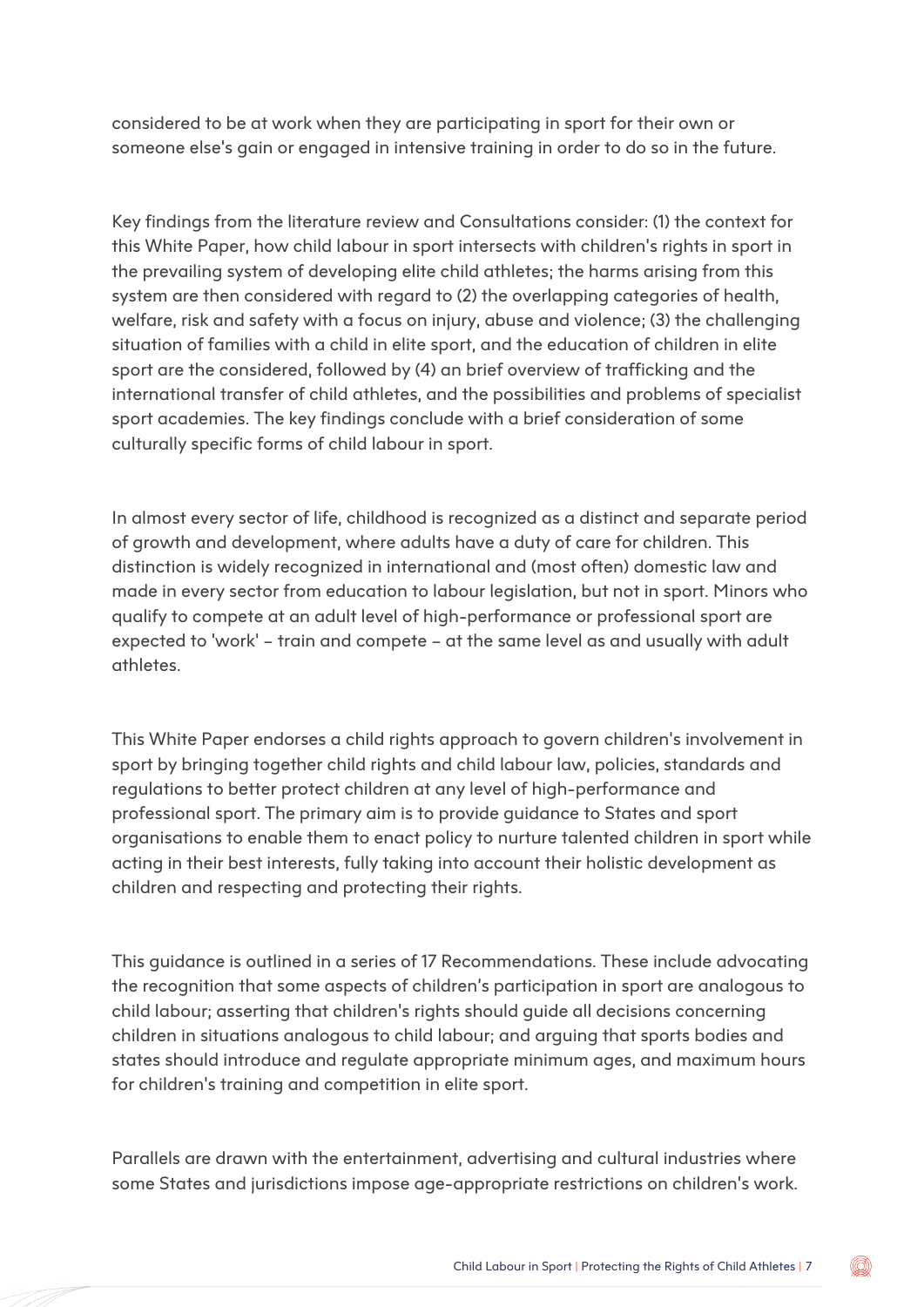Other Recommendations urge the consideration of children as 'protected persons' in elite sport and seek assurances that children will be made aware of their rights; and several Recommendations concern the parents of child athletes and the education of child athletes.

The significance of acting on this guidance and implementing the recommendations set out at the end of this paper will be realised in the form of a healthier, well-balanced, sustainable and more child-centred emphasis in the sport development system.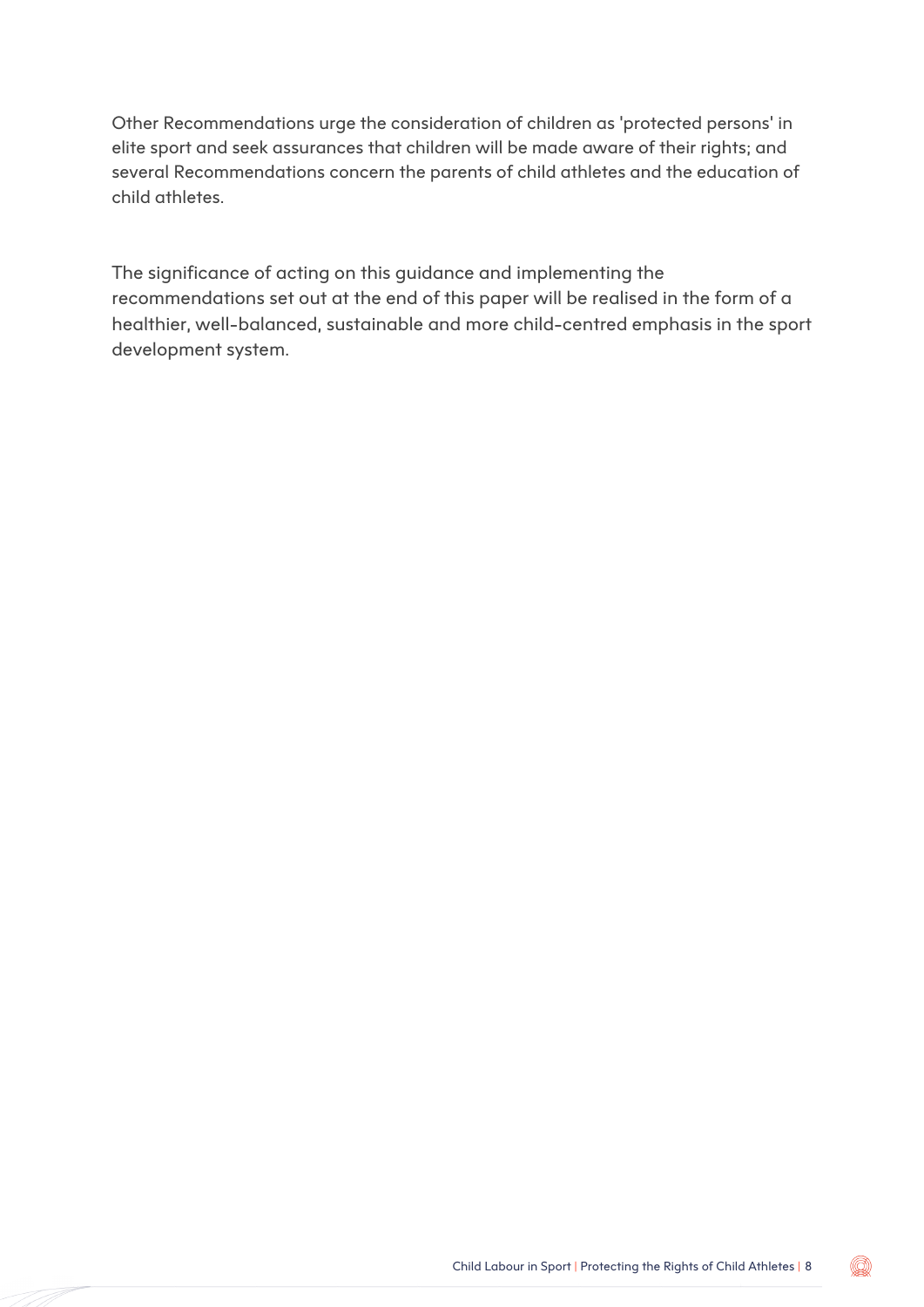### Introduction

It is widely understood and appreciated that healthy and age-appropriate sport can be of great benefit in the lives of children. Sport involves fun and excitement, and there is a great deal of research showing that sport, under the right circumstances, can help to promote the physical, mental and social development of children and thus contributes to the realization of their human rights. Sport for development programmes, many of which are established specifically for children, are based on the principle of sport for good, where sport is regarded as having the potential to reduce social, historical, and political inequities, foster health promotion and positive youth development, and aid in social cohesion. Some sport for development programmes are even intended to prevent child labour.<sup>1</sup> So pervasive is a belief in the essential 'goodness' of sport that there is a deep-seated reluctance to consider any negative aspects of sport, despite long standing scientific research and growing media, academic and public attention paid to the work, exploitation and abuse (neglect, physical, psychological and sexual) of children in sport.

This paper is focused specifically on the work of children in, or on the pathway to, elite (high- performance and professional) sport, and the situations children may encounter that are analogous to child labour. Among these situations are: excessive hours of intensive training in relation to the age of the child; excessive repeated training that can cause chronic and/or acute injuries; trafficking and sale in and through sport; loss of education and a balanced physical, psychological and social development; and being subjected to intimidation, harassment, violence, abuse, neglect, exploitation, avoidable injuries and doping. Although children in high- performance and professional sport are not included in the current understanding and measurement of child labour, this paper argues that the conditions and impacts they experience are similar to those of children working in more recognized forms of child labour. The paper is framed from the perspective of child work as a contribution to the 5<sup>th</sup> Global Conference on the Elimination of Child Labour (May 2022, Durban, South Africa). More importantly, the paper is a contribution toward the achievement of Sustainable Development Goal (SDG) Target 8.7 which calls for the eradication of all forms of child labour by 2025.

Defining child labour with reference to child athletes: Since the 1960s, sport has grown to become a major global industry now worth, by some estimates, up to \$500 billion a year. What has been referred to as the 'sport industrial complex'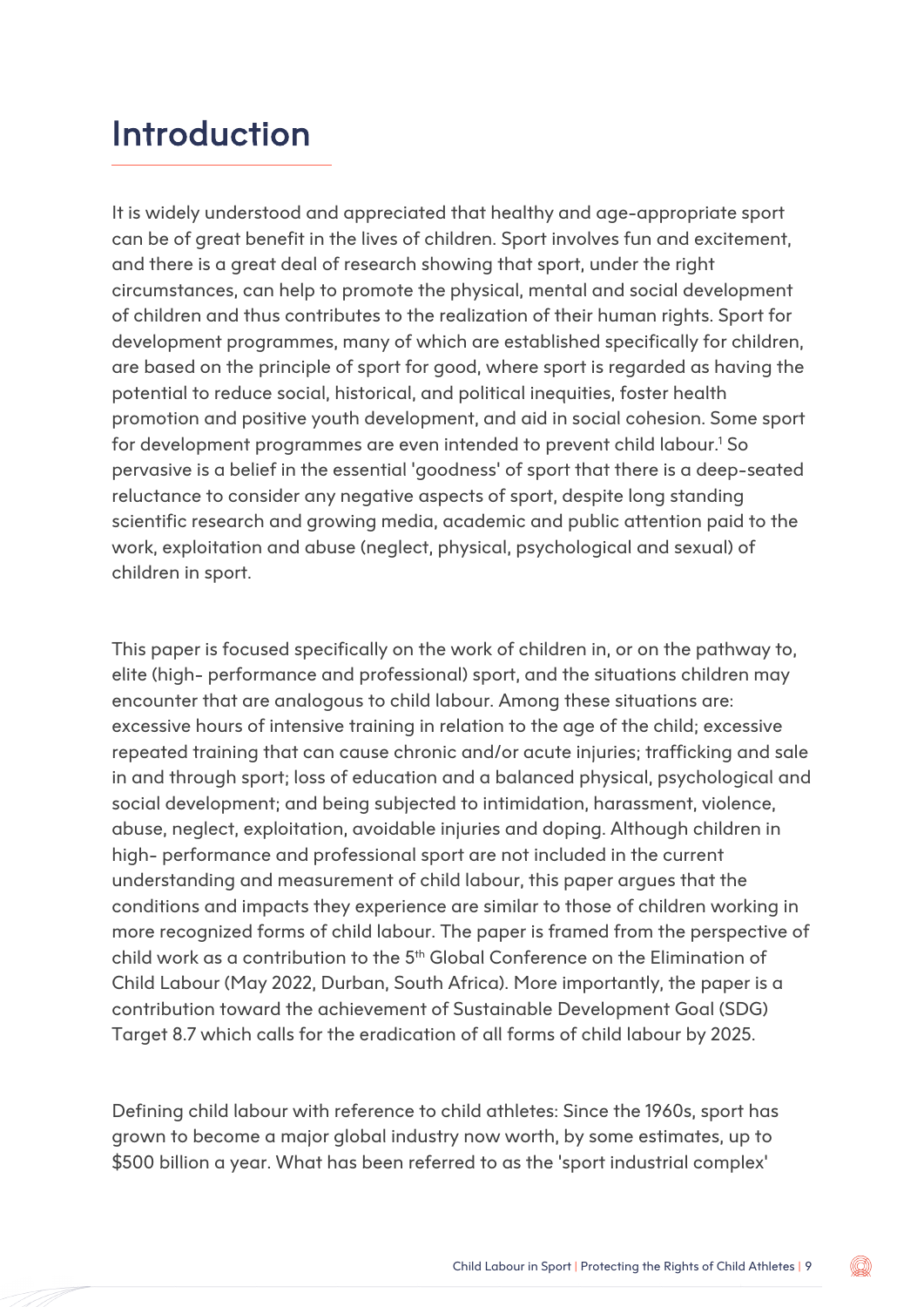includes apparel and equipment manufacture and sales, event production and management, gambling, travel, media, and corporate advertising and sponsorship. The key 'players' in this industry are the athletes, without whom it would not exist. Since the careers of professional and high-performance athletes tend to be quite short, the success of the industry depends on a constant pipeline of aspiring and talented child athletes.

Organizations focused on children's rights and on child labour have paid a great deal of attention to ending children's work in the sporting apparel and equipment industries, and more recently to ending children's work in association with mega sport events such as the Olympic Games and football World Cups. However, very little attention has been paid to the 'work' of children in the talent development pipeline, and those children who have advanced to compete at various levels of national, international and professional sport. The children in the pipeline, and those who advance successfully, are facilitated by a wide range of adult actors, some of whose livelihoods depend on identifying talented children, enrolling them in the 'sport system' and driving their development as athletes. These include scouts and recruiters; sport club/organisation administrators; coaches, instructors, fitness experts and trainers; medical/clinical professionals (physicians, surgeons, physiotherapists, massage therapists, and so on); support workers such as sport psychologists; sports media, advertising and corporate sponsors; agents, and sometimes parents.

The development 'system', based on early talent identification, early specialization, intensive and high-volume regular training and involvement in repeated high stakes competition, became very prominent during the Cold War period. As international medals, records and championships took on political importance in a 'war without weapons', talented children became involved in focused training at younger and younger ages to peak earlier, achieve more, and in the hope that they would be successful for a longer period. This system became widespread in all the countries involved in the 'global sporting arms race', and it continued after the Cold War – driven by the fact that international sporting success continued to be perceived as politically important and by enormous growth in the mediatisation and commercialisation of both high-performance and professional sport.2

The first official warnings about potential harms to and abuse of children in this elite sport system are found in UNESCO's 1964 Declaration on Sport, which includes concerns about the physical health and mental and social development of children in the system.3 The analogy with child labour was first drawn in the 1970s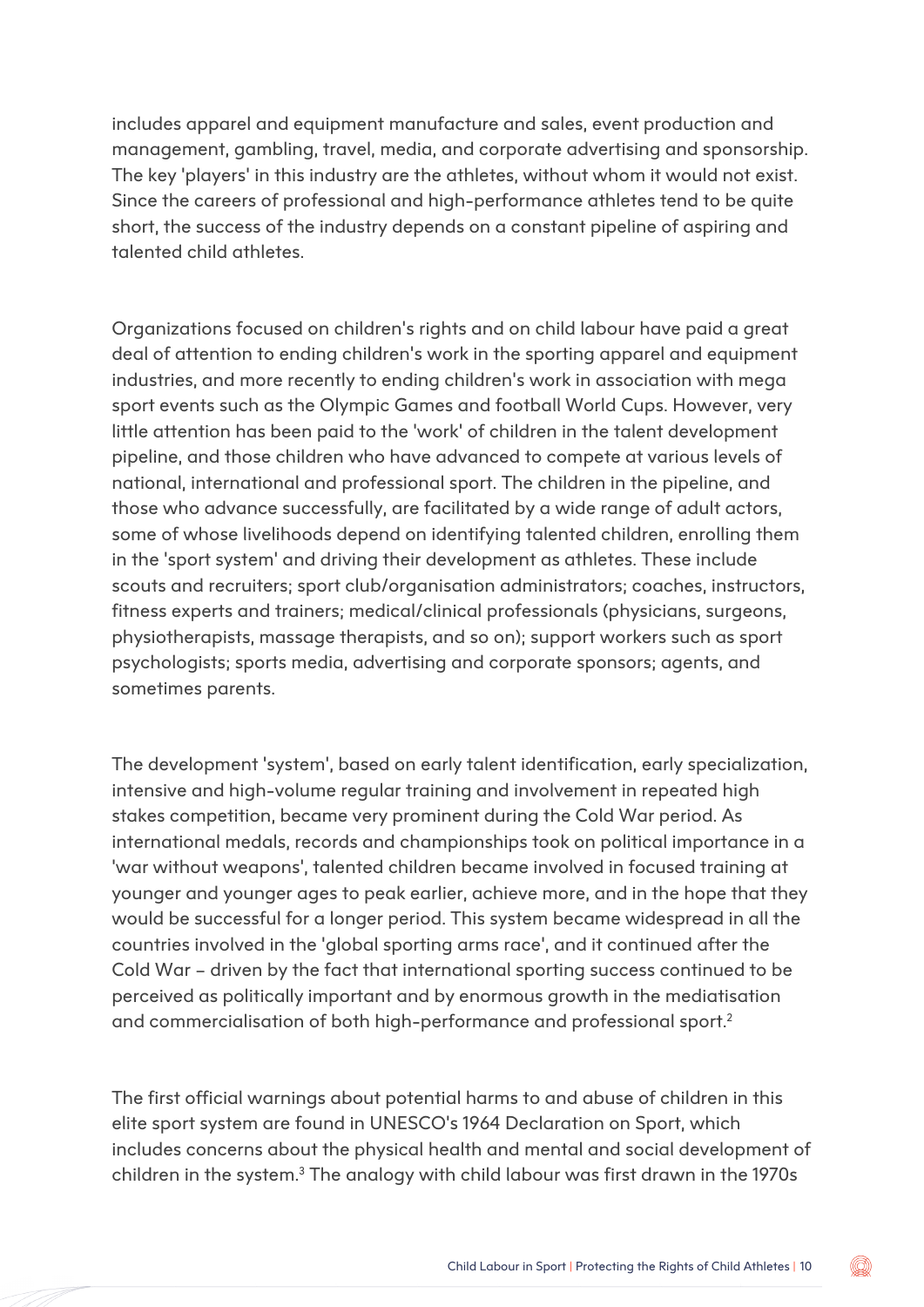following growing awareness of ILO Convention 138 (the Minimum Age Convention, 1973). The comparison increased in the 1980s, and even more so in the 1990s following adoption by the UN General Assembly of Convention on the Rights of the Child (CRC, 1989) which was subsequently ratified by every country except one. The CRC (Article 1) defines a 'child' as any person under 18 years of age unless domestic law sets an earlier age. Thus, in this paper, children refers to all persons under the age of 18.

More recently, the 27 December 2018 thematic report of the UN Special Rapporteur on the Sale and Sexual Exploitation of Children (presented to the UN Human Rights Council and UN General Assembly) called attention to these issues: "States and sports organisations should have as their first priority the eradication of child labour and should consequently keep this objective in mind with regard to the practice of sports by children. Any sport, in particular at the elite level, that leads to situations of child labour should be reformed."4

Children who are paid to compete in sport are clearly engaged in work that should be considered child labour if the activities or conditions are "likely to be hazardous or to interfere with the child's education, or be harmful to the child's health or physical, mental, spiritual or moral development" (article 32.1, CRC). Contracts may not be that of an 'employer-employee relationship' and there is little in the way of formal regulation regarding child athletes' hours of work, time for education, protection of income, health, psychological and social development, and safety. Children involved in intensive training and competition who receive funds in the form of prize money, sponsorship contracts, or government or private bursaries may find themselves in a situation analogous to child labour. Many of the children who specialised early in a sport and are involved in intensive training and competition in anticipation of eventually becoming a national team or professional athlete (i.e., they are in the 'pipeline), are also working in a situation analogous to child labour. This process cannot be reduced to considering children as 'trainees', which is an unfair qualification of children's experiences and the situations and conditions in which they train and compete

It is important to note that not all work by a child automatically qualifies as "child labour" to be eliminated. In this paper, child athletes are considered to be engaged in labour when their participation in sport involves "economic exploitation and... performing any work that is likely to be hazardous or to interfere with the child's education, or to be harmful to the child's health or physical, mental, spiritual, moral or social development."5 Child athletes are considered to be at work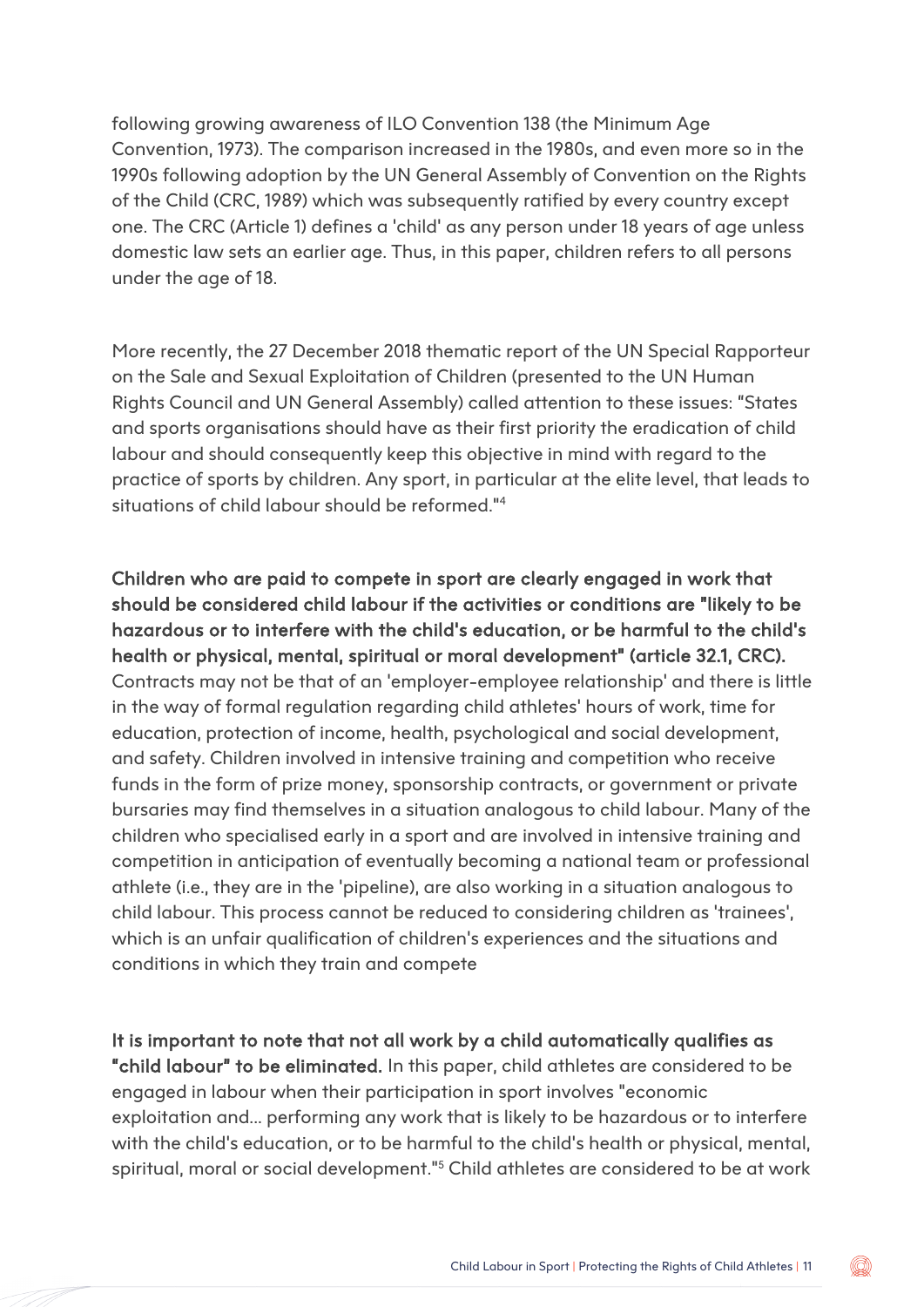when they are participating in sport for their own or someone else's gain, or engaged in intensive training in order to do so in the future. 'Gain' is normally considered to be economic, although some other forms include political or reputational gain. A long list of adults (mentioned above) stand to 'gain' from children's work in sport, and there is clear reason for concern when the livelihood of adults is dependent on the performance and achievements of children and/or their successful progress through the various stages of performance or talent development pipeline.

In some cases, the work of children in sport violates the CRC and the universally ratified ILO Convention 182 (Worst Forms of Child Labour, 1999), especially "the sale and trafficking of children," and "work which, by its nature or the circumstances in which it is carried out, is likely to harm the health, safety or morals of children" including the sexual exploitation of child athletes. The ILO recently recognized the work of children in sport in the Points of Consensus of the ILO Global Dialogue Forum on Decent Work in the World of Sport (2020). Points 8, 22 and 30f relate to children: 8 refers to the "special protection [of child athletes] from abuse... injuries and illness;" 22 refers to protection from exploitation, and child athletes' right to education; and 30f calls for recognition of the best interests of the child in sport programmes.

A recently recognized form of 'gain' is derived from the monetization of the vast amounts of personal data collected on the physique, character, skills, competitive achievements and social media presence of talented young athletes on the path to high-performance and/or professional sport. Andrew, et al. (2022) identify those collecting, processing and using the personal data of young athletes.<sup>6</sup> Such athletes may never be paid for their data, and may not even know it exists and is being sold for others' gain.

There is one final distinction to be made with regard to defining the 'work' of young athletes. In almost every sector of life, childhood is recognized as a distinct and separate period of growth and development, where adults have a duty of care for children. This distinction is widely recognized in international and (most often) domestic law and made in every sector from education to labour legislation, but not in sport. Minors who qualify to compete at an adult level of high-performance or professional sport are expected to 'work' – train and compete – at the same level as and usually with adult athletes. As Teetzel recently pointed out, in autonomous sport organisations, "...age ought to matter more than it currently does" in children's elite sport.7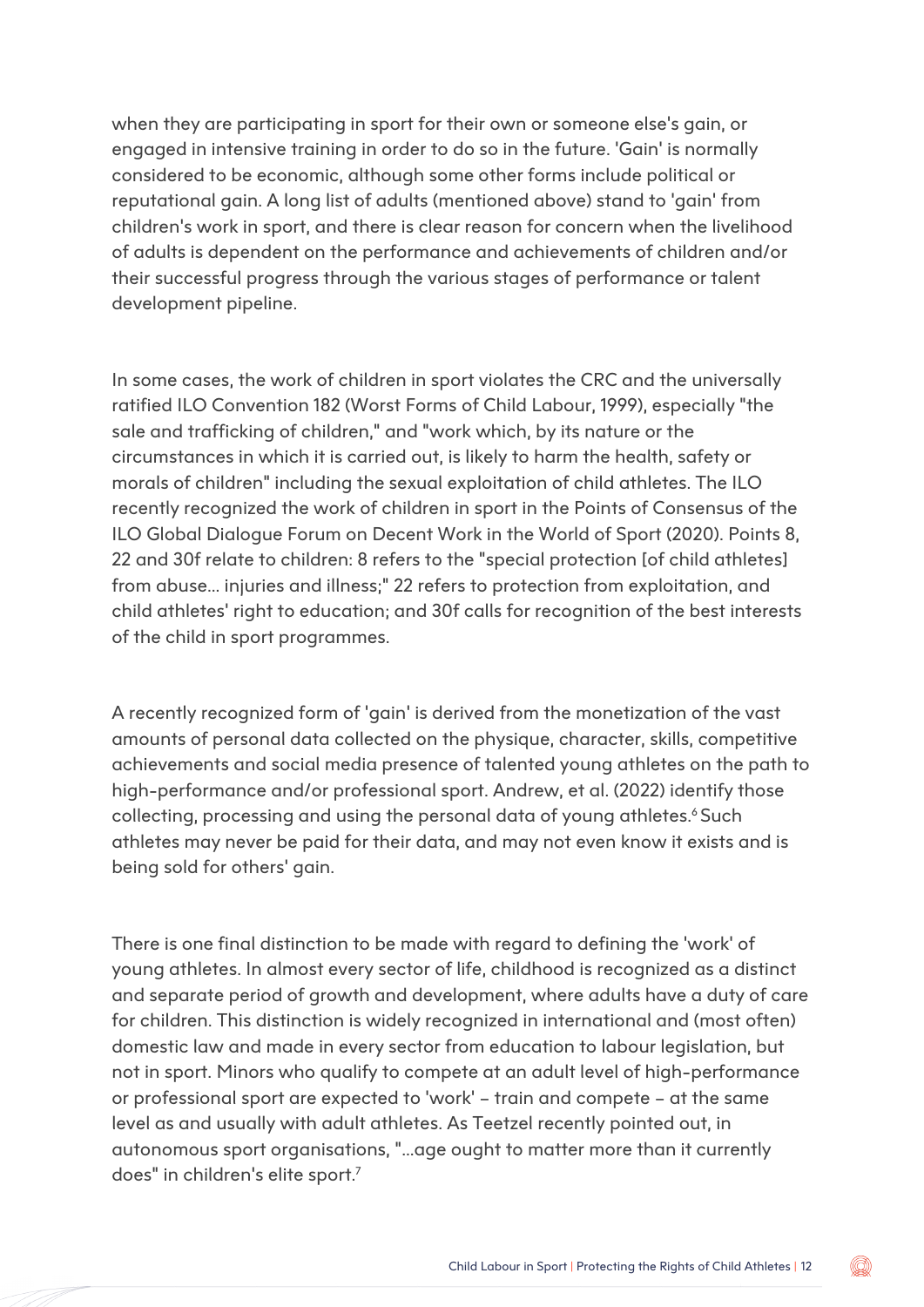In this paper, the autonomous nature of sport organizations is referenced. This refers to the ability of sport organisations to establish, amend and interpret sporting rules, to select sporting leaders and governance styles, and to obtain public funding without disproportionate obligations, severe external constraints or interference by states or third parties.

Aims and Significance of the White Paper: Where 'gain' may be made from the performance and achievements of children, historically some sport organisations have used their autonomous, self-regulating status to disregard children's rights and child labour laws, policies and standards. This paper endorses a child rights approach to govern children's involvement in sport by bringing together child rights and child labour law, policies, standards and regulations to better protect children at any level of high-performance and professional sport. The primary aim is to provide guidance to States and sport organisations to enable them to nurture talented children in sport while acting in their best interests, fully taking into account their holistic development as children and respecting and protecting their rights. The significance of acting on this guidance and implementing the recommendations set out at the end of this paper will be realised in the form of a healthier, well-balanced, sustainable and more child-centred emphasis in the sport development system.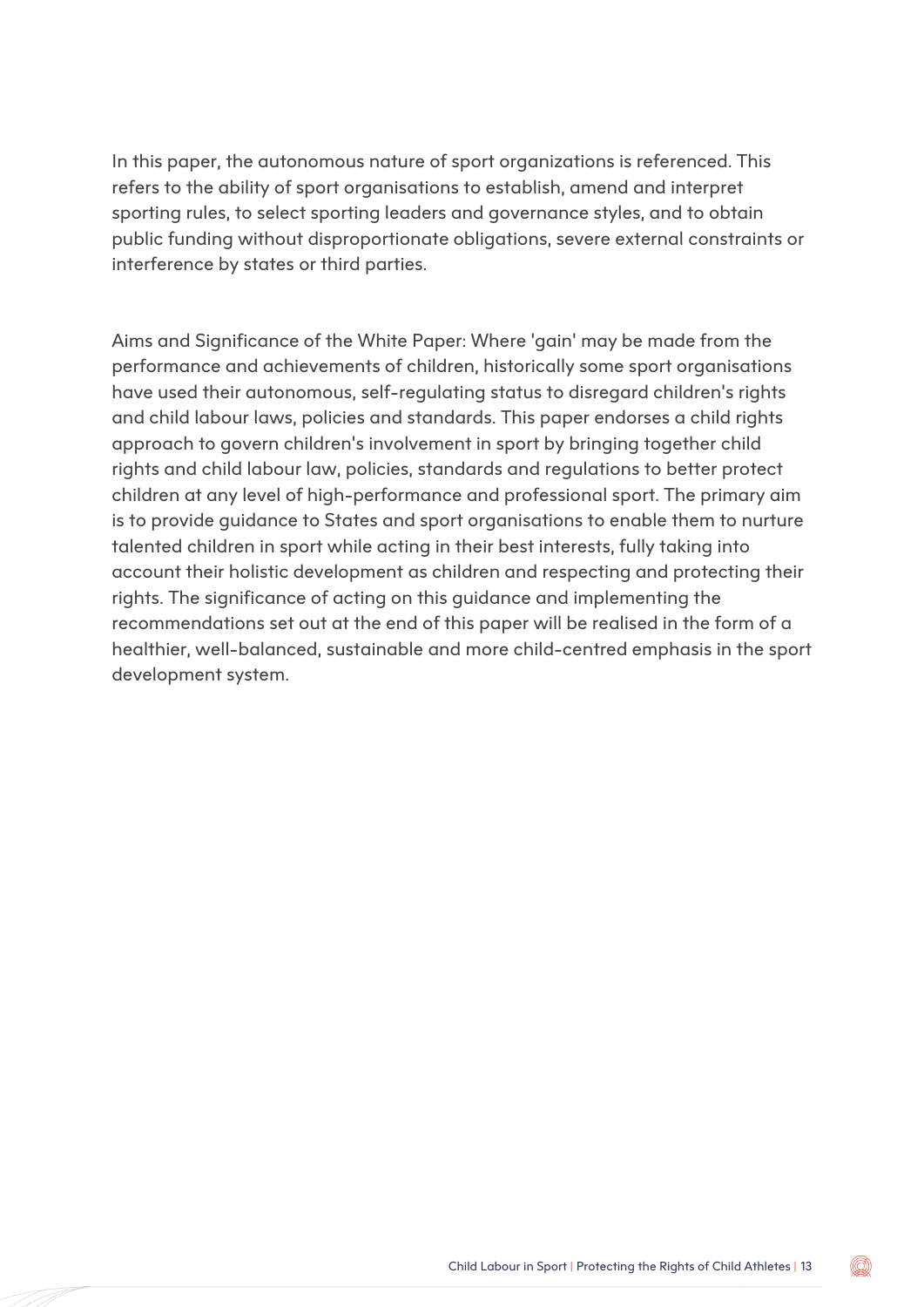### **Methods**

This paper is the outcome of a short-term project initiated by the Centre for Sport and Human Rights undertaken from December 2021 to May 2022. An independent multi-disciplinary Steering Committee of 13 experts was established to guide the overall project. The Centre contracted Sports Rights Solutions to coordinate the project and conduct applicable supporting research. In addition to an extensive review of the relevant research literatures, a series of 24 Consultations were carried out with panels of experts in various sub-fields relating to the project. Included in these Consultations were sports organisations, coaches, agents, academics, experts in child labour, child rights and trafficking, regional entities, sports academies, athlete unions and representative groups, and the entertainment industry. [A detailed outline of the Methods is presented in Appendix A.]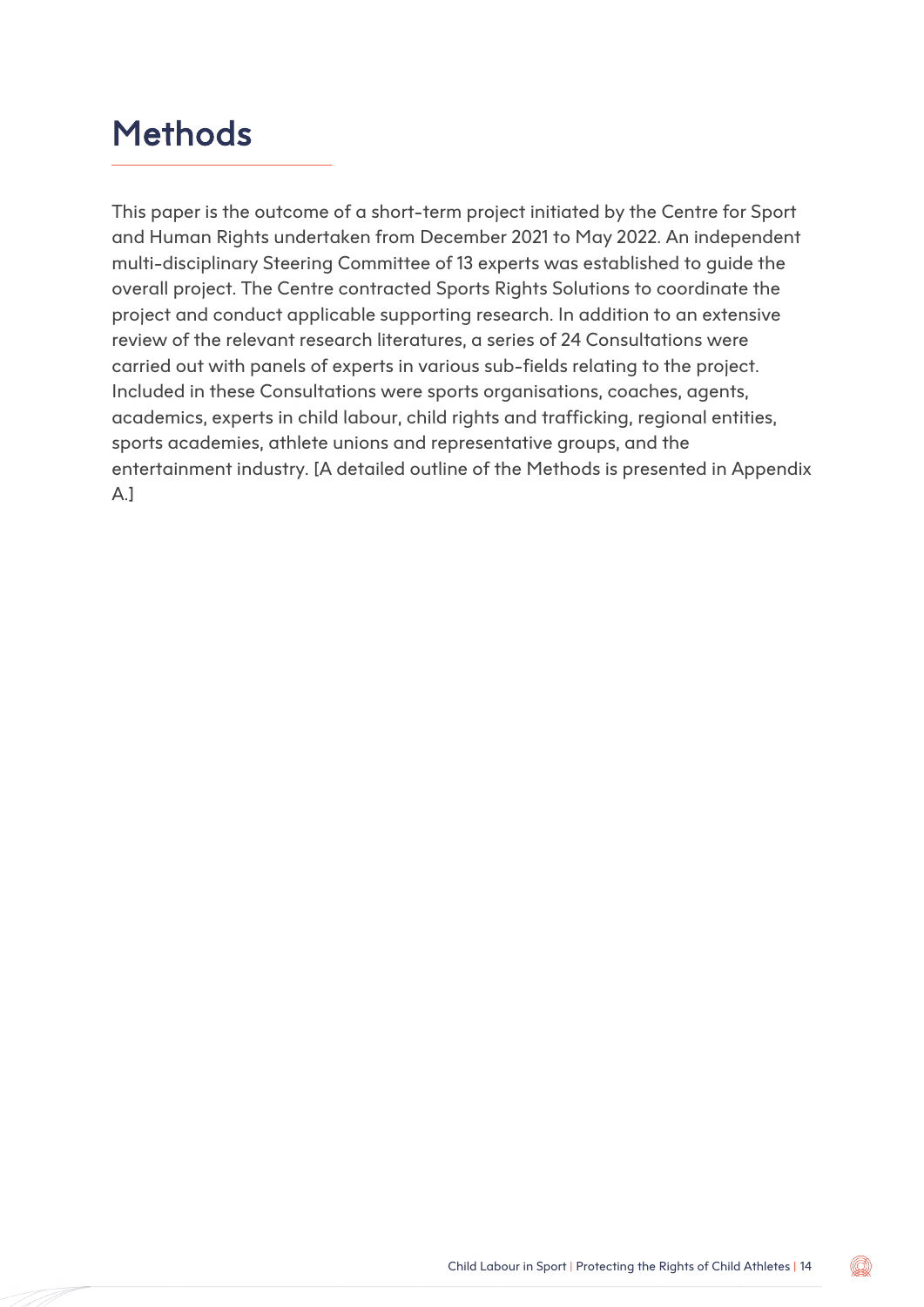### Key Findings

#### from the review of literature and the consultations

In most cases, the review of the research literature and the Consultations were in accord, both supplementing and serving to confirm each other.8 This summary of key findings begins with the context. This involves setting out how child labour is conceptualised and how it intersects with children's rights in sport. The most prevalent system of developing elite child athletes (early talent identification and specialisation, intensive and high-volume regular training and repeated highstakes competition) and some prominent harms arising from this system are then outlined. Thereafter, these harms are considered with respect to the overlapping categories of health, welfare, risk and safety, including injury, abuse, violence and safe sport. The place of families and education is then considered; and the key findings conclude with an overview of child trafficking and sport academies.

#### **CONTEXT**

Child Labour - As noted, there has been a widespread reluctance to consider children's participation in sport as 'work', especially those at an earlier level of development. However, the concept of 'gain' or potential 'gain' helps to affirm that some children – even though they are 'playing' sports – are engaged in work. Of note is that, of the many, many thousands of children in the elite development pipeline, very few will progress to compete on a national or a professional team. Moreover, there is very little research to show how those who are injured or otherwise deselected fared following the unplanned end of their sport careers.9 The possibility of fame and success drives, and is often used to justify undergoing the rigours and possible harms of intensive training and competition but very few will experience success in terms of achievements, records, medals or championships, and the great majority of those who become professional athletes will work at levels of professional sport that are poorly paid while often sacrificing educational opportunities. The precarious nature of work in high-performance and professional sport is further exacerbated by many young athletes failing, for various reasons, to have a 'Plan B' (such as education or alternative skills training). In fact, the culture is such in many sports that being open to alternatives is perceived as a lack of commitment to the sport.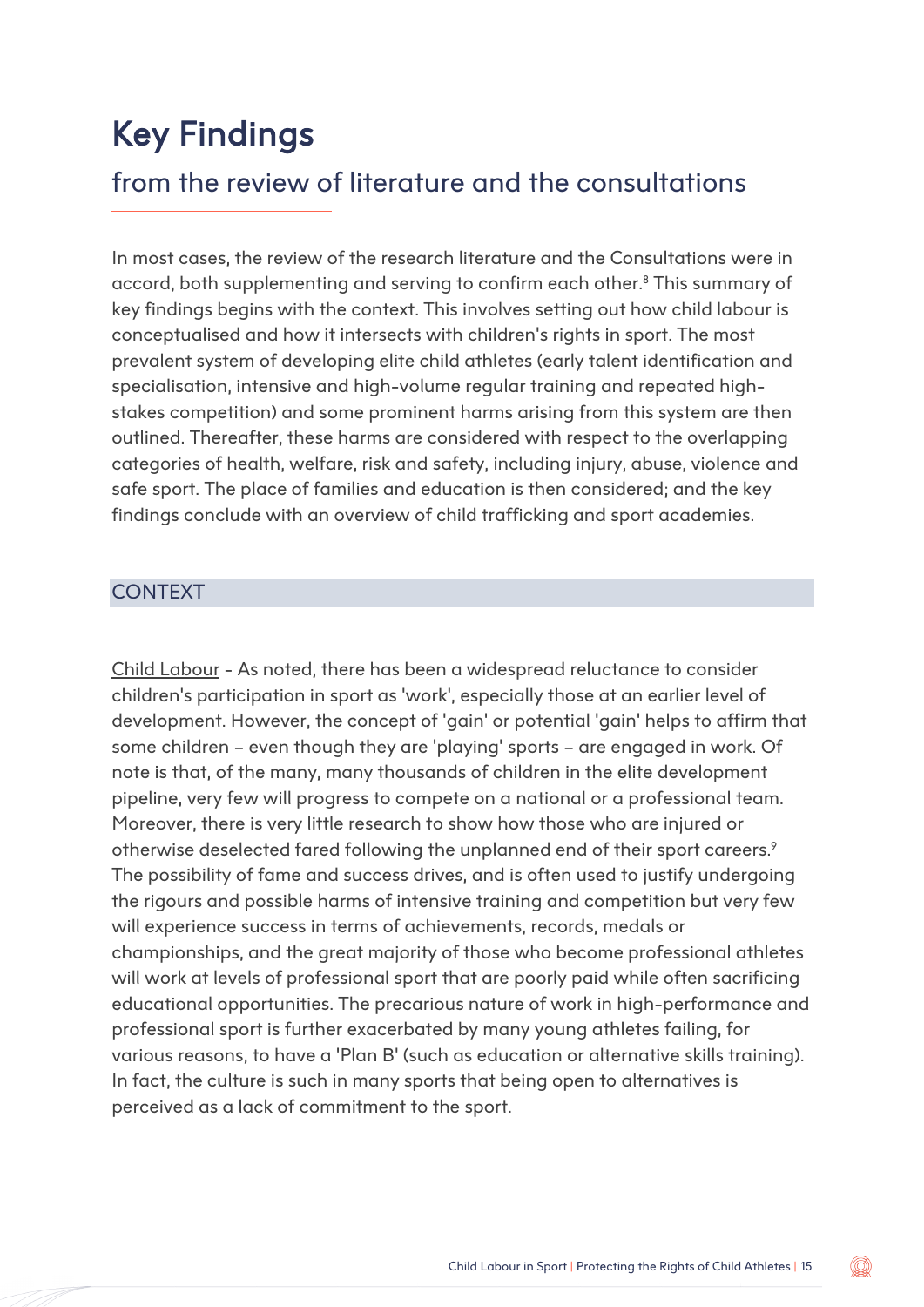Hart Cantelon (1981) was the first to draw a parallel between the work of children performing in sport and those performing in the entertainment and advertising industries. He pointed out that international "sports have been transformed into a rationalized work world" that is built on the labour of children (p. 261).10 Peter Donnelly followed with a study of 45 retired high-performance athletes who described the work-like nature of their sporting experiences during childhood and adolescence.11 By 1999, Child Labour: A World History Companion acknowledged that in some sports "it is common for leading international participants to be of school age... [and] since success in international events such as the Olympic Games almost always demands many hours of rigorous training, it is reasonable to argue that the lives of these young people must be seen as a form of child labor. [T]here is... good reason to remain vigilant and critically scrutinize the treatment of young athletes (p. 218)."12 In 2005, Steering Committee member, Consultation panelist and international child rights expert, Paulo David, included a chapter (11) on the 'work' of child athletes in his book on children's rights in sport.And the 2021 World Players' CARE Report found that 51% of athletes under age 18 reported having experienced economic exploitation.<sup>13</sup> Some expert panelists in the Consultations questioned where the line could be drawn between child work and child participation in sport, but none refuted the link between child work and child athletes.

From a legal perspective, a 2015 law review article, for example, explored the need for labour regulations to protect elite child figure skaters and gymnasts.14 However, there are several examples of legal and political resistance to categorizing highperformance athletes (adult and child) as 'employees' of their national sport organisation or their government sport agency. For example, in 1988, Beamish and Borowy demonstrated that government funded national team athletes met all criteria for being considered as employees of the Canadian government. However, the report was ignored by Sport Canada. British cyclist Jess Varnish recently lost her case to be considered as an employee of the British Cycling Federation and UK Sport in an Employment Tribunal case and on appeal.<sup>15</sup> In both cases, the autonomous nature of sport organizations helped to exempt them from labour regulations. However, child labour can occur with or without an employment relationship and is forbidden by law in most countries.

Children's Rights - Before 1989, children's rights in sport were mentioned in the research literature and in various charters (e.g., European Sport for All Charter, 1975; UNESCO International Charter on Physical Education and Sport, 1978), but almost exclusively with reference to participation. Adoption of the CRC in 1989, and its nearly universal ratification, helped to sustain that call for children's right to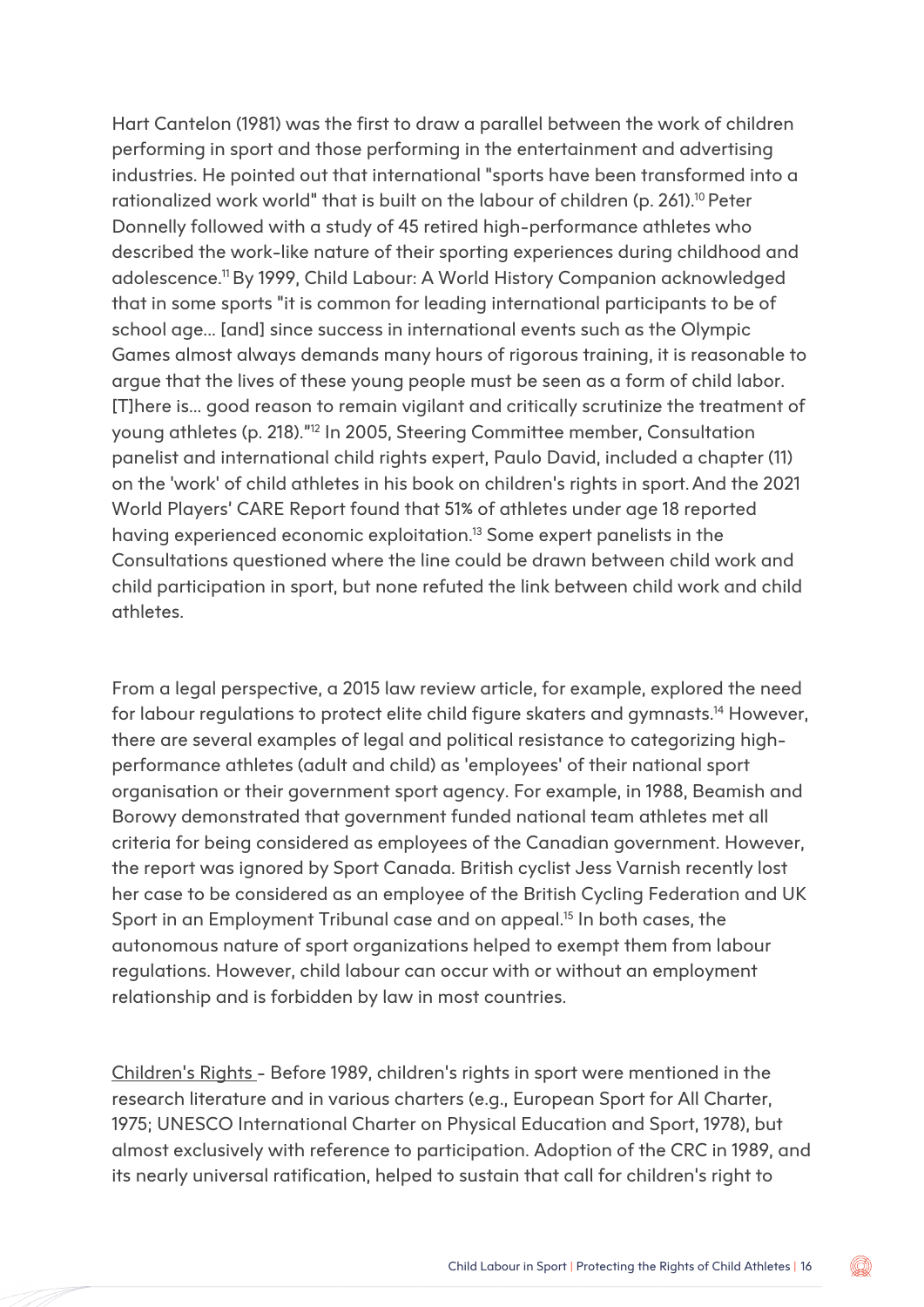participate; but it also provided a basis for recognizing the rights of children engaged in sport, including those in high-performance and professional sport.<sup>16</sup>

Article 32 of the CRC (cited above), which echoes ILO Convention 138, outlines the right most immediately relevant to this paper: States Parties are called on to:

- a) Provide for a minimum age or minimum ages for admission to employment;
- b) Provide for appropriate regulation of the hours and conditions of employment; and
- c) Provide for appropriate penalties or other sanctions to ensure the effective enforcement of the present article.

International labour and human rights treaties impose legal obligations on States to respect, protect and fulfill the rights of children. Even in countries where sports organisations are historically autonomous and self-regulated, the State remains fully obliged and accountable to ensure that no child rights violations occur within sport. At the same time, in the provision of the UN Guiding Principles on Business and Human Rights, sports bodies have responsibilities to protect proactively against human rights violations in their operations and provide remedies if such violations take place.

Children's rights, as defined in both the CRC and ILO Conventions 138 and 182, were not questioned during the Consultations. There was an implicit or explicit endorsement of children's rights from all the expert Consultations where they were discussed. However, many panelists also recognized that children were most often not aware of their rights when engaged in sport, a point raised in many Consultations. The CARE survey found that 69% of athletes said they were not aware they had rights when they were a child in sport. This was also the case for their parents or caregivers. Children's rights are now well established in international law and universally recognised as legal obligations of States. There is no reason to exempt States and those in the sport environment from ensuring the rights of children in their care.<sup>17</sup>

It is recognized in the research literature and mentioned in the Consultations that children involved in various levels of high-performance and professional sport are likely at even greater risk of having their rights violated than other child athletes. This is a consequence of spending far more time with adults who have, in many cases, established a culture of dependence and control (or even a culture of abuse)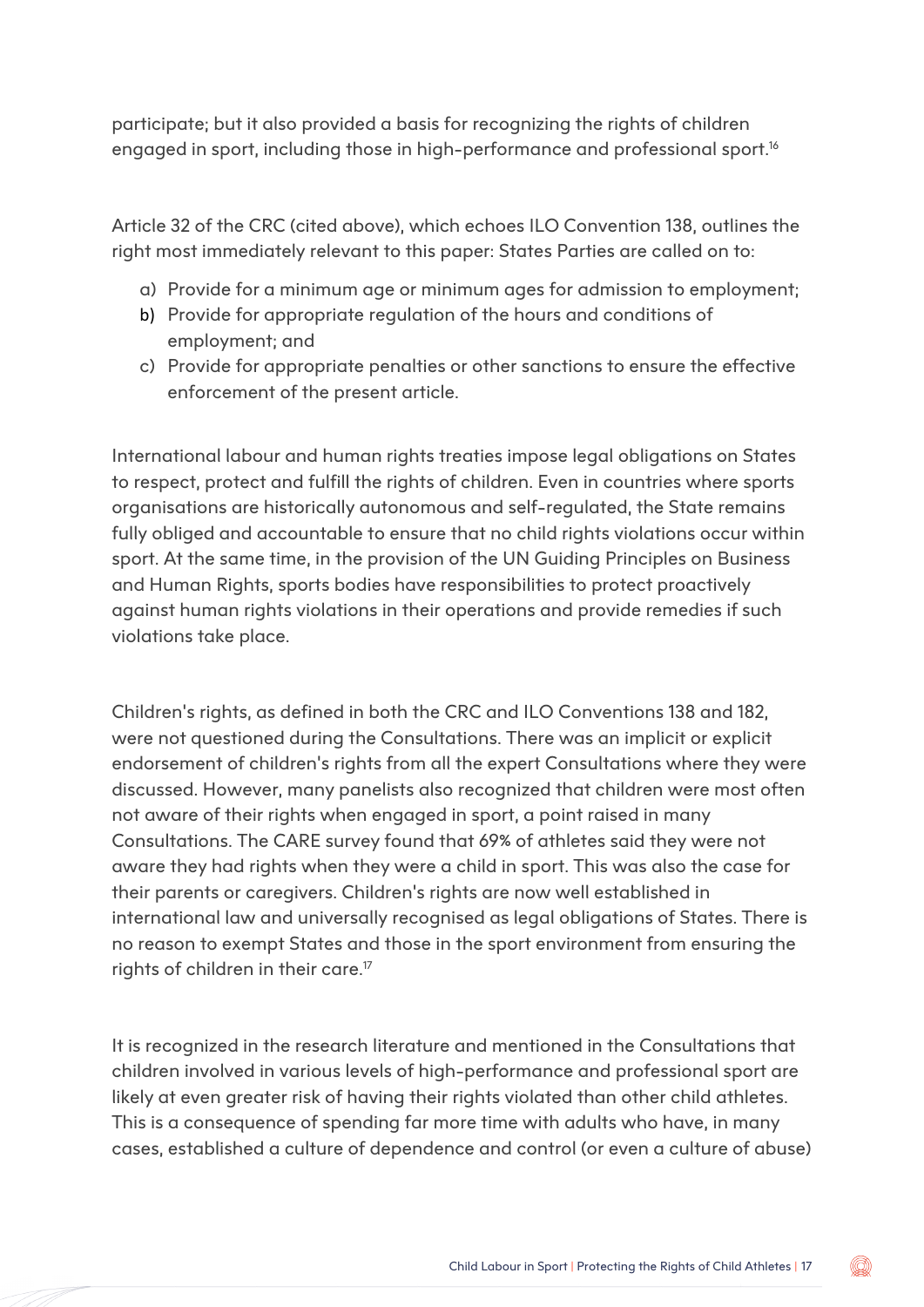in contexts where they may have a great deal at stake contingent on the performance and accomplishments of those children.

Early talent identification / early specialization / intensive training / high stakes competition-The final piece of the context for children's work in sport is the sport development system that emerged during the Cold War, and which is now enhanced and widely entrenched because of science and technology and the ongoing politicization and commercialization of high- performance and professional sport. The system, in its current form, is characterized by Wharton as:

- 1. early talent identification and specialisation being more prevalent and structured, with children from an early age being faced with demanding training programmes involving long hours of intensive, repetitive training and in some cases strict dietary regimes;
- 2. major competition commitments, and sometimes too much competition;
- 3. the age of top athletes decreasing dramatically in many sports, and children at elite level in some sports;
- 4. a significant increase in skill levels, mechanical loads, flexibility and strength requirements in many sports;
- 5. substantially increased time devoted to training and preparation, and more repetition of skills; and
- 6. pressure and expectations to succeed from coaches, parents, governing bodies of sport and from the children themselves.<sup>18</sup>

Recent research on early talent identification: While there are frequent media reports of children under 10 years of age who are the new prodigies in tennis or golf, or who have signed a professional contract in football, the research on early talent identification shows real problems with the system. A scoping review selected from more than 2,400 studies on the subject concluded "that our understanding of talent identification remains limited, despite the extensive body of literature available." And research carried out in the Lifespan Health and Performance Laboratory at York University (Toronto) produced a scathing critique of the current system, pointing out, for example, that: talent identified at a very young age may not still be evident as a child grows; selection is frequently made with short term performance goals in mind rather than long term development; and that children whose talents develop later are often lost to the sport system. The issues that compromise effective talent identification "are not always mutually exclusive further complicating the already challenging practice of developing high-performance athletes."19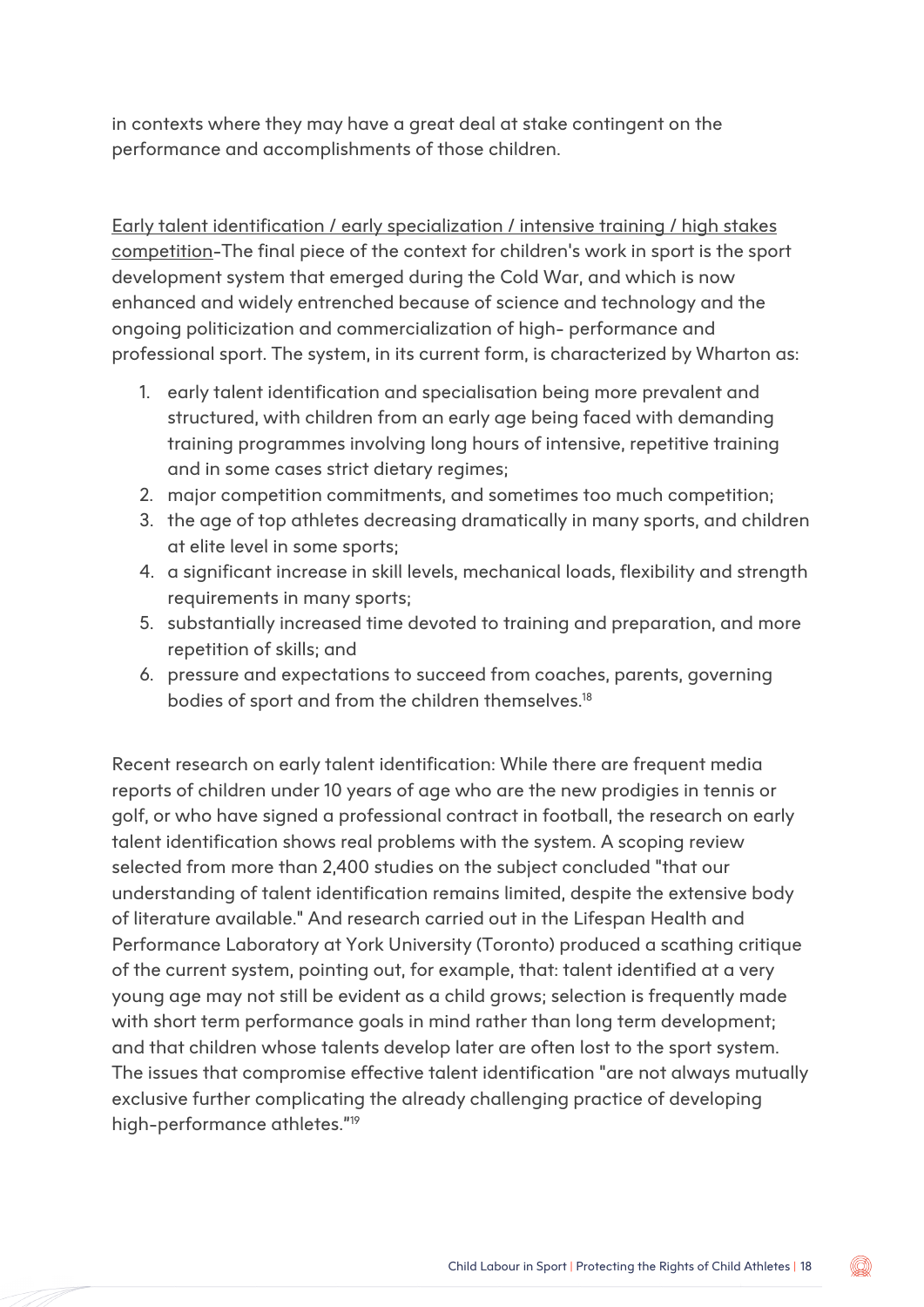Research on early specialization in sport: An equally large body of research exists on early specialization in sport, with the central theme being a debate about which is better for talent development – early specialization in a sport (or an event in that sport, or a position in a team sport) or early experience in several sports and movement practices. The American medical establishment has weighed in on this issue (e.g., American Academy of Pediatrics; American Orthopaedic Society for Sports Medicine), generally concluding that there are many problems that can result from early specialization and that early multidisciplinary practice is better. A recent meta-analysis of research indicates that specialization leads to faster progress in a sport, but to a lower level of peak performance; world class athletes often played more sports when they were young. Since there are massive investments in, and widespread social and cultural support for early specialization, it seems that the main talent development system for young athletes is not supported by sufficient valid research evidence. Even where there is research support for early specialization, researchers add a note of caution about the potential negative effects of intensive training. From a more sociological perspective, Jay Coakley points out that "there is little research supporting the idea that the overall physical, psychological, and social development of young people is well served by specializing in a single sport." However, "[a]dults working in youth sports may experience career benefits from such specialization, and parents may use it in the process of claiming moral worth... but young people are more likely to benefit from participation in multiple sports and physical activities."20

Research on children in intensive training: Much of the research on early specialization also focuses on intensive training. Research on children's involvement in intensive training for sport began to emerge in the early 1990s. Oded Bar-Or, from a medical/physiological perspective, dismissed most of the claimed benefits of intensive training for children due to a lack of evidence. He did, however, provide an extensive list of risks: heat intolerance and heat-related illness; injuries from resistance training and weightlifting; aberrations in eating habits; iron deficiency; delayed menarche; osteopenia; and myocardial changes. William Garrett, from a clinical/pathological perspective, concluded that, "Ultimately, we must better define for our young athletes the overall balance between exercise dose, improved performance, and the risk of injury." Some 30 years later, there is little evidence of any systematic effort in most of the world's sport systems to ensure the 'balance' called for by Garrett. The International Olympic Committee (IOC), the epitome of high-performance sport, developed a set of Recommendations for Youth Athletic Development calling for less intensity and more "life-forming experiences... centred on the whole athlete and development of the person."21 However, progress has been slow to regulate or dismantle the child sport development system that motivated the Consensus Statement.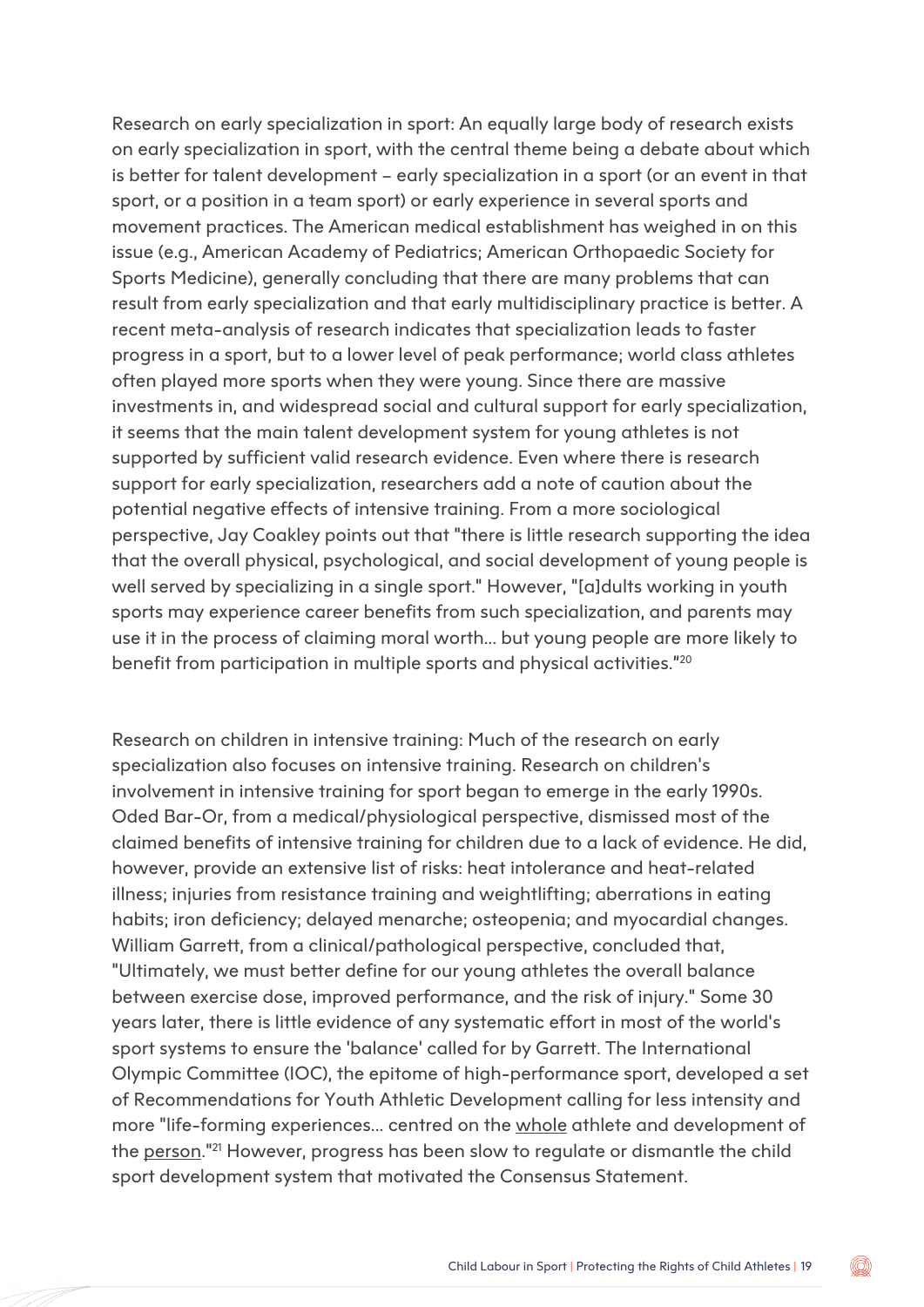High-stakes competition: Concerns about children's involvement in high stakes competitions are spread widely through sociological, psychological and clinical research literature critical of children's involvement in high-performance and professional sport. In addition to concerns about burnout, injury, and even substance abuse and doping, attention has been paid to the mental health consequence of pressures and responsibilities placed on young athletes in highstakes competition.<sup>22</sup> These include: pressure on the young athlete to succeed, to continue improving in order to retain a place in the system; pressure to win in order to maintain external funding sources for the club or organisation, and to justify parental investment and support in a child's sporting career; and responsibility to improve and succeed in order to maintain the employment of coaches and other entourage members (coaches have been known to 'guilt' young athletes on these grounds).

The key findings regarding this system of sport suggest that the best interests of the child are not central to the system. Instead, this is a system of work within which a 'win at all costs' ethic predominates, and there are few attempts to distinguish between children and adults. Far more attention needs to be paid to age appropriate, developmentally appropriate and physique appropriate forms of training and competition.

#### HEALTH, WELFARE, RISK and SAFETY

Health and injury - Injuries are common in sport, and the more intense the levels and repeated load of training and competition, the more injuries are likely to occur. In fact, so common are injuries at the higher levels of sport for adults and children that they have become normalized. A recent study of 533 Norwegian Olympic athletes, some of whom were children (a country noted subsequently for best practices in children's sport) found that, at any given time, the prevalence of health problems – injury and illness – was 32%, in a field of endeavour widely celebrated as 'healthy'. The athletes lost an average of 27 training days each year due to health problems. Even at an Olympic Games, where athletes are presumed to be at their peak of fitness, there are striking rates of health concerns. A study of almost 3,000 athletes (including children) at the PyeongChang (2018) Winter Olympics found that 12% of the athletes incurred at least one injury, and 9% at least one illness. <sup>23</sup>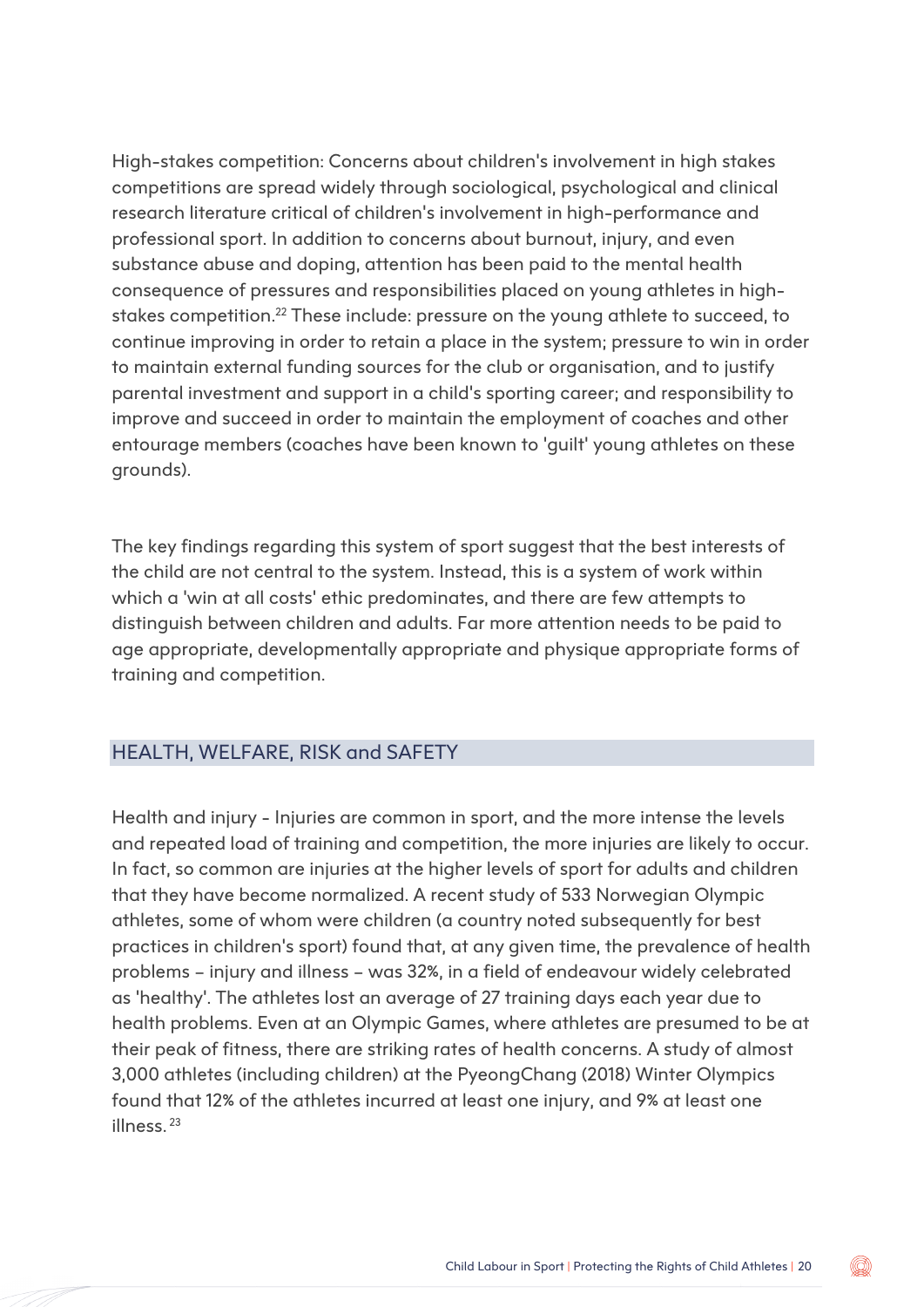If a similar rate of injury existed in other child-populated domains such as schools, it would warrant major legal and policy attention. However, a review study found "that most elite athletes [including children] are not [even] aware that sporting injuries are occupational injuries requiring behaviours determined by OSH [occupational safety and health] rules." in the worst cases of win-at-all-costs sport: players may be expected to 'play hurt'; injured players may be reluctant to report their injuries for fear of losing their playing opportunities; injured players may be pressured to return to play before full recovery; and information about their injuries may be deliberately withheld from players. A study of children's injuries in volleyball concluded "that athletes are exposed to violation of rights in various forms that lead to injury."24 And in one of the Consultations, it was reported that there are a growing number of preventive and elective (performance enhancing) surgeries being performed on children, presumably with the consent of parents.

With child athletes being ever better prepared physically, sports have become faster and more powerful collisions occur which can generate significant injuries. A very serious form of injury that has plagued the sports for the last decade – especially the various forms of football and rugby, and ice hockey – are concussions. Data are still limited, but research now regularly shows that in the sports with the highest rates there are now more than 4 concussions per 1,000 athlete exposures. Physicians and other specialists refer with concern to this recent development as a 'silent epidemic' or the 'invisible injury'.

In a movement reminiscent of Me Too, Time's Up, and Black Lives Matter, athletes' voices are now being heard with reference to the toxic cultures they have suffered as part of their experiences in elite sport, and the injuries, violence and abuse that they are experiencing. Of particular note in sports and in the media are athletes speaking openly about their mental health and drawing a direct line between their experiences in youth and adult sports and their mental health problems. One of those problems – straddling the line between illness and abuse – is disordered eating, often leading to eating disorders. This is especially prevalent in 'aesthetic' sports and weight-class sports, and particularly problematic for children who need adequate nutrition to grow and for energy to engage in intensive training and competition. Eating disorders are often a response to the psychologically abusive practices of 'fat-shaming' or 'body-shaming' by coaches or fellow athletes, driving young athletes to achieve or retain an 'ideal' body shape or size for the sport.25

Drugs, such as hormone blockers, may also be used to retard puberty and retain an 'ideal' body shape for some sport. And drugs are used, even by child athletes, for weight loss, pain control (excessive use of analgesics), and performance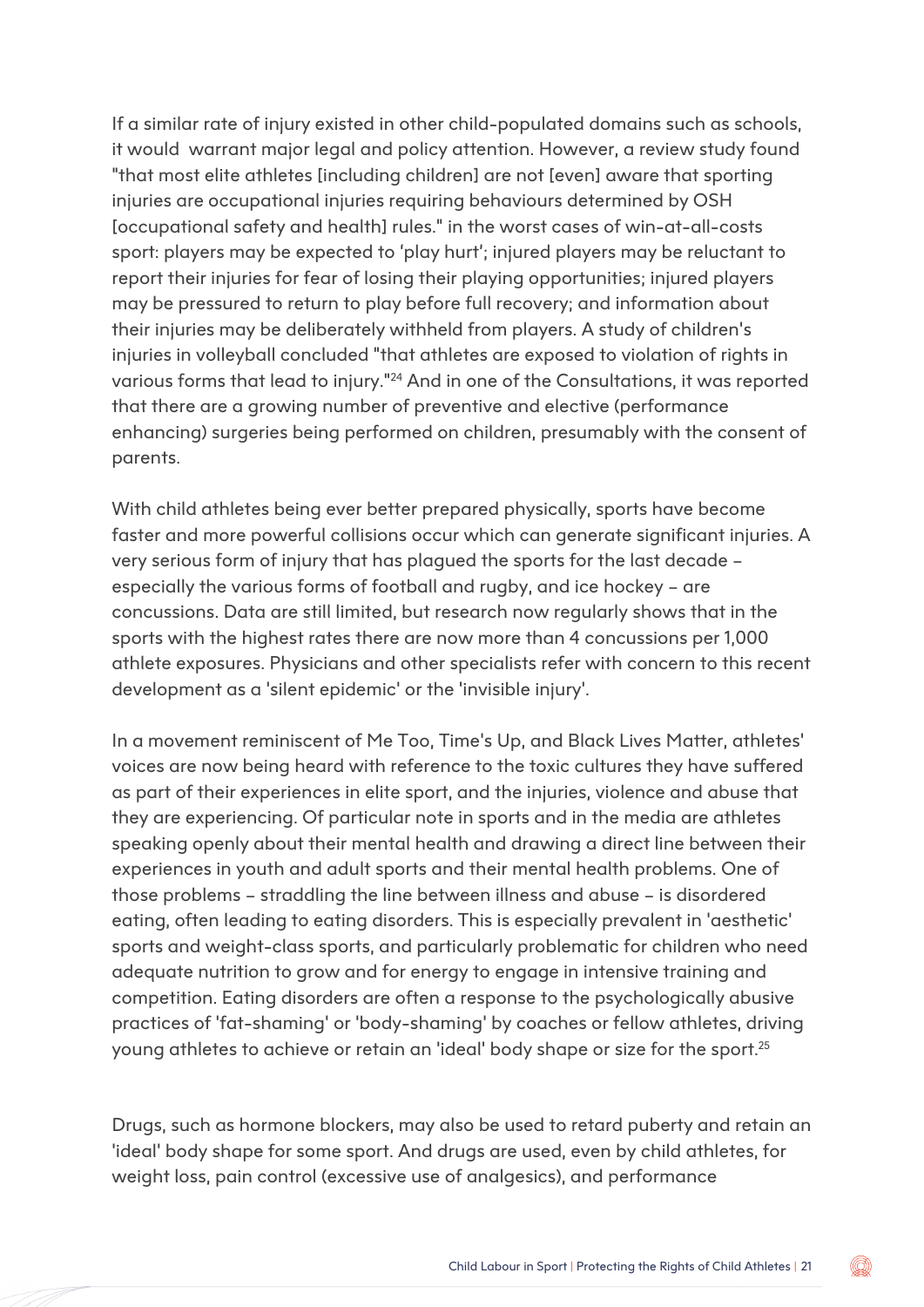enhancement. The latter is a violation of the rules of sport, and non-therapeutic drug use in general by children in sport "harm[s] the health, safety or morals of children" (ILO, 182) and may have a long-term impact on a child's health and development. Children are only able to use drugs with the complicity or assistance of adults who control doping through production, access, purchase, distribution and administration.26

Abuse, violence, and safe sport - Since the first reports of high-profile athlete abuse reached the media in Canada and the UK in the early 1990s, reports have increased significantly, and athletes are now more recently being heard. One forum for athletes' voices has been in some recent prevalence [of abuse] studies – in Europe with a large multi-country survey of over 10,000 young adults about their experiences of violence as children in sport; and in Canada with a survey of more than 1,000 current and recently retired national team athletes.<sup>27</sup> In both studies, striking numbers (well over 50% of the samples) reported experiences of 'violence' in sport (Europe) and 'maltreatment' in sport (Canada), with a similar ranking of types of abuse in the two studies. In both cases, psychological (includes emotional and verbal) abuse ranked highest (approximately two-thirds of each sample), and sexual abuse the lowest (approximately 20% of each sample), with neglect (more reports in Canada) and physical abuse (more reports in Europe) ranking between.

As with injuries, the normalization of abuse is significant. Psychological abuse is so normalized that many athletes and coaches deny that it constitutes a form of abuse and is just a part of the culture of sport.28 Growing evidence of the long-term harmful effects of psychological abuse are helping to establish its presence as a form of violence/maltreatment. Physical abuse, such as the use of exercise as punishment is also normalized, as are some aspects of neglect (e.g., failure to attend to an athlete's injury).<sup>29</sup>

Sexual exploitation commands far more media and public attention than other forms of abuse in sport, although it is the least likely to be reported by child athletes (especially young high- performance and professional athletes). This relates to the power dynamics inherent in elite sport, rendering children particularly vulnerable to grooming and sexual exploitation by a perpetrator. This is compounded by feelings of shame, fear, failure to understand that what was happening was a violation of their rights, not knowing how to report or who to report to, and concerns about retaliation from their abuser or sport organisation that may end their career.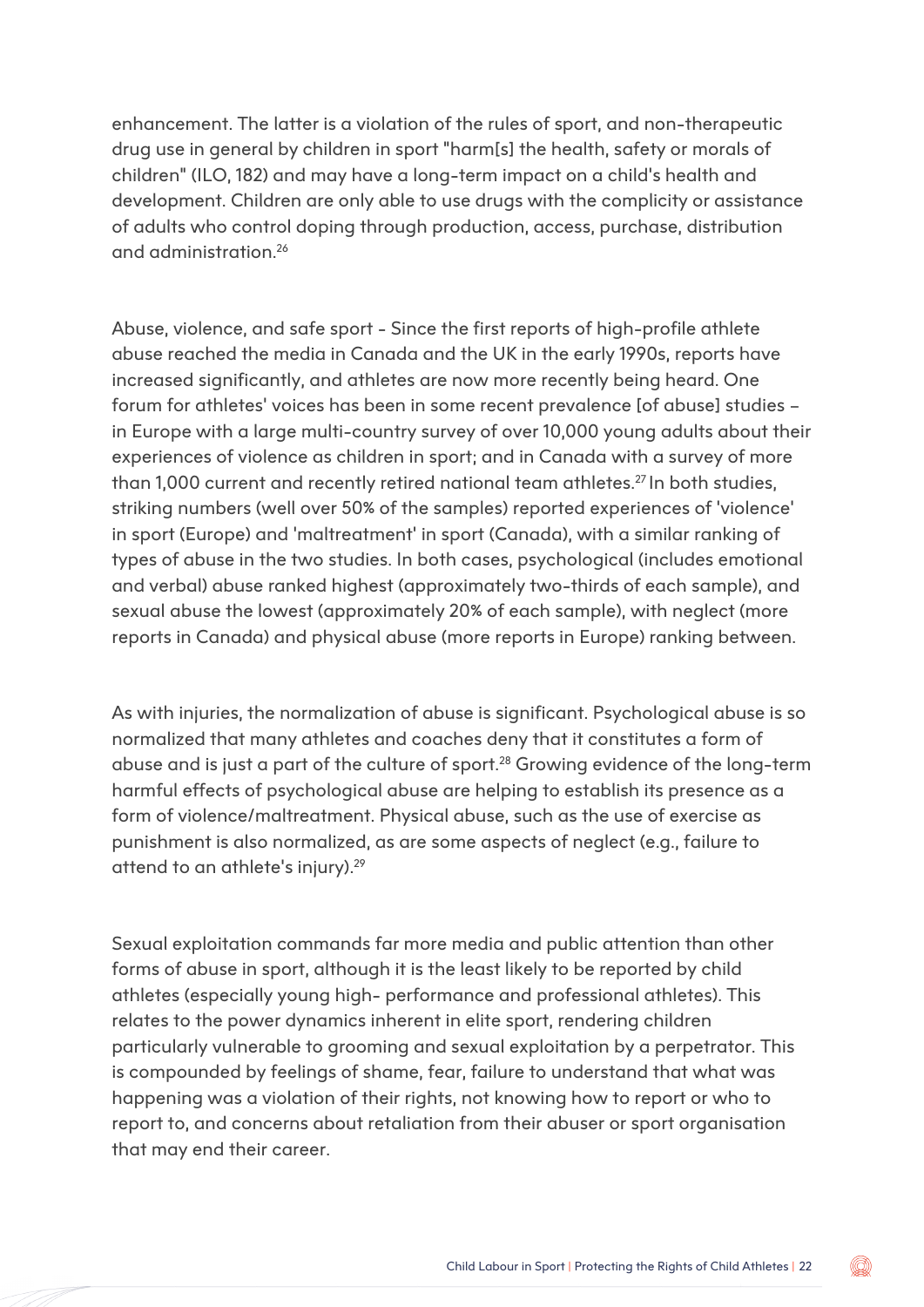At the same time, sport organisations have concerns about the possible negative reputational and financial impact if cases are reported and become known. The autonomy of sport has meant in the past that the primary place to report abuse was to the sport organisation who was often the employer of the abuser.

In a number of countries athletes' voices are now focused on calling for the creation of independent agencies to investigate and adjudicate their complaints, and on changing the culture of sport such that abuse is no longer normalized. Some survivors of sexual abuse in sport have formed organisations (e.g., The Offside Trust in the UK; the Army of Survivors in the USA) to amplify their voices.

It is becoming increasingly evident that physical, mental and sexual abuse of children, and the cumulative effects of adverse childhood experiences (ACEs), have long term deleterious consequences for their physical and mental health as adults. This evidence provides an even stronger case for prevention (as if one were needed), and the need for appropriate means to address recovery, care and rehabilitation, both immediately and in the long term. "The principles of autonomy and specificity, which are at the heart of sports institutions, should never be used as an excuse to renege on the human rights responsibilities of these organisations."30

#### FAMILIES and EDUCATION

Parents and families - Most parents and siblings are extremely proud if one of the children in their family has talent in sport, music, or another endeavour; and they want to ensure that their child is able to realize that talent. In the case of sport, there are real social class differences in the support that may be given. Middleand upper-income parents are able to support their child's sport development while knowing that their child will likely go to university and have other opportunities in life. Low-income families have less opportunity to support their child's sport development, often having to depend on others who may sponsor their child's sport development – a path fraught with risks such as being exploited by unethical agents. In several Consultations situations were reported of parents in low-income countries paying agents to place their child in an academy, or to fund travel to a country where they might become a professional athlete. Parents in low-income countries (and low-income parents in high-income countries) also hope that their child's sporting talent will lead to them gaining an education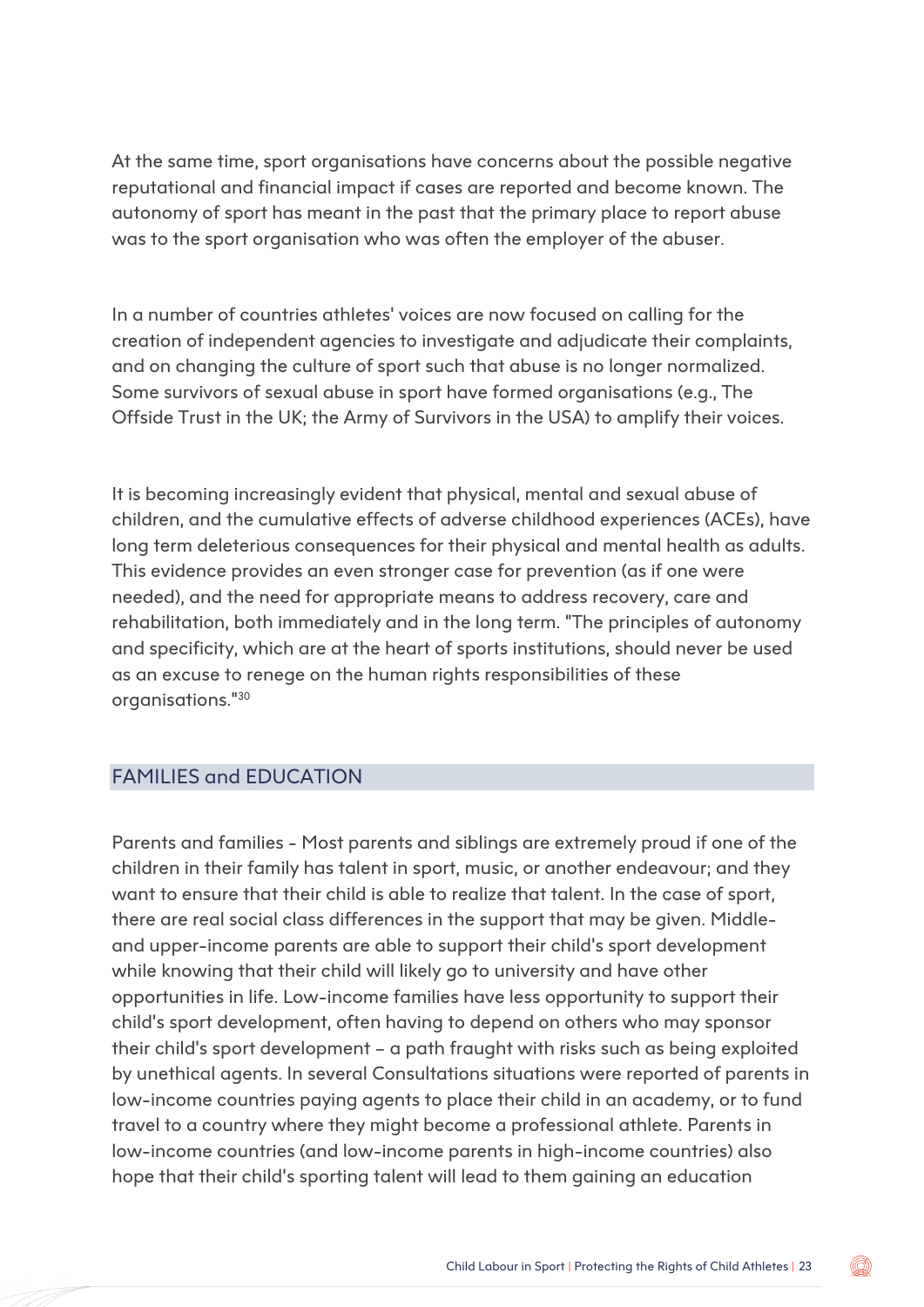and/or a professional sport career which will enable them, in turn, to support their family, and sometimes their extended family or their entire community. Such responsibility places a great deal of pressure on a child.<sup>31</sup>

Risks also exist for the middle- and upper-income families. Tess Kay's research on 20 families where one child is a high-performance athlete discovered two factors: "the enormous significance of the financial cost of supporting a child's progression to excellence;" and "the impact on family lifestyle.<sup>32</sup> Thus, while families are providing practical (money, time, travel) and emotional support, they are also experiencing real costs to family life as a result of the system of intensive training and competition: money not available for other things; disrupted family activity patterns; and the impact on relationships and emotional life. Sibling relationships may become strained by the amount of time and money devoted to the child athlete, and parents may feel guilty about the inordinate amount of time and money being devoted to one child. This may place a strain on family relationships, especially if parents disagree about the level of commitment made to one child.

Parental guilt is also evident when parents feel that they are unable to protect their children from the harms of sport. In a study of parents of swimmers, Dukes and Coakley found that parents – the majority of whom had no experience of elite competitive swimming – learned how to become 'sports parents' by observing other parents who had been there longer.<sup>33</sup> Parents have little awareness of their rights, or the rights of their children in sport, and through their socialisation they come to normalise (as their children do), for example, verbal abuse directed by a coach at their child, the use of exercise as punishment, loss of school time for training and competitions, or demands for diet restrictions. Through their lack of knowledge, in wishing the best for their children, and feeling that intervention on their part may damage their child's opportunity to advance in the sport, parents are slowly drawn into complicity in a controlling and abusive culture. Sports clubs and organisations with a controlling culture are happy to work with parents who lack appropriate knowledge or, in some cases, clubs may prevent parents from observing training sessions. Parents' commitment to the sport may sometime come to exceed the child's commitment. Some of the athletes interviewed by Donnelly (see Note 9) talked about how they wanted to quit the sport in order to try something else when they were adolescents but felt that they were unable to tell their parents who had become so invested in their child's sport career.

This section may seem to be distinct from others in relation to children's work in sport, but it is evident that parents may unwittingly enable the work-like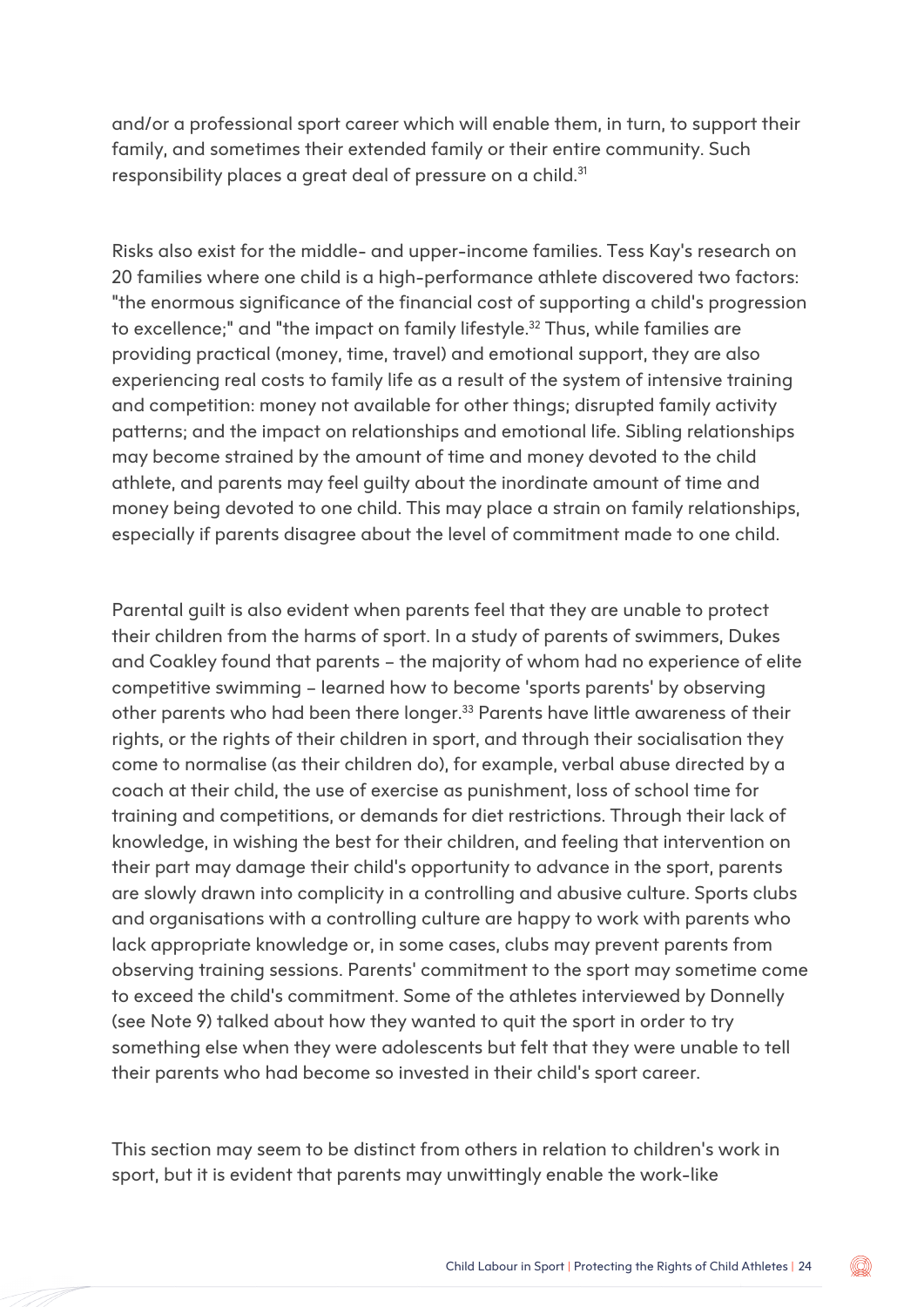relationships their children find themselves in on their path to high-performance or professional sport. Gjaka, et al. pointed to the lack of power and knowledge of parents relating to their inability to support their children's 'dual career' in sport and education.34 ['Dual careers' are also presented in the Recommendations.]

Education - Education is directly related to the child's right to protection from "any work that is likely... to interfere with the child's education" (art. 32 CRC). Children's right to education also includes education " directed to: (a) The development of the child's personality, talents and mental and physical abilities to their fullest potential" (art. 29.a CRC). There is little research literature specifically on highperformance and professional sport depriving children of their right to education, although it is mentioned frequently in reports on violations of children's rights in sport. Involvement in intensive training for 5 or 6 hours a day plus travel and competitions inevitably results in a loss of school-based education. Child labour legislation in some jurisdictions in the entertainment and advertising industries ensures the provision of a tutor. There were no reports of such regulations occurring in sport, although some wealthy parents may have provided tutorial services to their children who are travelling internationally for sport competitions.

Some schools have also arranged on-line teaching for students unable to attend school-based education regularly. However, there are many reports from athletes describing the failure of their school authority and their sport organisation to negotiate scheduling (of competitions, training, exams, and so on), leaving child athletes to have to choose between education and sport. In the Parents Consultation accounts were given of teachers refusing to make concessions or provide accommodations for child athletes. And in some team sports (e.g., soccer, ice hockey), especially at a pre-professional level, there are reports of coaches establishing an anti-education culture on a team, arguing that athletes making a commitment to school were failing to fully commit to the sport. "The right to education for the full and harmonious development of the child is thus extremely important... as it is often violated at the elite level of sport and indicative of child labour."35

Good practices related to education were also reported during the Consultations. For example, some academies and specialist sport schools scheduling half of the day (mornings or afternoons) for education; and in another case, extending the International Baccalaureate programme from two to three years for young athletes.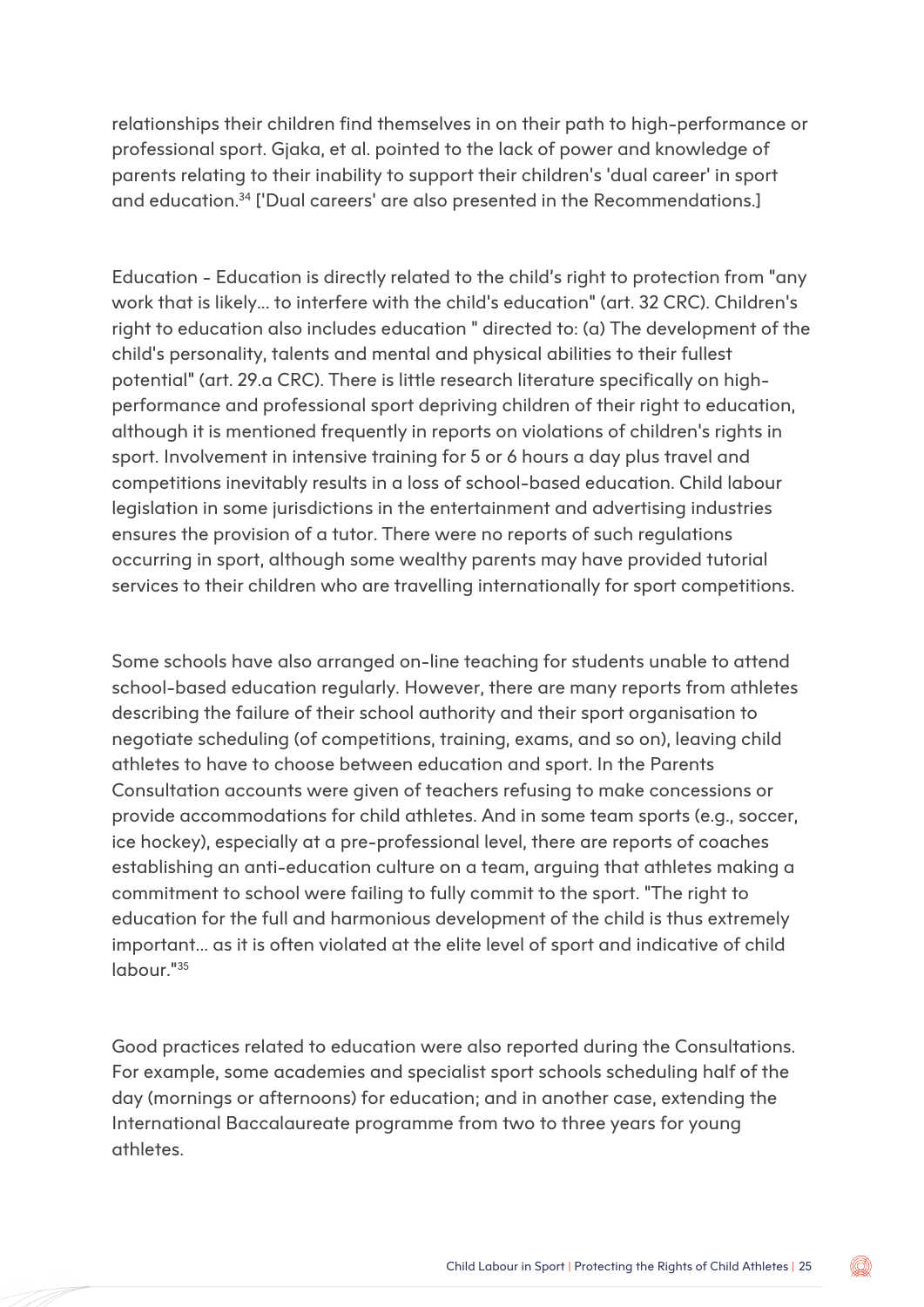#### CHILD TRAFFICKING and SPORT ACADEMIES

These two topics are connected by the circumstance of children moving away from their homes (although not always in the case of academies). There is also considerable overlap between them in the research, during the Consultations, and in the actual process of player development and international transfer. There is no question that the traffic or transfer of minors for financial purposes constitutes a form of child labour and a human rights violation.

Child trafficking and the international transfer of minors - International transfer and trafficking of minors occurs in certain sports – notably football, baseball, basketball, ice hockey, and likely others. It appears that soccer has the largest numbers of children trafficked for sport, with players from South America and other parts of the world moving to Europe. But by far the largest numbers are from West Africa with an estimated 15,000 children each year.<sup>36</sup> The International Federation of Association Football (FIFA) has had regulations for the international transfer of minors for approximately 20 years, but these have proven difficult to monitor or enforce. The Consultation with FIFA representatives addressed the challenges of enforcement and how they are dealing with those challenges. The recently revised Regulations on the Status and Transfer of Players shows that progress has been made, underpinned by a desire to better protect children from the risk of exploitation. These include regulatory changes for agents representing players who are children, including the reintroduction of agent licensing and caps on commission fees. Compliance and oversight will be helped with a record of all transactions associated with international transfers being maintained by FIFA's new 'clearing house'.37

There is also some question of whether the unofficial transfer, or traffic in child athletes meets the definition of human trafficking under the UN Protocol to Prevent, Suppress and Punish Trafficking in Persons, Especially Women and Children.38 Trafficking children in sport is, of course, a matter of exploitation. "[T]he recruitment of children into sports can involve a 'cocktail' of deception" by unlicensed sports agents and businessmen, coupled with corruption, fraud and exploitation to "auction the child off to sports franchises and clubs around the world, in a quest to maximize the financial return on their investment." [McGee] notes competition between licensed and unlicensed agents in securing talented players and the use of deception to lure parents into signing fraudulent contracts.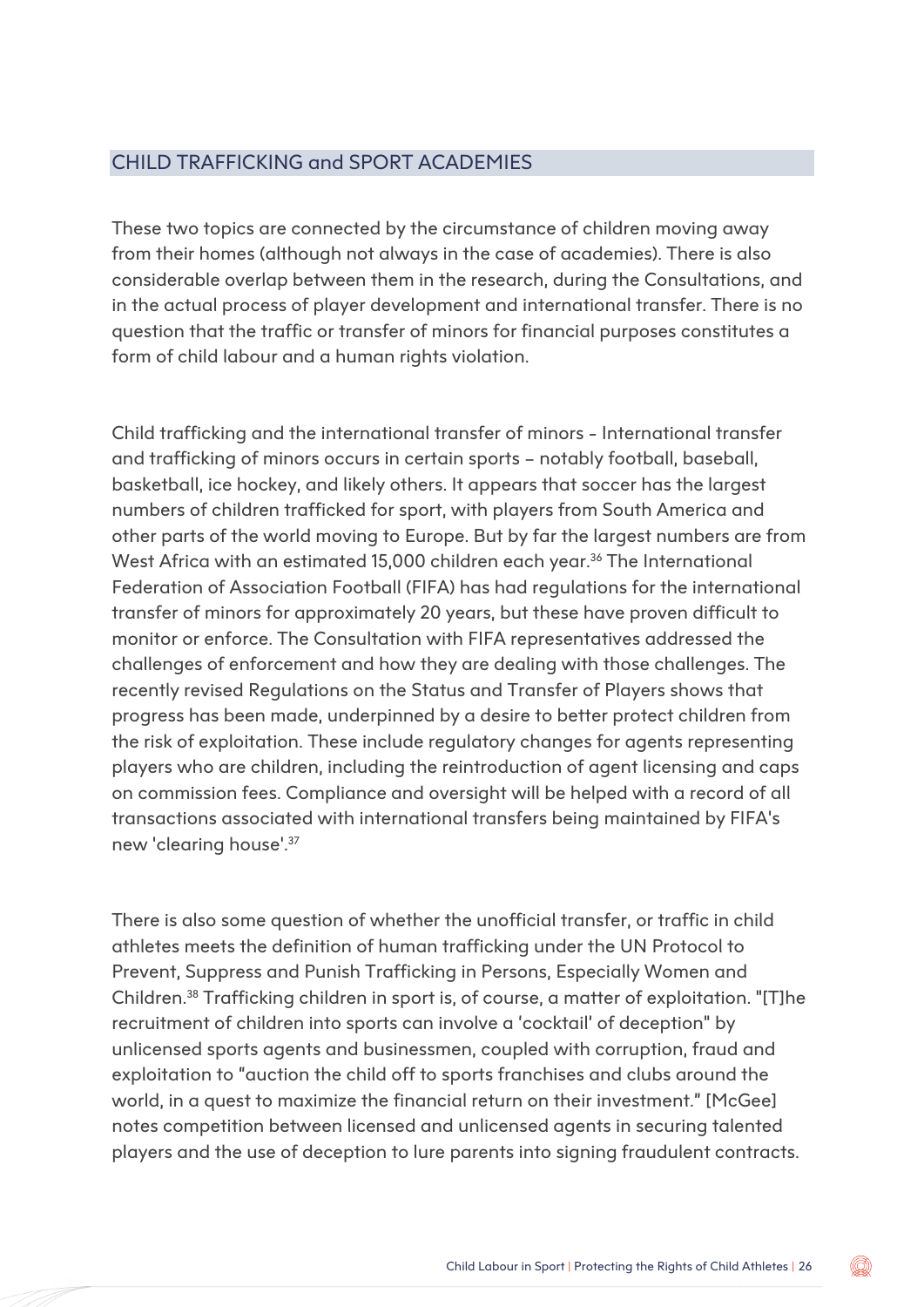Relatedly, parents have handed over money to fraudulent agents who make false promises of trials for their children with professional sports clubs.<sup>39</sup>

Much of the progressive research and advocacy on child trafficking is being carried out by a research group in the UK that includes a Steering Committee member (Paul Darby) and several expert panelists. One of the group members, James Esson, has brought an important nuance to the research by including the voices of young African footballers in Europe and Africa. He notes his: "concerns with headline-grabbing, hyperbolic statements about neo-colonial exploitation, slave trades and child trafficking... narratives [that] often divert attention away from the broader structural conditions that funnel youth into the football industry in the first place;" and questions assumptions about the players' desire to return to their countries of origin.<sup>40</sup> In the final analysis, Andreff argues that, "Unless a deep reform puts the existing system of transfer upside down, there is no reason to believe that trafficking human beings will be phased out on the global player transfer market as far as international transfers of teenage players from developing countries are concerned.<sup>41</sup>

Sports academies - Other than the research on trafficking that also mentions academies, little research is available on academies. They appear to range from those reputed to focus on the whole child rather than just the athlete (e.g., the Ajax FC academy in the Netherlands) and those public sector specialist 'sport schools' that are a part of the education system in countries such as Cuba and Canada, to the most exploitative places that promise far more than they ever deliver (in terms of education, training, contacts, and so on). The best academies are concerned with the 'whole' child and the best interests of the child. The worst are a part of a trafficking chain, such as those described by the UN Special Rapporteur on the Sale and Exploitation of Children, where children are described as 'commodities' who are exploited and abused.<sup>42</sup>

In one of the Academic Consultations, an expert panelist noted the limited emphasis given to education at the baseball academies in the Dominican Republic (see also Platts & Smith, Note 35), but also pointed out the importance of the player registration system for academy players, maintained by the government. And several studies of academies in West Africa point out the connection of some to the sport for development movement, often indicating that sport is also being used to introduce other benefits such as health and education (a connection that was also noted in the Latin American Consultation).43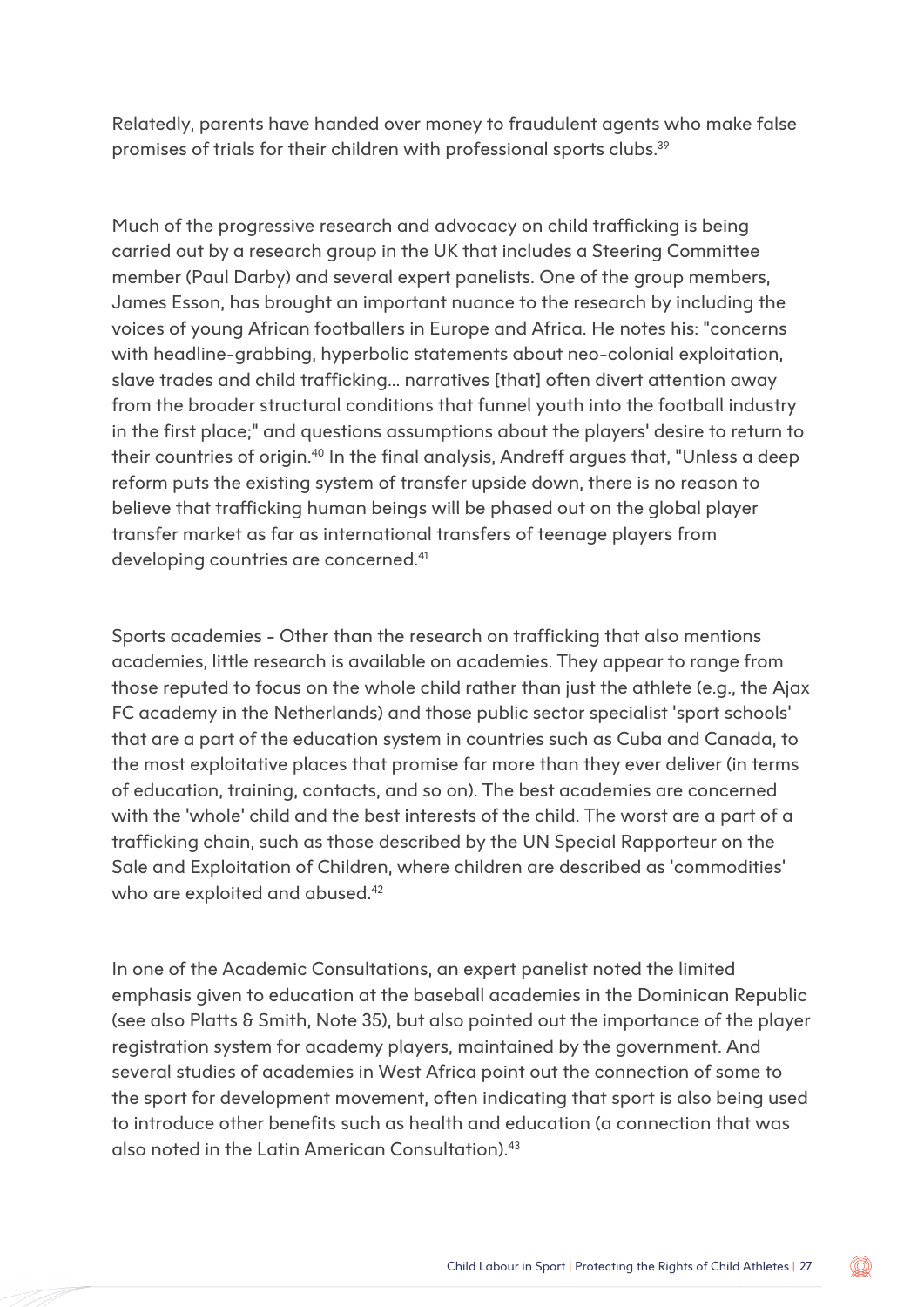#### CULTURALLY SPECIFIC FORMS OF CHILD LABOUR IN SPORT

Perhaps the most widely known case of child labour in sport is that of children employed as camel jockeys in camel races held in nations on the Saudi Peninsula. Two other cases of children as jockeys are in Indonesia and in Mongolia.

Camel jockeys: The camel jockeys case became well known because it involved several egregious forms of abuse. Young children were trafficked, often from South Asia, to be used as jockeys. They were paid little to nothing, they were deprived of adequate nutrition to keep them small (light), they were exposed to the dangers of falling from and/or being trampled by camels, and they were often abandoned when they became too heavy to be useful as jockeys.<sup>44</sup> This is also a success story in campaigns against child labour. Various organisations (e.g., Anti- Slavery International, ILO) started campaigns in the 1990s; laws were changed to prevent the abuse of young children, but not initially implemented; and eventually, under a great deal of international pressure, an alternative to children was developed in the form of robot jockeys.

Horse racing in Indonesia: This case is quite distinct from camel racing, since fiveto 10-year-old children stay with and have the support of their families and, in turn, help to support them from their income as jockeys. However, there are dangers similar to camel racing in terms of falls and being trampled. Child labour activists are campaigning against the practice, but the connection with families is strong and unless there are alternative sources of income available, horse racing with child jockeys will likely continue.45

Horse racing in Mongolia: The context in Mongolia is far more commercial than in Indonesia, and children starting at the age of 7 leave school for a period of time to be jockeys in the horse races. A research report by the Mongolia Human Rights Commission, UNICEF and ILO found that "the use of minors as horse jockeys in spring can be considered as hazardous child labour in accordance with the ILO definition of "hazardous child labour" as spring races take place in challenging circumstances full of risks that are detrimental to the health and lives of child jockeys, and attending the spring races limits the participation of the children in education, and thus severely violates the rights of the children to education."46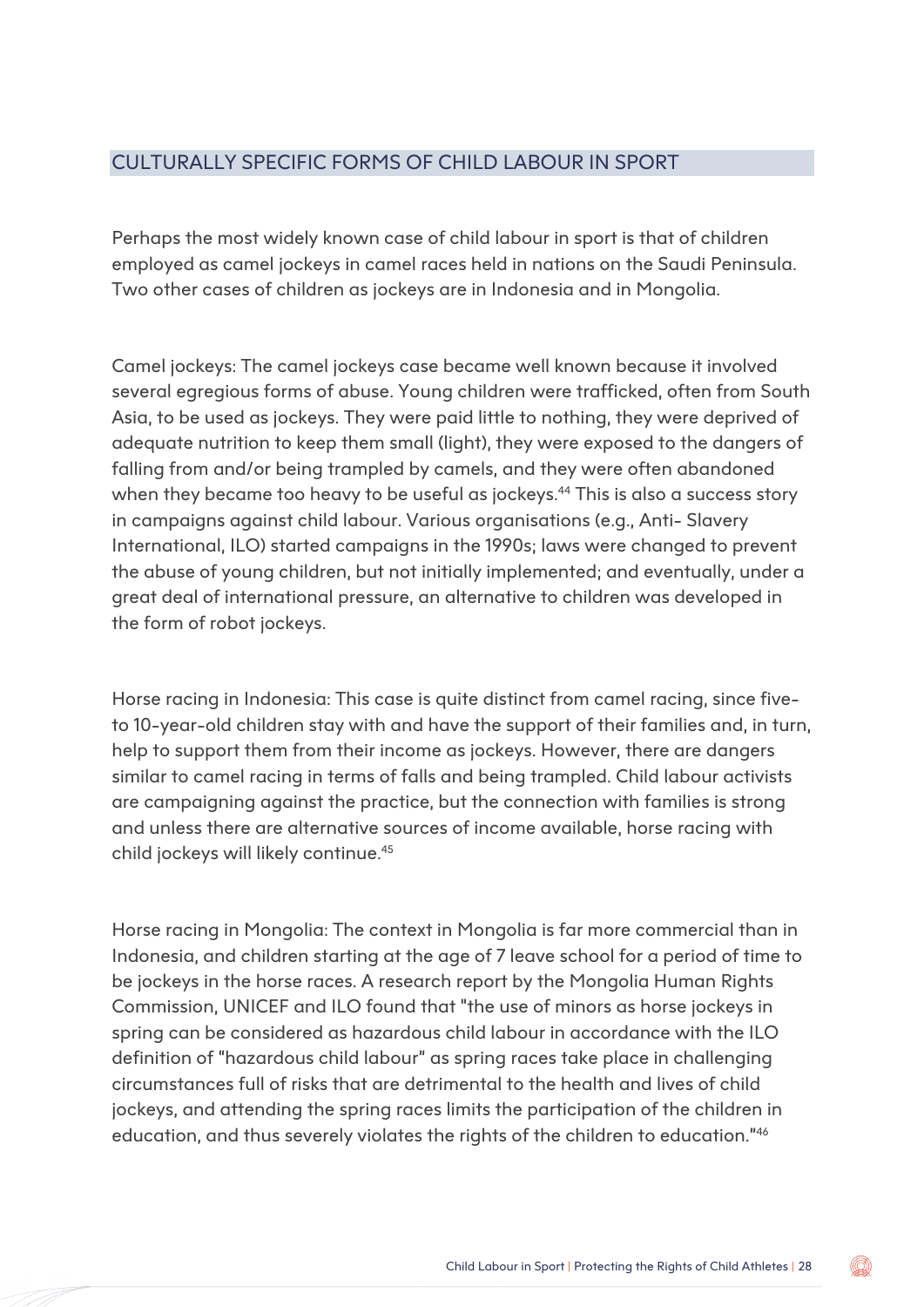### Recommendations

The following recommendations are an outcome of the literature review and Consultations undertaken for the preparation of this project.

#### Recommendation 1

State Parties to the UN Convention on the Rights of the Child and ILO Conventions 138 and 182 should recognise that some situations of children's participation in sport are analogous to child labour and take the necessary measures to ensure the respect and protection of the rights of children in such situations.

#### Recommendation 2

Given the recognition that some aspects of children's participation in sport are analogous to child labour, ILO and its bodies should provide practical guidance to State Parties to ILO Conventions 138 and 182 on the protection of children in such situations.

Definition: Children are involved in economic exploitation or work in sport when they are engaged in intensive training and high stakes competitions and are participating for their own or someone else's gain or engaged in such training and competition to do so in the future.

Recognition of children's economic exploitation or work in sport also admits the following characteristics of child labour outlined in ILO Convention 138:

- work that deprives children of their childhood [and human rights]: frequently claimed in interviews and in biographies of former child athletes, and captured in the title of Paulo David's 1995 book, Enfants sans Enfance;
- work that is harmful to physical and mental development: recognised in the research and Consultations;
- work that is mentally, physically, socially or morally dangerous and harmful to children: recognised in the research and Consultations;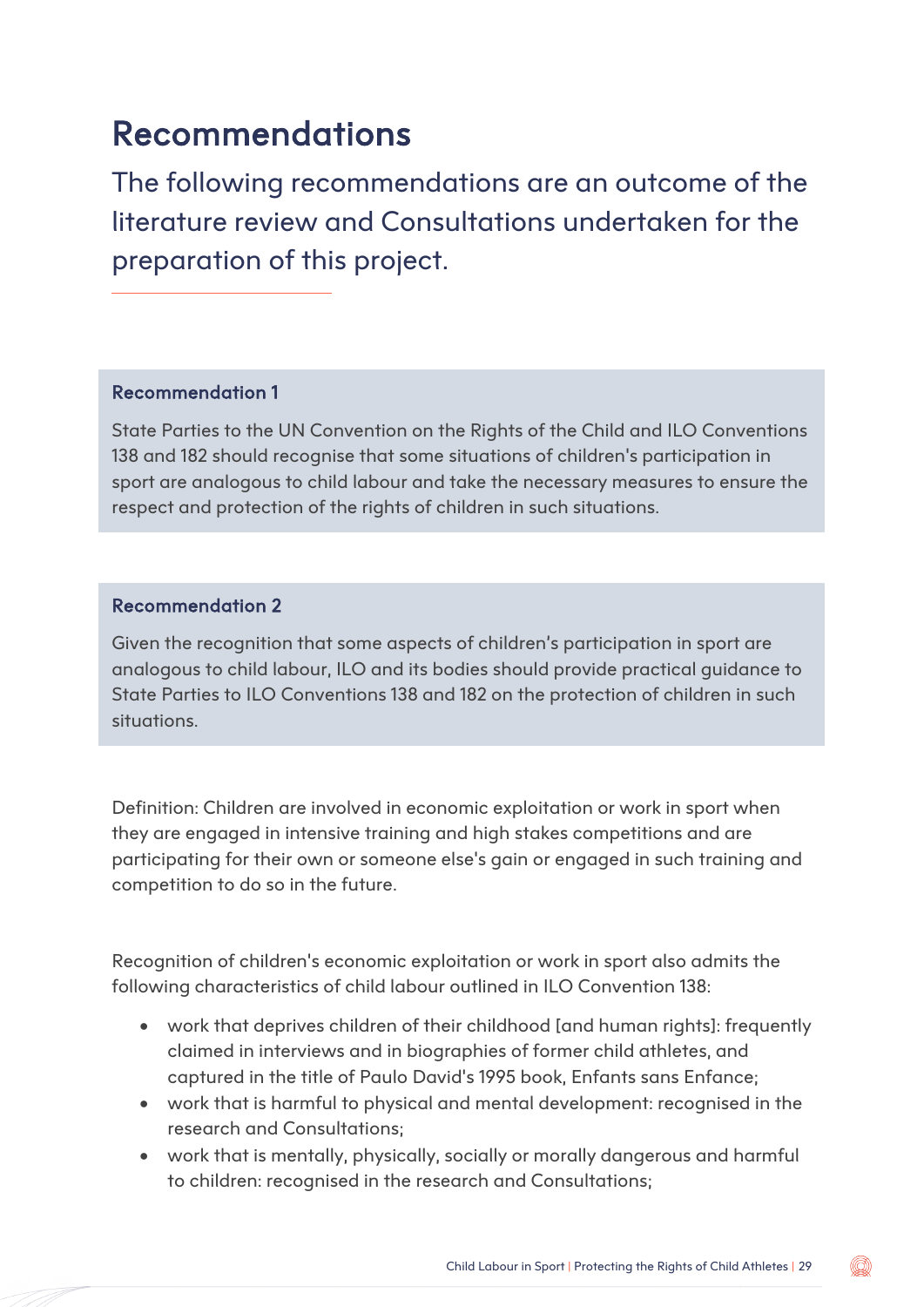• work that interferes with their schooling by depriving them of the opportunity to attend school; obliging them to leave school prematurely; or requiring them to attempt to combine school attendance with excessively long and heavy work: recognised in the research and Consultations.

Some aspects of children's economic exploitation or work in sport are also evident in two of the Worst Forms of Child Labour (ILO Convention 182), an ILO priority:

- all contemporary forms of slavery or practices similar to contemporary forms of slavery, such as the sale and trafficking of children; and
- work which, by its nature or the circumstances in which it is carried out, is likely to harm the health, safety or morals of children.

#### Recommendation 3

The United Nations Committee on the Rights of the Child, in its list of issues prior to reporting, and the African Committee of Experts on the Rights and Welfare of the Child in its reporting guidelines, should ask States parties to the child rights treaty they monitor to provide specific information on measures they have taken to protect children on a pathway towards or engaged in high-performance and professional sport.

States parties to the UN Convention on the Rights of the Child (CRC) and to the African Charter on the Rights and Welfare of the Child (ACRWC) are required to report periodically to the respective Committees of independent experts on the implementation of the CRC and the ACRWC. These reports rarely mention the problems experienced by children engaged in high- performance and/or professional sport as presented in the White Paper. This means that, in the dialogue between these Committees and the States parties about the content of their reports, little or no attention is paid to these problems and the Committees are not making specific recommendations regarding the measures that should be taken to address them.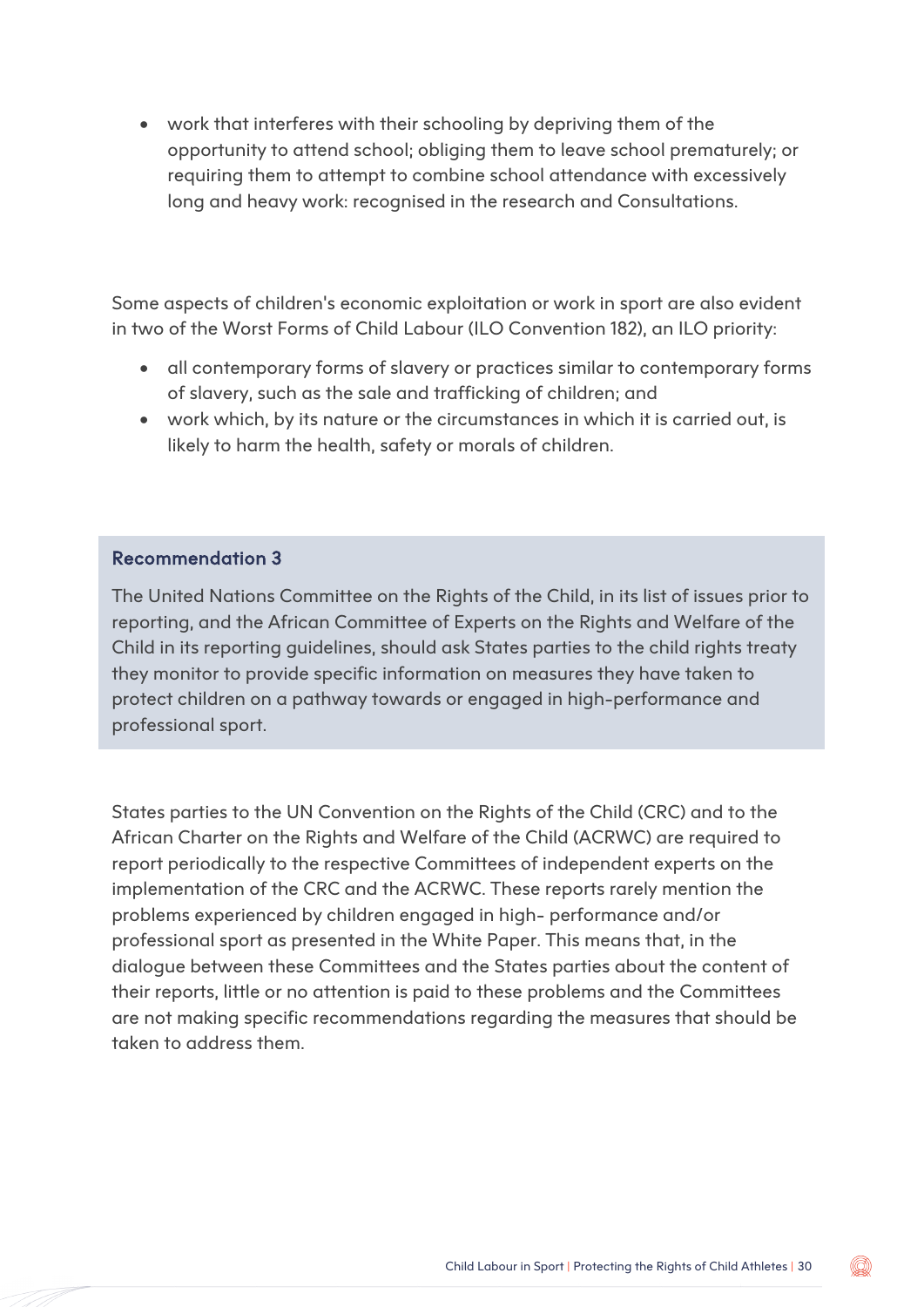#### Recommendation 4

States and sports bodies are encouraged to study and learn from the many lessons related to the protection of the rights of children, both through legislation and contracting, in situations in the entertainment, advertising and cultural industries in some States and other jurisdictions.

Some States and jurisdictions provide legal and/or union protections for children working in the entertainment, advertising, or cultural industries. Protections may be provided to ensure that work does not compromise education, protection of income (from exploitation by parents and others), and protection from risks (e.g., restrictions on 'stunts' that may be performed). In addition, hours of work are restricted in an age-appropriate manner, and production companies may provide a chaperone. These protections should be based on the principle that the industry (sport or entertainment) should adapt to children's needs, and not having children adapt to the industry's needs.

In some States, children's work in sport is already recognised in conjunction with entertainment and advertising. For example, in a draft White Paper on a National Child Labour Action Programme for South Africa, section 4.13 Performing Arts stated: "In terms of the BCEA [Basic Conditions of Employment Act], children are allowed to work in advertising, sports, artistic or cultural activities under specified conditions. This work can potentially contribute to children's learning, provided safety measures are in place... The work can be detrimental if it takes place in uncontrolled conditions." The UK has a system of 'licenses' for under age workers in sport and entertainment.<sup>47</sup>

#### Recommendation 5

States should consider taking a child rights-based approach to sport in their respective countries, taking into consideration the positive experiences related to performance by some of those countries that have employed a children's rights lens in all aspects of children's sport.

The Consultation on 'best practices' in children's sport revealed a great deal about how children's rights and success in international sport are not incongruous (as is widely believed in the high- performance and professional sport communities). For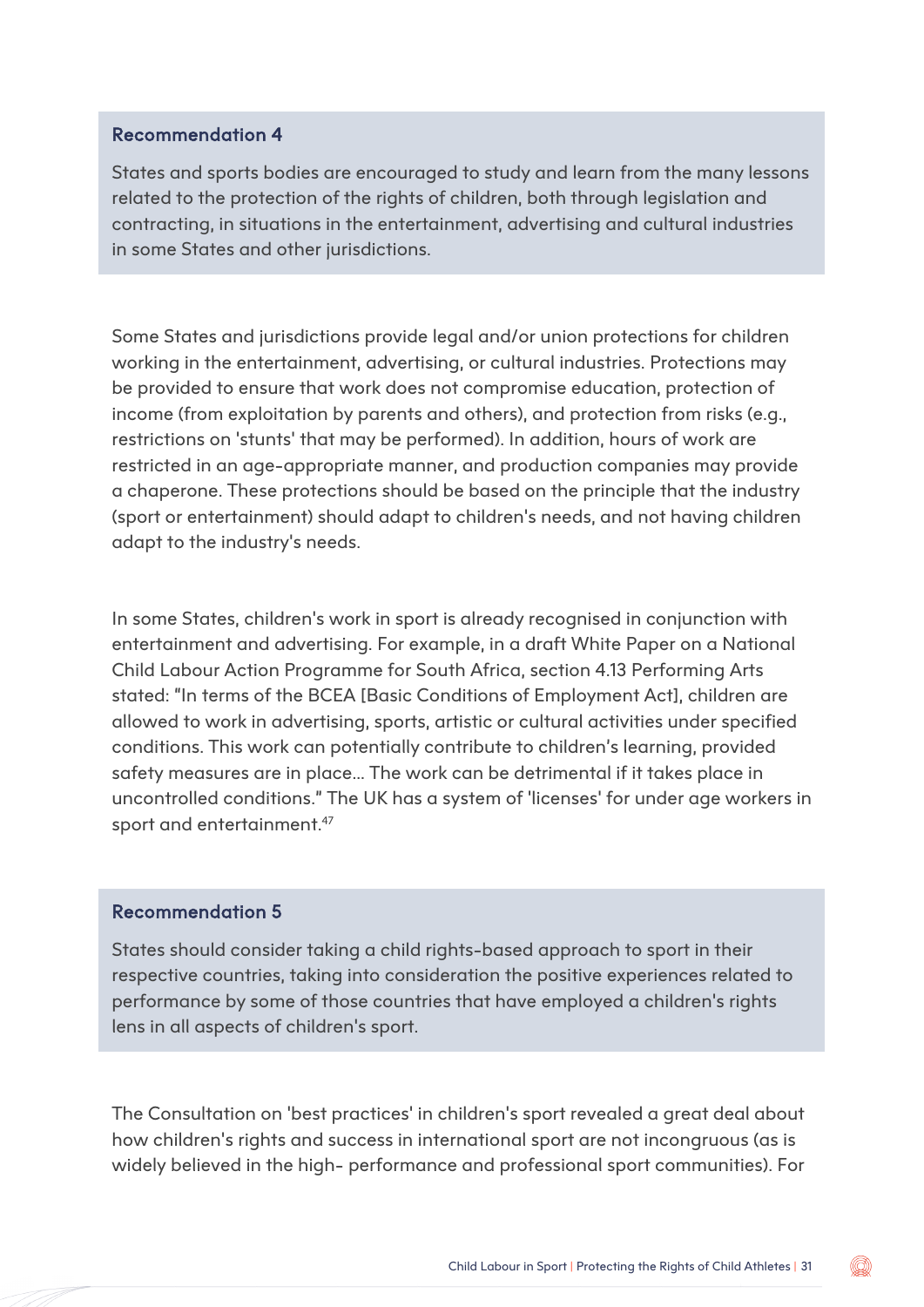example, Norway has mandated a children's rights lens for the practice of sport since the early 2000s and is now recognised as the most successful country in the Winter Olympics and succeeding beyond expectations (~5.4 million population) in the Summer Olympics. Cuba, which is recognised by UNICEF for its strong stand on children's rights, is the most successful of the countries that only participate in the Summer Olympics. And Sweden has recently mandated that all children's sport programmes be carried out in compliance with the UN CRC.<sup>48</sup>

Governments have also taken measures aimed at child protection in sport. For example, despite her earlier criticism of children's sport in China, Fan Hong more recently acknowledged how the Chinese government has now enacted legislation to protect the safety and welfare of child athletes in its specialist sport school system: "The 2011 law Regulations on Managing Young People and Children's Sports Schools... is perhaps the most significant of these and has come to be seen as landmark legislation for the welfare of athletes under the age of 18... The act ensures that children in the sports school system should continue to receive a formal academic curriculum alongside their sports training, mandates that athletes are provided with medical insurance in case of injury, and prohibits sports schools from using corporal punishment... Related legislation... requires that sports schools ensure their young students' diets contain sufficient nutrition to allow them to undergo the training required and that sports schools provide regular medical checks for athletes to prevent injuries..."49

#### Recommendation 6

Sports bodies and States should take measures to improve the regulation of appropriate minimum ages for child participation in sport, where it is analogous to work, including the designation of age categories for hours of training per day, and for participation in high stakes competitions.

ILO Convention 138 (the Minimum Age Convention), calls for the minimum working age to be not less than the end of compulsory education, and recommends varying minimum ages for different types of work with exceptions such as a lower age for light work, but a higher age of 18 years for hazardous work). In fact, childhood is recognised as a protected class in almost every domain of life except in sport. Sarah Teetzel, an expert on minimum age categories in sport, has pointed out that: (i) international sport federations already "can and do implement minimum age requirements, seemingly in recognition that a certain degree of growth and maturity is needed to compete safely; (ii) that the IOC's introduction of the Youth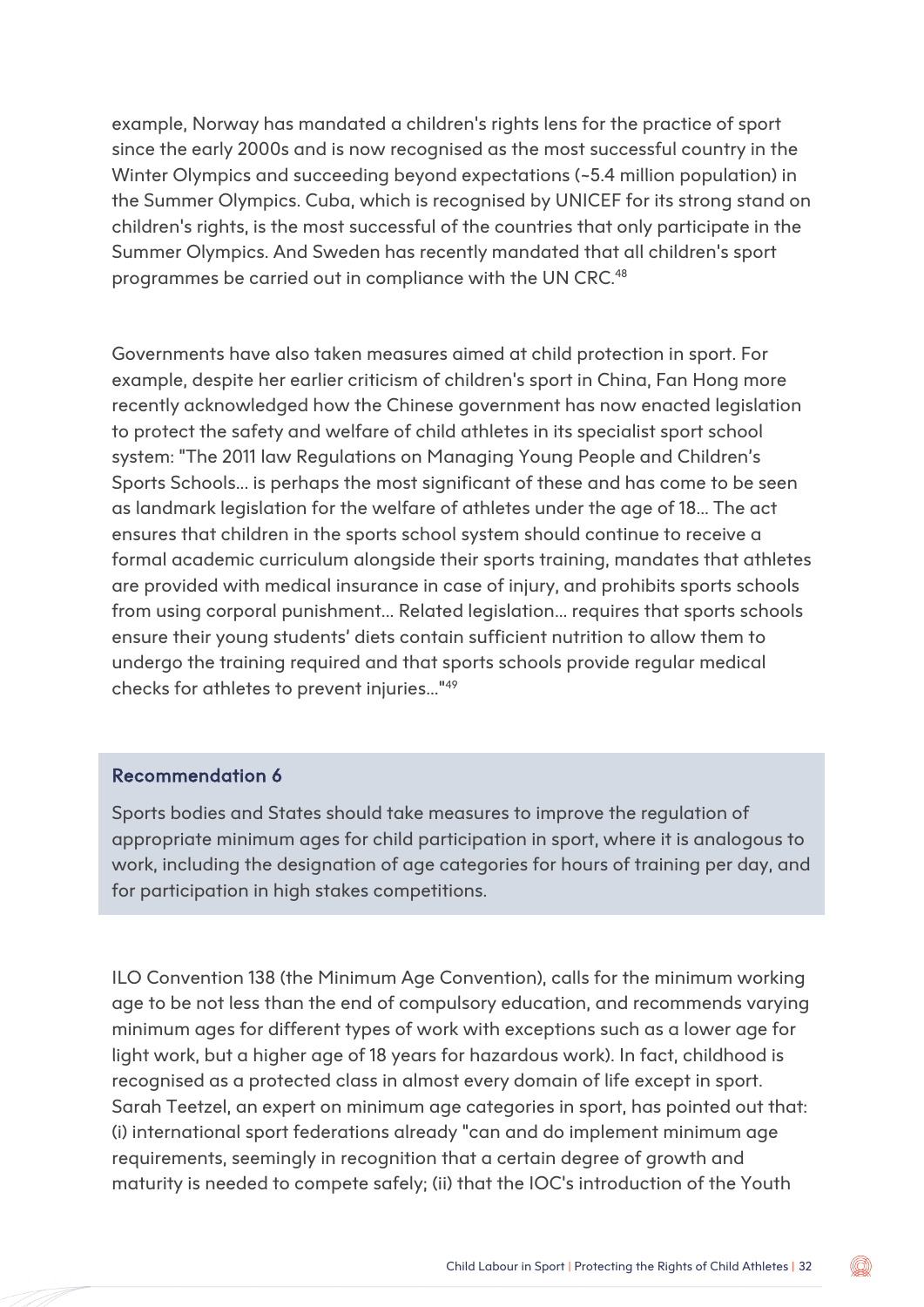Olympic Games "highlights the organization's recognition that age matters in sport;" and (iii) that "[t]here are several good reasons for age restrictions in sport, most of which focus on avoiding early specialization, minimizing the risks of major injuries, and allowing youth athletes to enjoy their youth without undue pressure to excel athletically."50

The IOC, reacting to the Kamila Valieva situation at the 2022 Beijing Winter Olympics, has advised international sport federations to make "appropriate adjustments to their regulations", if needed. Norway has established age categories for children that restrict some types of participation in sport before a specific age. And the French organisation, Défenseur des Enfants, has recommended some quite specific age limits for hours of training, arguing that training becomes abusive if it exceeds the physiological capabilities of the child. They recommend that training time should not exceed six hours per week for children under 10 years old, and 10 hours per week for children over 10 years of age.51

#### Recommendation 7

With the recent proposals for an IOC Human Rights Strategy, and FIFA's work towards the creation of an independent multi-sport Safe Sport Entity, those involved in the establishment of the Strategy and the Entity should ensure that they include, in their scope of work, the protection of children rights in situations analogous to child labour.<sup>52</sup>

 The current widespread attention to human rights and safeguarding in sport, including the establishment of independent Safe Sport Entities, make this an ideal time to ensure that the rights and protection of all children, including child workers in high-performance and professional sport, are embraced. The mandate of the Entities includes preventing, monitoring, investigating and remedying harassment, discrimination and abuse in sport.

#### Recommendation 8

Sports bodies should adopt policies and a culture that are based explicitly on child rights standards and principles.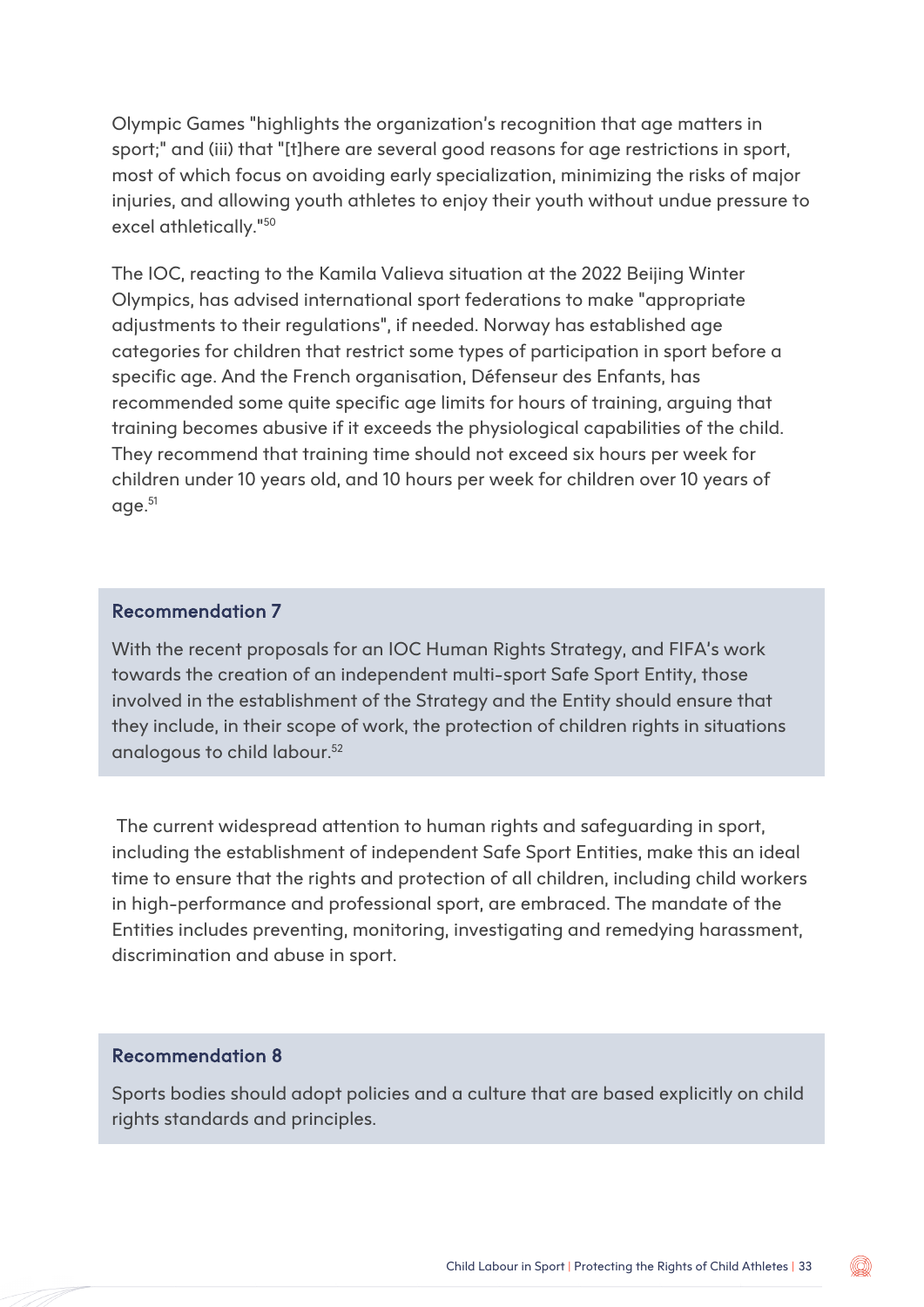In Consultations with sport bodies, athlete representative bodies and members of the entourages surrounding child athletes, the need for a shift in the culture of sport was consistently observed in relation to child safety, well-being, and protection, as well as the need to understand and respect children's rights. It was recognised that this shift in culture can be supported by awareness raising, training, education, policies and regulations. However, it was repeatedly observed that achieving this new culture in sport will require governing bodies, coaches, administrators, all other adults engaged with child athletes, from grassroots to elite levels, to have confidence that such a change will result in sustainable success at any level.

A sample of current initiatives to change the culture of sport may be found in: the Foulkes Report, Section 3 (see Note 37) for safeguarding in soccer (adopted by the Council of Europe Parliamentary Assembly on December 2, 2021); Safe Sports International for injury prevention; and the work of sport bodies such as the International Gymnastics Federation (FIG) in convening its 2020 global conference: Finding Solutions for a Respectful Culture and Safe Training Environment and the efforts of Gretchen Kerr and others to promote a change in the culture of sport.<sup>53</sup>

#### Recommendation 9

The International Olympic Committee (IOC) and the Summer and Winter Olympic International Sport Federations should conduct a comprehensive independent audit of their policies, rules, and practices to ensure that they are compatible with the UN Convention on the Rights of the Child and relevant ILO treaties.

Based on the results of the audit the IOC and the IFs should take necessary measures to ensure that the IOC is fully compatible with the minimum international child rights standards, as defined in relevant ILO treaties and the UN Convention on the Rights of the Child and other relevant international human rights treaties.

#### Recommendation 10

Sports Bodies should establish a 'Protected Persons' status for all child workers in sport with a view to implementing regulations that acknowledge children's status in sport as 'protected persons'.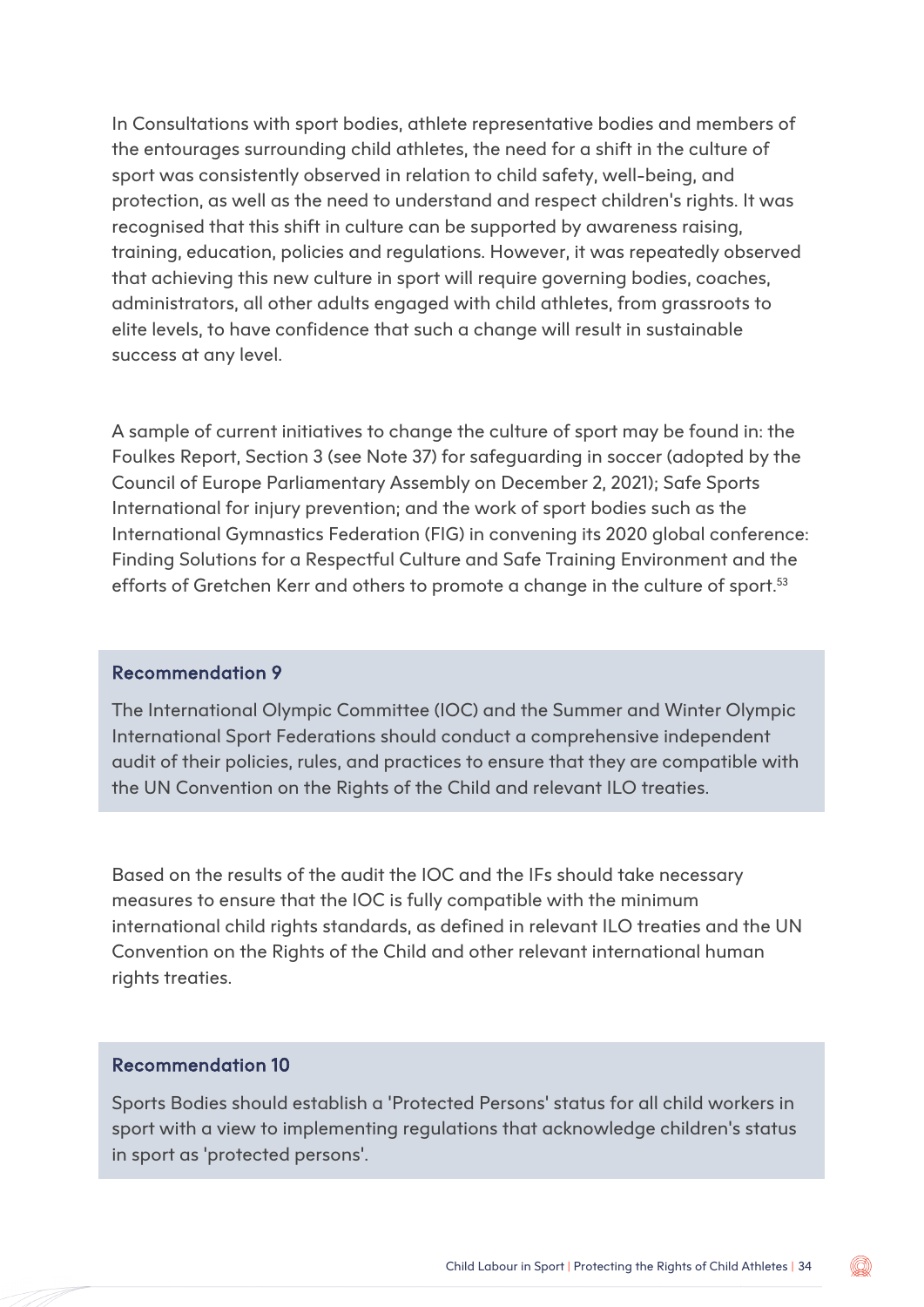The Kamila Valieva situation at the 2022 Beijing Winter Olympics also drew attention to the fact that, in 2021, WADA introduced a 'protected persons' category with much reduced sanctions for doping for athletes under the age of 16. The protected person status was recognised by the Court of Arbitration for Sport (CAS) in the Valieva case. Since that status conforms with the protected status of children in most other domains of life, it should be expanded to child workers in sport in general and linked to the international definition of children as those under 18 years of age.<sup>54</sup>

#### Recommendation 11

States and sports bodies and training sites (clubs, academies, institutions) to ensure that all children engaged in sport are informed about their rights as they apply to their participation in sport, and that they feel empowered to be heard. Mechanisms are to be introduced to ensure that this obligation is implemented.

Research and Consultations have indicated the lack of knowledge or understanding of the rights that pertain to children's participation in highperformance and professional sport. In almost every one of the Consultations, the participants observed the need for child athletes to know their rights and how and to whom to report in a safe manner granting confidentiality and independence when those rights are violated. The reporting mechanisms, introduced in consultations with athlete representative bodies should be known to minors, easily accessible and trustworthy.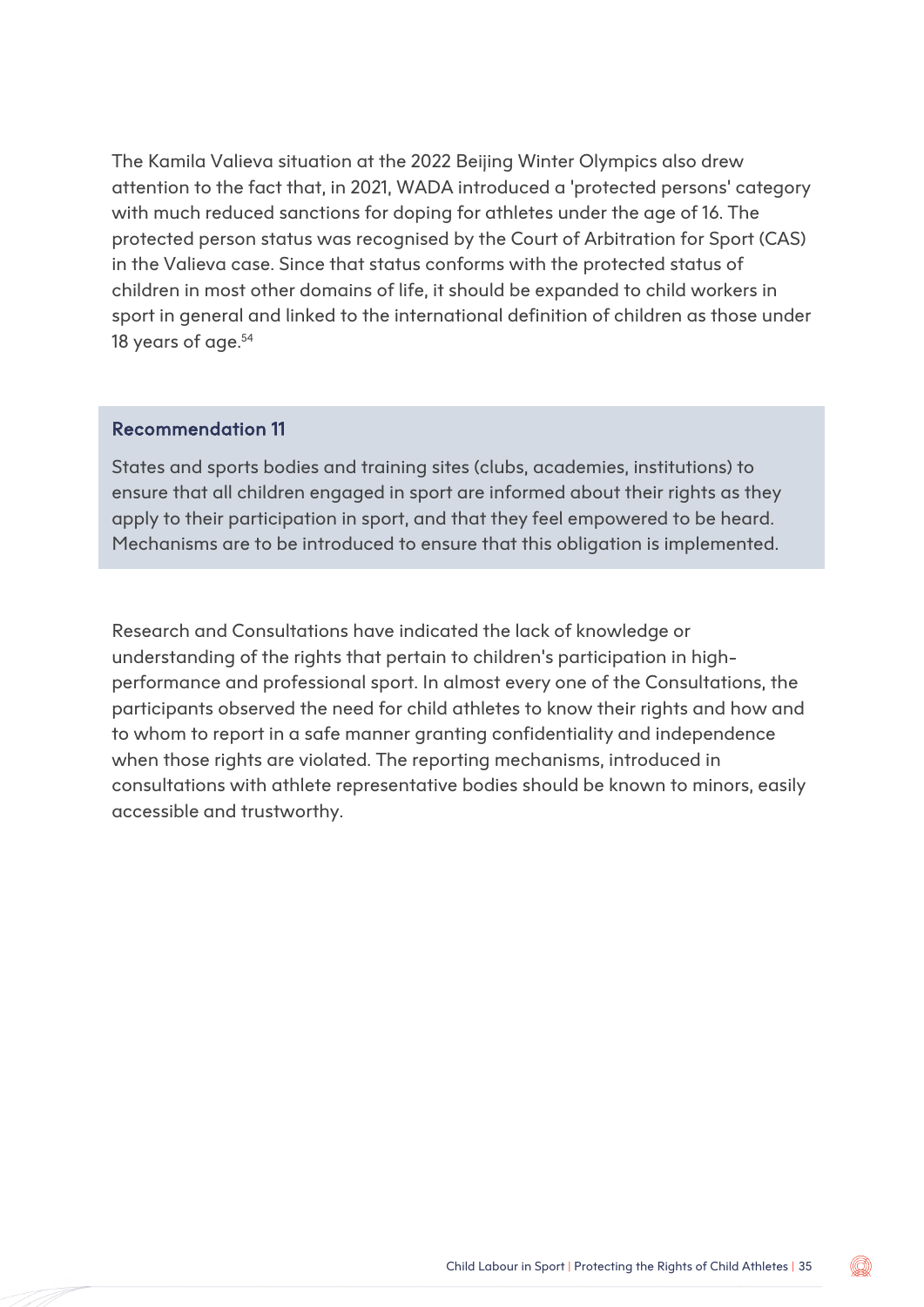#### Recommendation 12a

Parents should be aware of their child's rights in sport; and of their own right to mediate on behalf of their child.

#### Recommendation 12b

Sports bodies should take measures to educate parents about the sport system in which their children are involved, and about parents' rights and their children's rights.

#### Recommendation 12c

Parents should establish, and sports bodies ensure open lines of communication with their child such that their child is comfortable reporting concerns such as injury, abuse, harassment, concerns about diet and weight control, and about overtraining.

Research and Consultations have shown that parents are often intimidated by the systems and 'expertise' of the sports in which their talented children are participating and are reluctant to speak up about their concerns for fear of jeopardising their child's advancement in the sport. In turn, children are reluctant to report concerns to their parents for fear of jeopardising their advancement in the sport should their parents intervene. Parents have the right to expect that their child's education will not be disrupted; that age appropriate, developmentally appropriate and physique appropriate forms of training and competition are available for their child; and that they are able to express their concerns to appropriate persons in the sport and to have them addressed.

#### Recommendation 13a

Ensure the education of child workers in sport by introducing 'dual career' guidelines based on the model being developed in Europe.

Concerns about the inability of young high-performance and professional athletes to manage both training/competitions and education has led to the development, in Europe, of the 'dual career' model. The model involves negotiation between educational institutions and sport organizations to ensure that young athletes are not penalised in their educational progress.55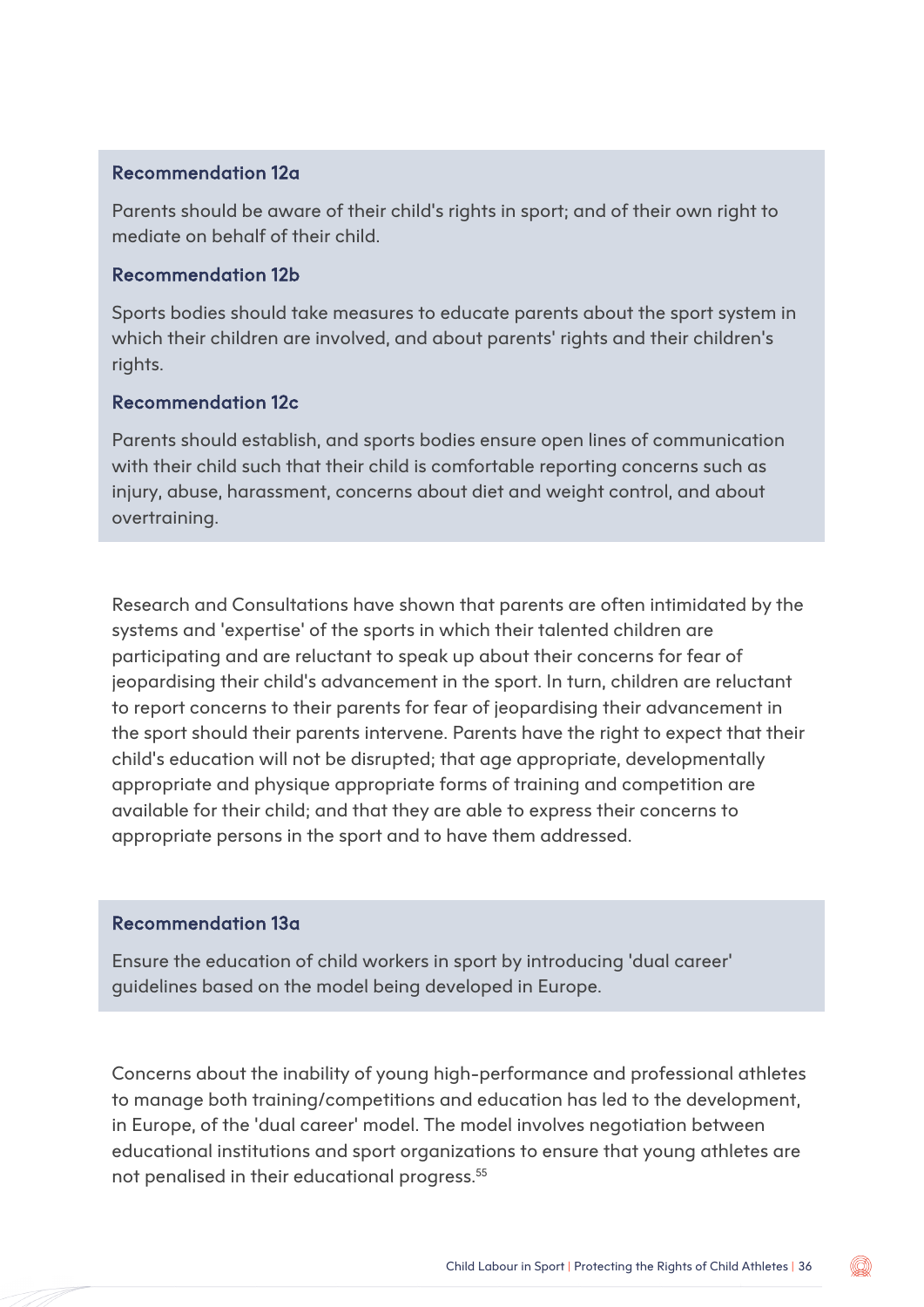#### Recommendation 13b

States should ensure that regulations are in place that require residential sports academies and sport specialist schools to provide their attendees with an academic programme that includes the curriculum, years of education, and credentials required in each State.

#### Recommendation 14

International Sports Federations (IFs) are encouraged to share their experiences and resource materials relating to the rights, treatment and protection of children in sport, with a view to creating a shared body of knowledge in the best interests of children.

The Consultation with FIFA revealed the development of innovative work related to the rights, treatment and protection of minors in areas such as the regulation of agents, transfers, training of member associations, and so on. They expressed a willingness to share this information with other IFs. At the same time, other IFs indicated that they were observing the actions of FIFA and were interested in their materials and training.

#### Recommendation 15

As sports bodies and States respond to the concerns related to situations in sport that are analogous to child labour, they should consult and consider the views and advice of athlete representative bodies and adults who were child athletes, particularly those who were involved in high-performance or professional sport, or those who were on pathway to achieving this status.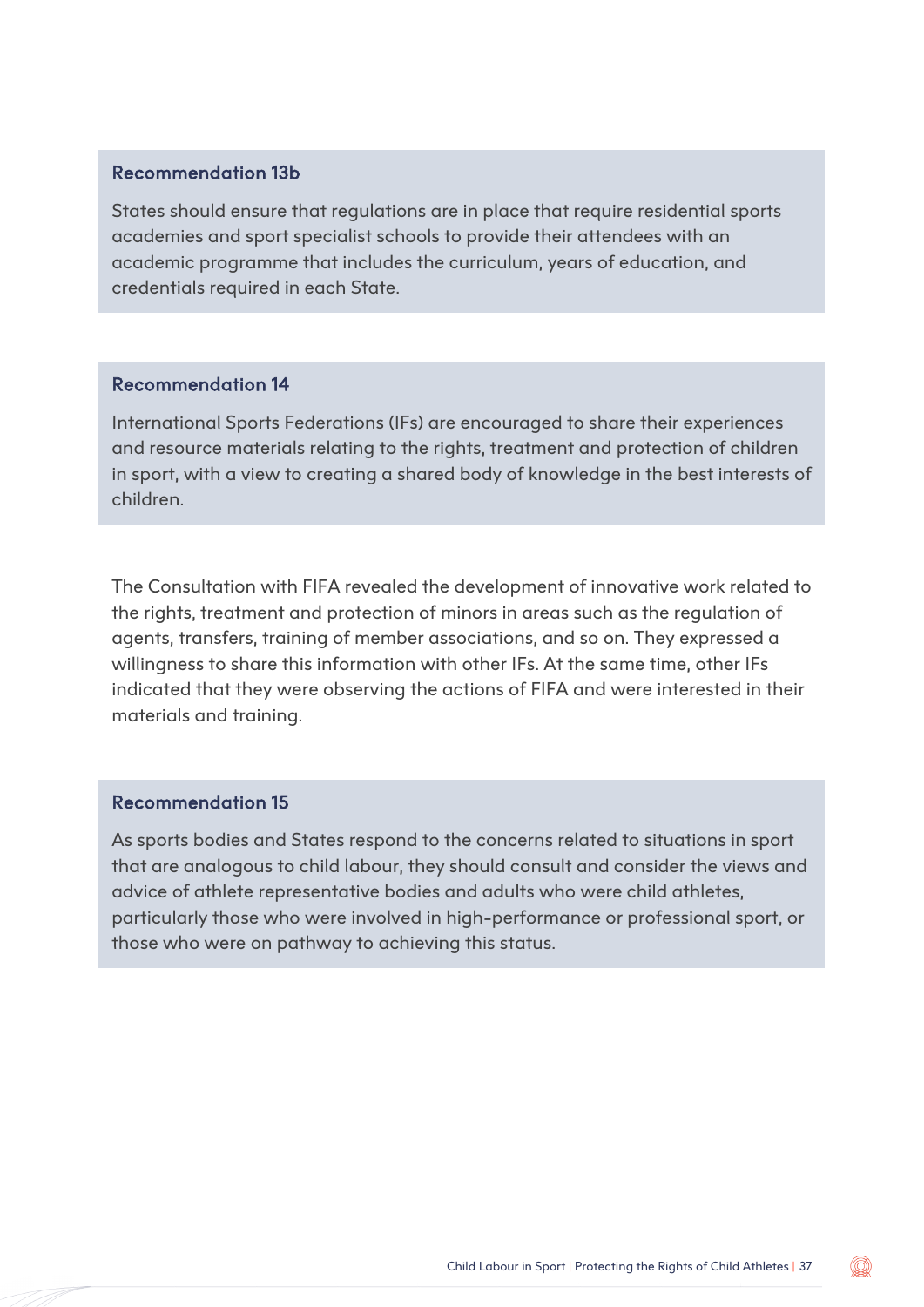#### Recommendation 16

Sports bodies, States and civil society organisations developing guidance and resource materials on child safeguarding in sport should ensure that it includes guidance relating to issues such as hours of training, intensity of training, trafficking, doping, high risk of injury, abuse and harassment, healthy habits in general including mental health, education, income protection and good governance.

#### Recommendation 17

All adults, including sponsors and those collecting and marketing 'data', who make 'gains' based on the participation of children in sport are to be reminded that those 'gains' are supported by the work of a protected class of persons, and to take appropriate measures to acknowledge the international and national human rights and labour treaties that protect children engaged in situations analogous to child labour.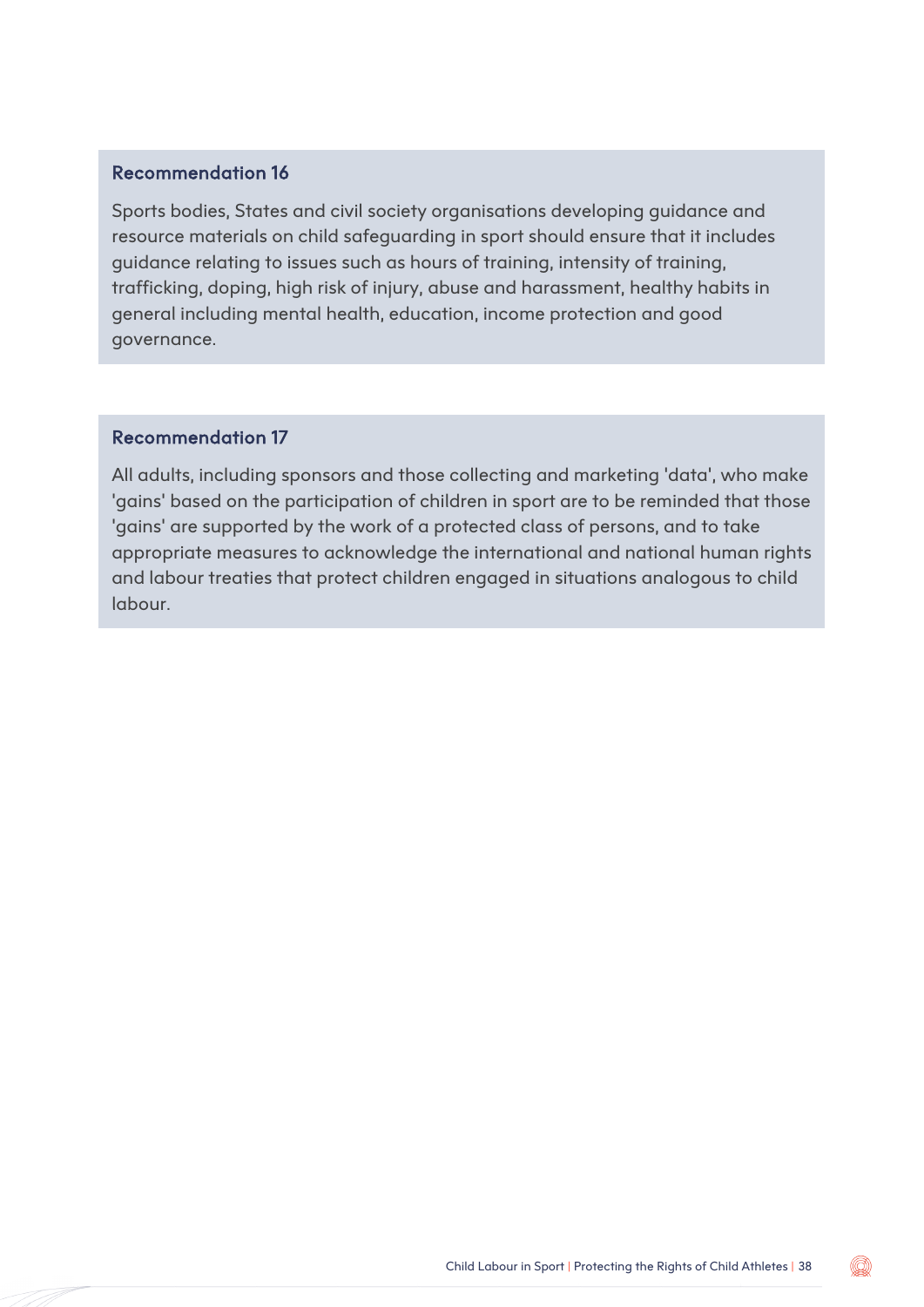### **Notes**

1. For example, in association with the ILO's Red Card to Child Labour campaign, the International Programme on the Elimination of Child Labour (IPEC) collaborated with FIFA to develop a *Football Resource Kit* to show "how football can be used as a recreational activity in child labour elimination and prevention projects" [\(https://www.ilo.org/ipec/Informationresources/WCMS\\_247111/lang--en/index.htm\)](https://www.ilo.org/ipec/Informationresources/WCMS_247111/lang--en/index.htm).

2. The 'arms race' analogy was developed with reference to countries attempting to outspend each other in developing high-performance athletes to win more international medals and championships in sport. See, Oakley, B. and Green, M. (2001). The production of Olympic champions: International perspectives on elite sport development systems. European Journal of Sport Management, 8, 83–105; and De Bosscher, V. et al. (2008). The Global Sporting Arms Race. An International Comparative Study on Sports Policy Factors Leading to International Sporting Success. Oxford: Meyer & Meyer Sport.

3. The International Council on Sport and Physical Education (ICSPE), a UNESCO affiliate, produced the Declaration in 1964; it formed the basis for the 1979 UNESCO International Charter of Physical Education and Sport (now the International Charter of Physical Education, Physical Activity and Sport).

4. de Boer-Buquicchio, M. (2019). Special Rapporteur Report: Sale and sexual exploitation of children, including child prostitution, child pornography and other child sexual abuse material. UN Human Rights Council, A/HRC/40/51.

5. From the CRC, Article 32. Ms. Yoshie Noguchi, former senior legal officer at the ILO, noted that it is important to assess/foresee the likelihood of negative effects, as the physical consequences of childhood activities or hindrance to education might not be apparent immediately and only be felt in their later life

[\(https://www.ilo.org/public/libdoc/ilo/2010/110B09\\_225\\_engl.pdf](https://www.ilo.org/public/libdoc/ilo/2010/110B09_225_engl.pdf) [Joining Forces against Child Labour, 2010. See para.180 in P.76]). ILO Conventions 138 and 182 offer further detailed parameters to distinguish what is acceptable and what should be stopped as child labour.

6. Customers for the consolidated data of child athletes include: professional teams/ clubs/ sporting federations; sports agencies; data analytics companies; betting companies; computer gaming companies; and anti-doping organizations. See, Andrew, J., Bertran Manye, L. and Hanway, W. (2022). A guide to using young people's data in sport. LawInSport, 6 April: [https://www.lawinsport.com/topics/item/a-guide-to-using-young](https://www.lawinsport.com/topics/item/a-guide-to-using-young-people-s-data-in-sport)[people-s-data-in-sport](https://www.lawinsport.com/topics/item/a-guide-to-using-young-people-s-data-in-sport)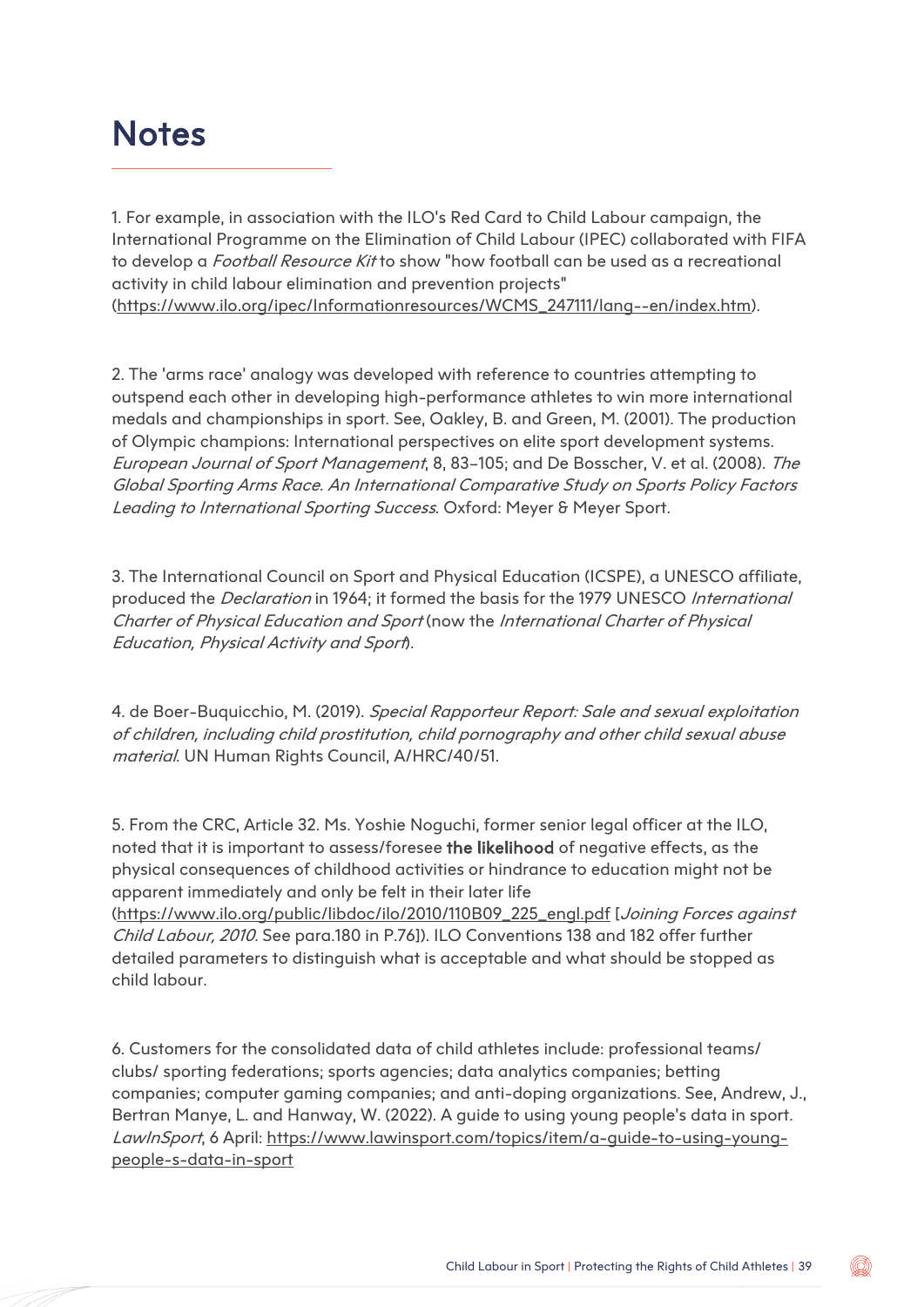7. This applies in all sports unless an adult minimum age is imposed (e.g., Olympic biathlon competitors must turn 22 years of age in the year of competition), although minimum age limits tend to vary with the level of competition. See also, Teetzel, S. (2022). Philosophical perspectives on doping sanctions and young athletes. Frontiers in Sports and Active Living. Vol 4, Article 841033: doi: 10.3389/fspor.2022.841033 ;

8. A limitation to be noted here concerns the fact that the review of research was carried out primarily (although not exclusively) on literature published in English.

9. To give an example of the number of children involved, in 2004 Hong pointed out that there were "80,617 professional athletes in China and two thirds of those are child athletes (p. 338). Hong, F. (2004). Innocence lost: Child athletes in China. Sport in Society, 7(3), 338-354. Some research has been carried out on deselection in soccer. For example: Van der Meij, N., Darby, P. and Liston, K. (2017). "The downfall of a man is not the end of his life:" Navigating involuntary immobility in Ghanaian football. Sociology of Sport Journal, 34(2), 183-194; and Adams, R. and Darby, P. (2020). Precarious pursuits, broken 'dreams' and immobility among Northern Irish soccer migrants. Sport in Society, 23(5), 920-937.

10. Cantelon, H. (1981). High performance sport and the child athlete: Learning to labour. In, A. Ingham & E. Broom (eds.), Career Patterns and Career Contingencies in Sport. Proceedings of the ICSS Symposium, University of British Columbia, Vancouver (pp. 257- 286).

11. Donnelly, P. (1993). Problems associated with youth involvement in high performance sport. In, B. Cahill & A. Pearl (eds.), Intensive Participation in Children's Sports. Champaign, IL: Human Kinetics, pp. 95-126. See also: Donnelly, P. (1997). "Child labour, sport labour: Applying child labour laws to sport." International Review for the Sociology of Sport, 32(4), 389-406.

12. Hobbs, S. McKechnie, J. and Lavalette, M. (1999). Child Labor: A World History Companion. Santa Barbara, CA: ABC/CLIO.

13. David, P. (2005). Human Rights in Youth Sport. London: Routledge; World Players Association (2021). Census of Athlete Rights Experiences (CARE): <https://worldplayerscare.co/>

14. Hoffman, K. (2015). Flipping and spinning into labor regulations: Analyzing the need and mechanisms for protecting elite child gymnasts and figure skaters. Marquette Sports Law Review, 25(2), 565-593.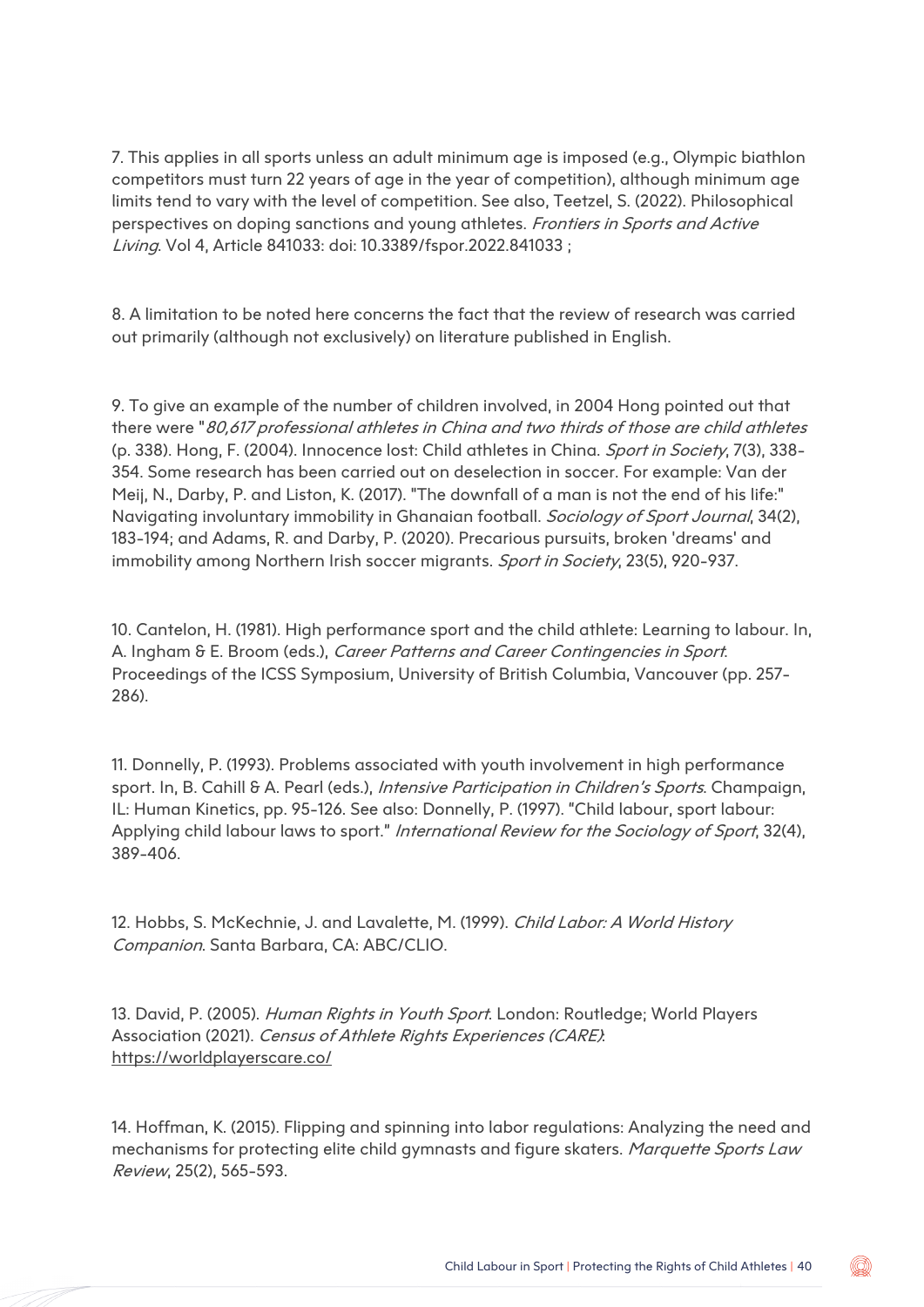15. Beamish, R. & Borowy, J. (1988). *Q. What do you do for a living? A. I'm an athlete.* Kingston: The Sport Research Group, Queen's University. Jess Varnish Employment Tribunal Case

[\(https://assets.publishing.service.gov.uk/media/5c4882bbed915d3893bbdf14/Miss\\_J\\_Varni](https://assets.publishing.service.gov.uk/media/5c4882bbed915d3893bbdf14/Miss_J_Varnish_v_The_British_Cycling_Federation_t.a_British_Cycling_-_2404219_2017_Reserved_Judgment.pdf) [sh\\_v\\_The\\_British\\_Cycling\\_Federation\\_t.a\\_British\\_Cycling\\_-](https://assets.publishing.service.gov.uk/media/5c4882bbed915d3893bbdf14/Miss_J_Varnish_v_The_British_Cycling_Federation_t.a_British_Cycling_-_2404219_2017_Reserved_Judgment.pdf)

[\\_2404219\\_2017\\_Reserved\\_Judgment.pdf\)](https://assets.publishing.service.gov.uk/media/5c4882bbed915d3893bbdf14/Miss_J_Varnish_v_The_British_Cycling_Federation_t.a_British_Cycling_-_2404219_2017_Reserved_Judgment.pdf) and Appeal [\(https://www.judiciary.uk/wp](https://www.judiciary.uk/wp-content/uploads/2020/07/Ms-J-Varnish-v-British-Cycling-Federation-ta-British-Cycling-UKEAT-0022-20-LA.pdf)[content/uploads/2020/07/Ms-J-Varnish-v-British-Cycling-Federation-ta-British-Cycling-](https://www.judiciary.uk/wp-content/uploads/2020/07/Ms-J-Varnish-v-British-Cycling-Federation-ta-British-Cycling-UKEAT-0022-20-LA.pdf)[UKEAT-0022-20-LA.pdf\)](https://www.judiciary.uk/wp-content/uploads/2020/07/Ms-J-Varnish-v-British-Cycling-Federation-ta-British-Cycling-UKEAT-0022-20-LA.pdf)

16. Paulo David and Peter Donnelly were among the first to recognize, independently, the importance of the CRC for elite child athletes, and they began to list the now internationally recognized children's rights that were routinely or occasionally being violated in high- performance and professional sport: David, P. (1993). Children and sport: Accomplishment or exploitation. *International Children's Rights Monitor*, 10(4), 8-12. See also: David, P. (1993). La protection des droits de l'enfant dans le sport de haute compétition. Geneva: Défence des Enfants-International. Donnelly (1993), see Note11.

17. World Players Association, 2021 (see Note 13); the United Nations Guiding Principles on Business and Human Rights make it clear that professional sport organizations have a responsibility to respect human rights and that, for children, this responsibility be informed by the CRC and related instruments

[\(https://www.ohchr.org/sites/default/files/documents/publications/guidingprinciplesbusin](https://www.ohchr.org/sites/default/files/documents/publications/guidingprinciplesbusinesshr_en.pdf) [esshr\\_en.pdf\)](https://www.ohchr.org/sites/default/files/documents/publications/guidingprinciplesbusinesshr_en.pdf); the Ruggie Report for FIFA reinforced the relevance and applicability of human rights obligations in the football industry: Ruggie, J. (2016). "For the game. For the World:" FIFA and Human Rights:

<https://www.hks.harvard.edu/centers/mrcbg/programs/cri/research/reports/report68>

18. Wharton, K. (2011). The child in high performance sport. In, I. Stafford (ed.), Coaching Children in Sport. London: Routledge, pp. 181-196.

19. See: Wrang, C., Rossing, N., Agergaard, S. and Martin, L. (2021). The missing children: A systematic scoping review on talent identification and selection in football (soccer). European Journal for Sport and Society, DOI: 10.1080/16138171.2021.1916224; and Baker, J., Wattie, N. and Schorer, J. (2020). Issues in athlete identification and selection: Are we compromising talent? February 24: [https://sirc.ca/blog/issues-in-athlete-identification](https://sirc.ca/blog/issues-in-athlete-identification-and-selection-are-we-compromising-talent/)[and-selection-are-we-compromising-talent/](https://sirc.ca/blog/issues-in-athlete-identification-and-selection-are-we-compromising-talent/)

20. See: Gullich, A., Macnamara, B. and Hambrick, D. (2022). What makes a champion? Early multidisciplinary practice, not early specialization, predicts world-class performance. Perspectives on Psychological Science, 17(1), 6-29; Rowland, T. (2015). Physiological aspects of early specialized athletic training in children. Kinesiology Review, 4, 279-291; and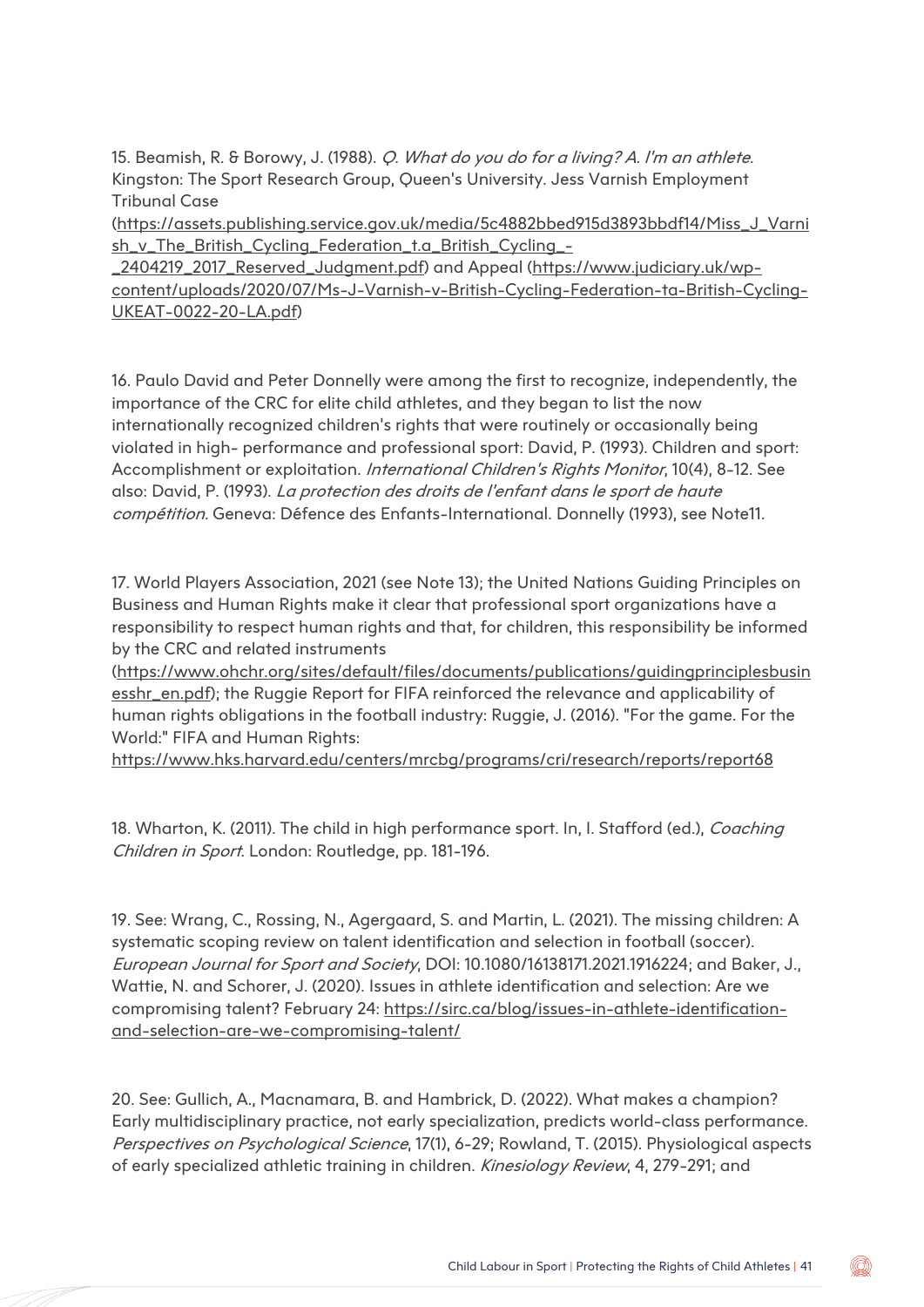Coakley, J. (2010) The 'logic' of specialization: Using children for adult purposes. Journal of Physical Education, Recreation & Dance, 81:8, 16-25.

21. See: Bar-Or, O. (1993). Physiological perspectives. In, B. Cahill & A. Pearl (eds.), Intensive Participation in Children's Sports. Champaign, IL: Human Kinetics, pp. 127-132; Garrett, W. (1993). Clinical/pathological perspectives. In, B. Cahill & A. Pearl (eds.), Intensive Participation in Children's Sports. Champaign, IL: Human Kinetics, pp. 195-201; and Bergeron, M., et al. (2015).

International Olympic Committee Consensus Statement on Youth Athletic evelopment. British Journal of Sport Medicine, 49, 843-851.

22. Côté, J. and Fraser-Thomas, J. (2008). Play, practice and athlete development. In, D. Farrow, J. Baker and C. MacMahon (eds.), *Developing Sport Expertise*. London: Routledge, pp. 15-28.

23. The authors note that the health monitoring methods employed actually "*helped* protect our athletes' health. "Clarsen, B. et al. (2021). Methods, challenges and benefits of a health monitoring programme for Norwegian Olympic and Paralympic athletes: The road from London 2012 to Tokyo 2020. British Journal of Sport Medicine, 0, 1-8, DOI:10.1136/bjsports-2020-103717; Soligard, T. et al. (2019). Sports injury and illness incidence in the PyeongChang 2018 Olympic Winter Games: A prospective study of 2914 athletes from 92 countries. British Journal of Sport Medicine, 53, 1085-1092.

24. Chen, Y., Buggy, C. and Kelly, S. (2019). Winning at all costs: a review of risk-taking behaviour and sporting injury from an occupational safety and health perspective. Sports Medicine - Open, 5(15), DOI: 10.1186/s40798-019-0189-9; Turkeri-Bozkurt, H. and Bulgu, N. (2018). Is injury part of sports? A children's rights perspective. International Review for the Sociology of Sport, 55(1), 98-114. There is a substantial body of sociological research detailing the culture of risk in sport, a culture reinforced by adults who normalize and reward playing hurt. Concussion is now part if this culture despite increasing evidence of the risks of repetitive concussions in sport for long term brain health.

25. Eating disorders are a common theme in a number of recent national reviews of gymnastics. For example, Change in Routine: Report of the Independent Review into Gymnastics in Australia (2021): [https://humanrights.gov.au/our-work/sex](https://humanrights.gov.au/our-work/sex-discrimination/publications/change-routine-report-independent-review-gymnastics)[discrimination/publications/change-routine-report-independent-review-gymnastics](https://humanrights.gov.au/our-work/sex-discrimination/publications/change-routine-report-independent-review-gymnastics) and

Independent Review of Gymnastics in New Zealand (2021):

[https://www.gymnasticsnz.com/wp-content/uploads/2021/02/Gymnastics-New-Zealand-](https://www.gymnasticsnz.com/wp-content/uploads/2021/02/Gymnastics-New-Zealand-Independent-Report-10-February-2021.pdf)[Independent-Report-10-February-2021.pdf](https://www.gymnasticsnz.com/wp-content/uploads/2021/02/Gymnastics-New-Zealand-Independent-Report-10-February-2021.pdf) ; and a recent report on synchronized swimming: Robertson, G. and Brady, R. (2021). The suspect science used to push aspiring Olympians to starve themselves. Globe and Mail, December 28:

[https://www.theglobeandmail.com/canada/article-the-suspect-science-used-to-push](https://www.theglobeandmail.com/canada/article-the-suspect-science-used-to-push-aspiring-olympians-to-starve/)[aspiring-olympians-to-starve/](https://www.theglobeandmail.com/canada/article-the-suspect-science-used-to-push-aspiring-olympians-to-starve/)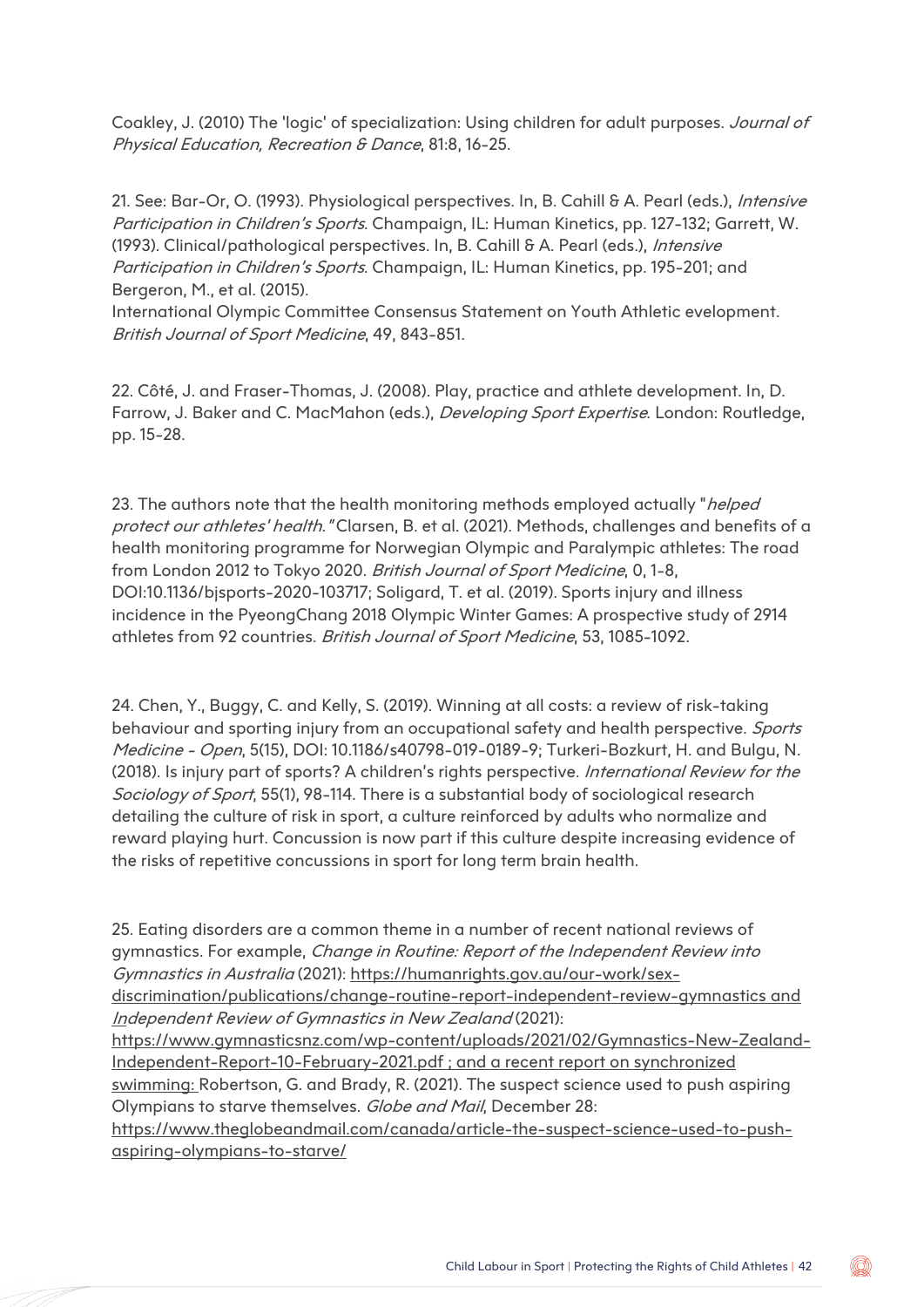26. Crawley, F. et al. (2017). Health, integrity, and doping in sports for children and young adults. A resolution of the European Academy of Paediatrics. European Journal of Pediatrics, 176, 825-828. See also, David, P. (2020). Respecting the rights of the child in sports: Not an option. In B. Nastasi, S. Hart & S. Naser (eds.), International Handbook on Child Rights and School Psychology. Springer, pp 377-388.

27. Hartill, M. et al. (2021). CASES: Child abuse in sport: European Statistics - Project Report. Ormskirk, UK: Edge Hill University; Kerr, G., Willson, E. and Stirling, A. (2019) Prevalence of maltreatment among current and former national team members.

[https://athletescan.com/sites/default/files/images/prevalence\\_of\\_maltreatment\\_reporten](https://athletescan.com/sites/default/files/images/prevalence_of_maltreatment_reporteng.pdf) [g.pdf](https://athletescan.com/sites/default/files/images/prevalence_of_maltreatment_reporteng.pdf)

28. For example, one athlete in the Canadian prevalence study stated, "/ didn't know the way I was treated was inappropriate." See, Willson, E. et al. (2022). Listening to athletes' voices: National team athletes' perspectives on advancing Safe Sport in Canada. Frontiers in Sports and Active Living, 4, Article 840221.

29. Physical abuse is also evident in more extreme forms. See, for example: Human Rights Watch (2020). I Was Hit So Many Times I Can't Count:" Abuse of Child Athletes in Japan. July.

30. See, for example, paras. 103, 104 and 134g in: de Boer-Buquicchio, 2019 (see Note 4). For ACEs, see: Boullier, M. and Blair, M. (2018). Adverse childhood experiences. Paediatrics and Child Health, 28(3), 132-137; Tuakli-Wosornu, Y. and MacLeod, J. (2021). Leveraging the adverse childhood experiences network to strengthen safeguarding in youth sport. The Lancet/Childhood-Adolescent, 5, February, 94-95; and Vertommen, T. et al. (2018). Severe interpersonal violence against children in sport: Associated mental health problems and quality of life in adulthood. Child Abuse and Neglect, 76, 459-468. The quote is from, de Boer-Buquicchio, para. 131 (see Note 4).

31. See, for example: van der Meij, N. and Darby, P. (2017) Getting in the game and getting on the move: Family, the intergenerational contract and internal migration into football academies in Ghana. Sport in Society, 20(11), 1580-159; Esson, J. (2014). Better off at home? Rethinking responses to trafficked West African footballers in Europe. Journal of Ethnic and Migration Studies, 41(3): 512–530; and Klein, A. (2009). The transnational view of sport and social development: the case of Dominican baseball. Sport in Society, 12(9), 1118-1131.

32. Kay, T. (2000). Sporting excellence: A family affair? European Physical Education Review, 6(2), 151-169. See also the following, which reviews a large body of literature on parents in sport: Dorsch, T. et al. (2021). A history of parent involvement in organized youth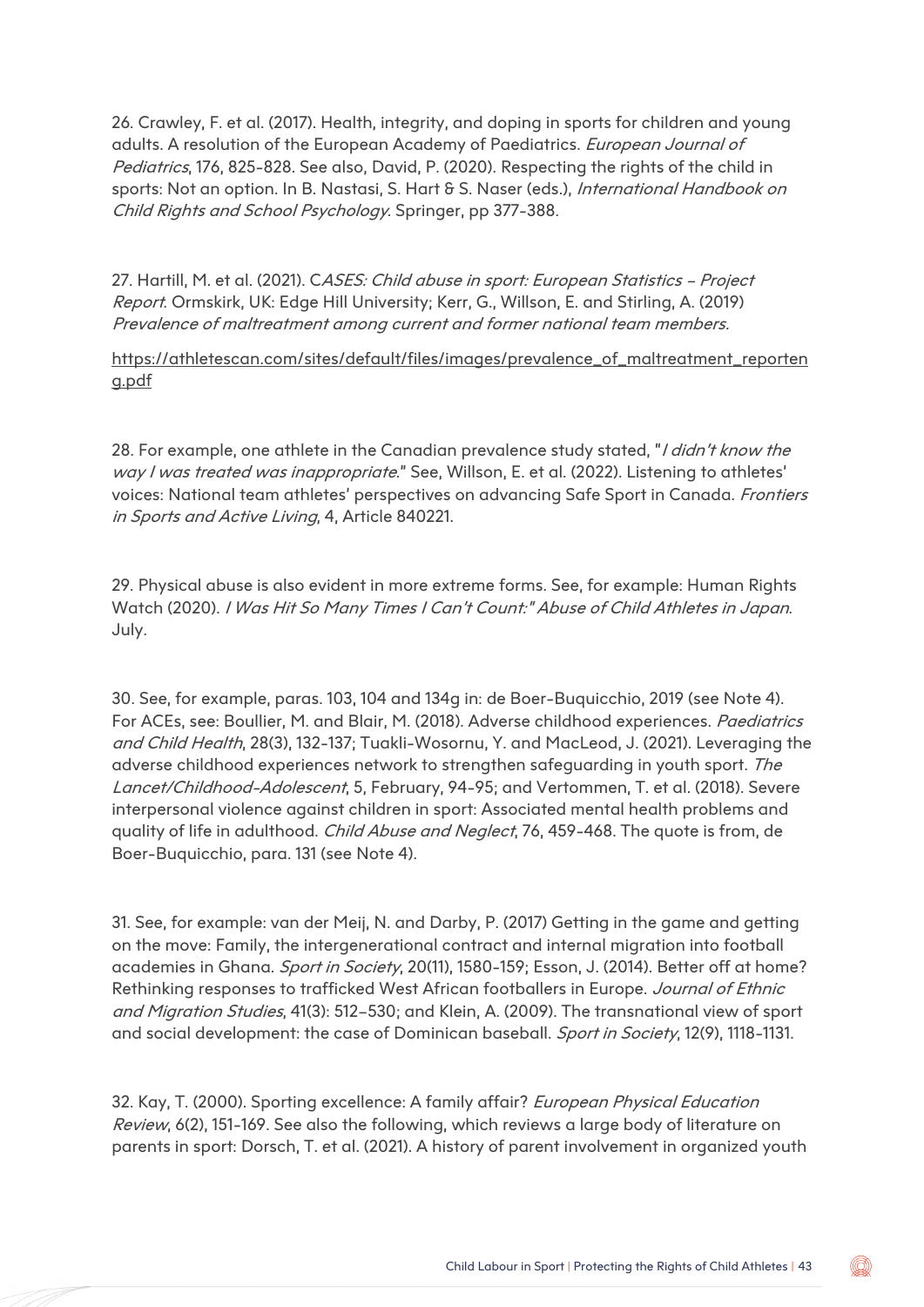sport: A scoping review. Sport, Exercise, and Performance Psychology, 10(4): DOI: 10.1037/spy0000266

33. Dukes, R. and Coakley, J. (2002). Parental commitment to competitive swimming. Free Inquiry in Creative Sociology, 30(2), 185-197. See also: Coakley, J. (2006). The good father: Parental expectations and youth sports. *Leisure Studies*, 25(2), 153-163. See also: Wiersma, L. and Fifer, A. (2008). "The schedule has been tough but we think it's worth it:" The joys, challenges, and recommendations of youth sport parents. Journal of Leisure Research, 40(4), 505-530; and Yabe, Y. et al. (2021). Characteristics of parents who feel a lack of communication with coaches of youth sports. The Tohoku Journal of Experimental Medicine, 253(3), 191-198.

34. Citation: Gjaka M. et al. (2021) Understanding the educational needs of parenting athletes involved in sport and education: The parents' view. PLoS ONE16(1): e0243354. https://doi.org/10.1371/journal.pone.0243354

35. Platts, C. and Smith. A. (2018) 'We don't need no education'? Exploring the educational experiences of young footballers. British Journal of Sociology of Education, 39(7), 925-941. For Major Junior ice hockey (personal communications from players, 2015-2020, PD); de Boer-Buquicchio, para. 128 (see Note 4).

36. Guilbert, K. (2015) Chasing dreams: Young African footballers duped, dumped by traffickers. Reuters, December 7: [https://www.reuters.com/article/africa-soccer](https://www.reuters.com/article/africa-soccer-trafficking/chasing-dreams-young-african-footballers-duped-dumped-by-traffickers-idINL8N13R3V920151207)[trafficking/chasing-dreams-young-african-footballers-duped-dumped-by-traffickers](https://www.reuters.com/article/africa-soccer-trafficking/chasing-dreams-young-african-footballers-duped-dumped-by-traffickers-idINL8N13R3V920151207)[idINL8N13R3V920151207](https://www.reuters.com/article/africa-soccer-trafficking/chasing-dreams-young-african-footballers-duped-dumped-by-traffickers-idINL8N13R3V920151207)

37. See, FIFA (2021). Regulations on the Status and Transfer of Players. <https://digitalhub.fifa.com/m/e7a6c0381ba30235/original/g1ohngu7qdbxyo7kc38e-pdf.pdf> ; also, the Foulkes Report, Section 6.4, represents a strong attempt to bring order to the international transfer of under age soccer players [Foulkes, G. (2022). Football governance: Business and values. Doc. 15430, Council of Europe.]

38. The Palermo Protocol includes this definition (Article 3a): "*'Trafficking in persons' shall* mean the recruitment, transportation, transfer, harbouring or receipt of persons, by means of the threat or use of force or other forms of coercion, of abduction, of fraud, of deception, of the abuse of power or of a position of vulnerability or of the giving or receiving of payments or benefits to achieve the consent of a person having control over another person, for the purpose of exploitation". Further, subparagraph (c) states: "The recruitment, transportation, transfer, harbouring or receipt of a child [i.e. any person under eighteen years of age] for the purpose of exploitation shall be considered 'trafficking in persons' even if this does not involve any of the means [such as coercion or deception] set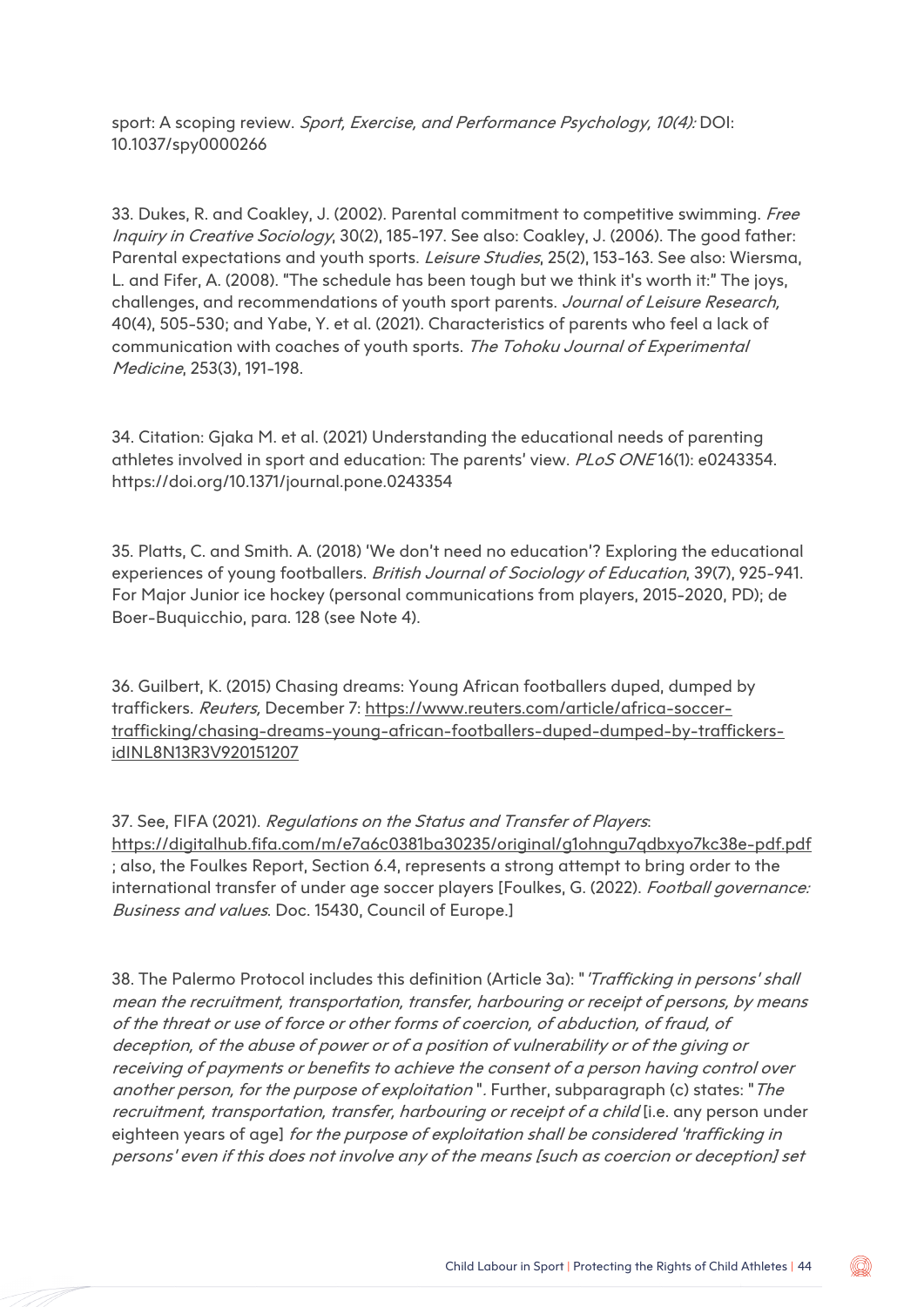forth in subparagraph (a) of this article:" [https://www.ohchr.org/en/instruments](https://www.ohchr.org/en/instruments-mechanisms/instruments/protocol-prevent-suppress-and-punish-trafficking-persons)[mechanisms/instruments/protocol-prevent-suppress-and-punish-trafficking-persons](https://www.ohchr.org/en/instruments-mechanisms/instruments/protocol-prevent-suppress-and-punish-trafficking-persons)

39. Rights Lab (2021). The Problem of Sports Trafficking: Setting an Agenda for Future Investigation and Action. University of Nottingham, UK; McGee, D. (2012). Displaced childhood: Labour exploitation and child trafficking in sport. In: A. Quayson. & A. Arhin (eds.). Labour Migration, Human Trafficking and Multinational Corporations: The Commodification of Illicit Flows. New York: Routledge, pp.71-90; Esson, J. et al. (2020). Children Before Players: Current Risks and Future Research Agendas. UNICEF.

40. For an overview of this work, see, Darby, P., Esson, J. and Ungruhe, C. (2022). African Football Migration: Aspirations, Experiences and Trajectories. Manchester: Manchester University Press. For Esson's work, see: Esson, J. (2015). Modern slavery, child trafficking, and the rise of West African football academies. January 15: [https://www.opendemocracy.net/en/beyond-trafficking-and-slavery/modern-slavery](https://www.opendemocracy.net/en/beyond-trafficking-and-slavery/modern-slavery-child-trafficking-and-rise-of-west-african-football-academi/)[child-trafficking-and-rise-of-west-african-football-academi/](https://www.opendemocracy.net/en/beyond-trafficking-and-slavery/modern-slavery-child-trafficking-and-rise-of-west-african-football-academi/) ; Esson, J. (2014). Better off at home? Rethinking responses to trafficked West African footballers in Europe. Journal of Ethnic and Migration Studies, DOI: 10.1080/1369183X.2014.927733

41. Andreff, W. (2019). An Economic Roadmap to the Dark Side of Sport, Vol. I: Sport Manipulations. Cham, SWITZERLAND: Palgrave Macmillan.

42. de Boer-Buquicchio, paras. 63-66 (see Note 4).

43. Klein, A. (1993). Sugarball: The American Game, the Dominican Dream. New Haven: Yale University Press; Klein, A. (2014). Dominican Baseball: New Pride, Old Prejudice. Philadelphia: Temple University Press; Darby, P., Esson, J. and Ungruhe, C. (2018). Africa: SDP and sport academies. In, H. Collison, et al. (eds.). Routledge Handbook of Sport for Development and Peace. London: Routledge, pp. 419-429; Darby, P., Akindes, G. and Kirwin, M. (2007). Football academies and the migration of African football labor to Europe. Journal of Sport and Social Issues, 31(2), 143-161.

44. See, for example: Ashgar, S.M., Farhat, S. and Niaz, S. (2005). Camel Jockeys of Rahimyar Khan: Findings of a participatory research on life and situation of child camel jockeys. Peshawar, PAKISTAN: Save the Children Sweden. For the following paragraph, see: Anti-Slavery International (2002). International Action Against Child Labour: Guide to Monitoring and Complaints Procedures, pp. 8-12: [http://www.antislavery.org/wp](http://www.antislavery.org/wp-content/uploads/2017/01/internationalactionenglish.pdf)[content/uploads/2017/01/internationalactionenglish.pdf](http://www.antislavery.org/wp-content/uploads/2017/01/internationalactionenglish.pdf)

45. Dean, A. (2019). For Indonesia's Child Jockeys, Time to Retire at 10, After 5 Years of Racing. New York Times, August 24.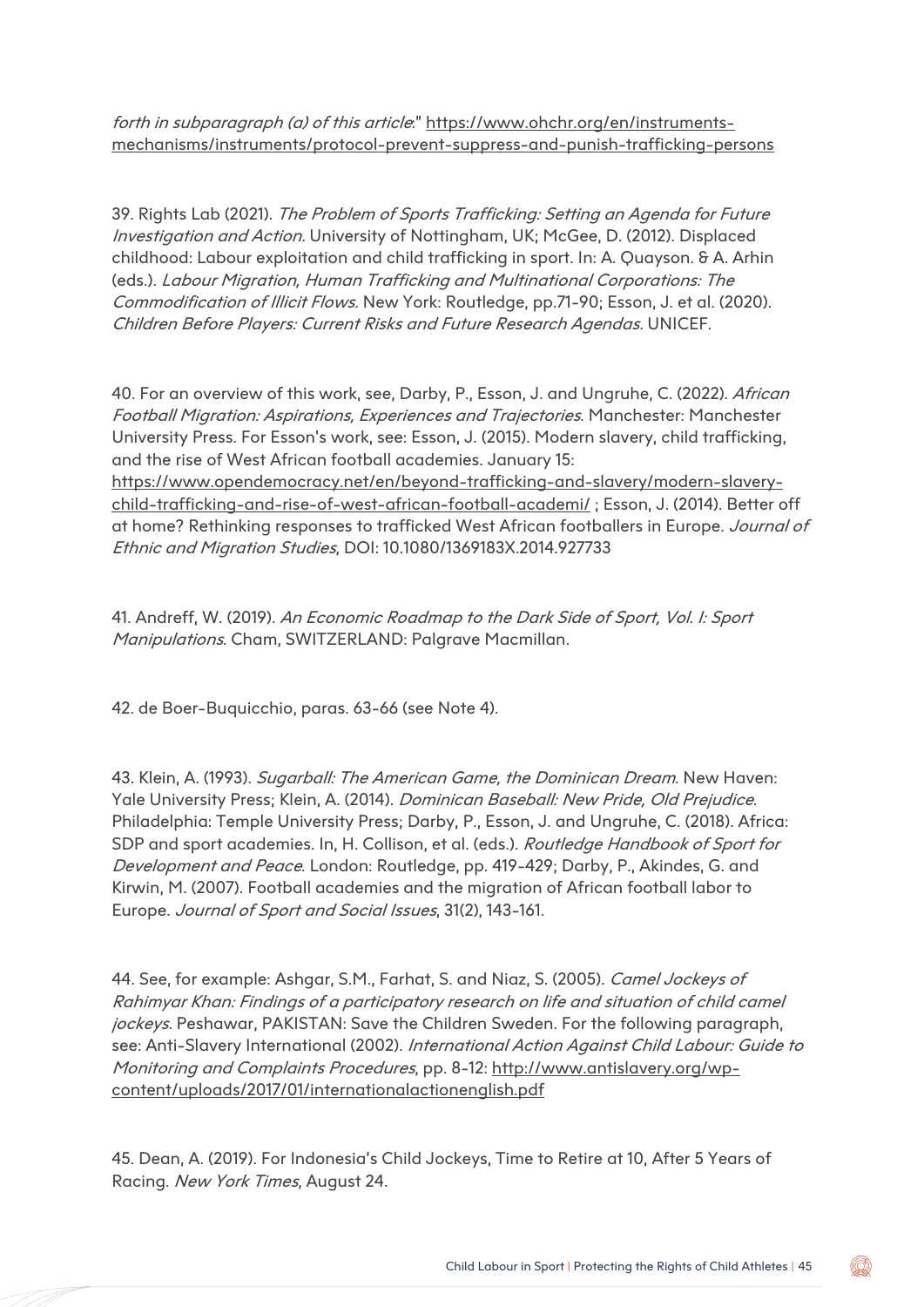46. Gundileg, B., Munguntsatsral, Ts. and Mungun-Argamj, B. (2012). The Rights of Child Jockeys in Spring Horse Racing: Research Report. Mongolia: National Human Rights Commission.

47. South Africa (2003). Draft 3.1 of a White Paper on a National Child Labour Action Programme, July; Thane, S. (2010). Report: Exploratory Review of the System for Regulating Child Performances: [www.teachernet.gov.uk/publications;](http://www.teachernet.gov.uk/publications) Williams, Y. (1999). Child labour, sport labour: regulations for young professional sports people. Childright, 161, November, 16-17.

48. For Norway, see NIF (2007, Note 42), and Farrey, T. (2019). Does Norway have the answer to excess in youth sports? New York Times, April 28: <https://www.nytimes.com/2019/04/28/sports/norway-youth-sports-model.html>

For Cuba, UNICEF reported that, "The Cuban State has shown strong political will to guarantee the proper development and well-being of childhood. Different data and researches show the high levels of protection and development among children and adolescents, especially regarding educational coverage and mother-child health care" [\(https://www.unicef.org/cuba/en/node/76\)](https://www.unicef.org/cuba/en/node/76); the expert panelists in the Consultation reported that Cuba is likely unique in the world of sport in that students at the specialist sport schools are taught to recognize and care for injuries. For Sweden, see O'Sullivan, M. (2019). The quiet revolution and its evolution (United Nations Convention on the Rights of the Child to become law in Swedish sport on January 1st 2020). November 12: [https://footblogball.wordpress.com/2019/11/12/the-quiet-revolution-and-its-evolution](https://footblogball.wordpress.com/2019/11/12/the-quiet-revolution-and-its-evolution-united-nations-convention-on-the-rights-of-the-child-to-become-law-in-swedish-sport-on-january-1st2020/)[united-nations-convention-on-the-rights-of-the-child-to-become-law-in-swedish](https://footblogball.wordpress.com/2019/11/12/the-quiet-revolution-and-its-evolution-united-nations-convention-on-the-rights-of-the-child-to-become-law-in-swedish-sport-on-january-1st2020/)[sport-on-january-1st2020/](https://footblogball.wordpress.com/2019/11/12/the-quiet-revolution-and-its-evolution-united-nations-convention-on-the-rights-of-the-child-to-become-law-in-swedish-sport-on-january-1st2020/) ; and Eliasson, I., Karp, S. and Wickman, K. (2017) Developing sports with a children's rights perspective? Intentions, methods, and priorities of development projects in local Swedish sports clubs. European Journal for Sport and Society, 14(3), 244-264.

49. Hong, F. and Ling, Z. (2014). The protection of young athletes in China: policy and practice. In, M. Hartill & M. Lang (eds.). Safeguarding, Child Protection and Abuse in Sport: International Perspectives in Research, Policy, and Practice. London: Routledge, pp. 146- 152.

50. Teetzel (2022, Note 7). See also, Dixon, N. (2007). Sport, parental autonomy, and children's right to an open future. Journal of the Philosophy of Sport, 34, 147-159; and Farstad, S. (2007). Protecting children's rights in sport: The use of minimum age. Human Rights Law Commentary, 3, 1-20.

51. Pavitt, M. (2022) IOC recommends International Federations address minimum age limits in sport. April 5: [https://www.insidethegames.biz/articles/1121486/ioc-international-](https://www.insidethegames.biz/articles/1121486/ioc-international-federation-age-limits)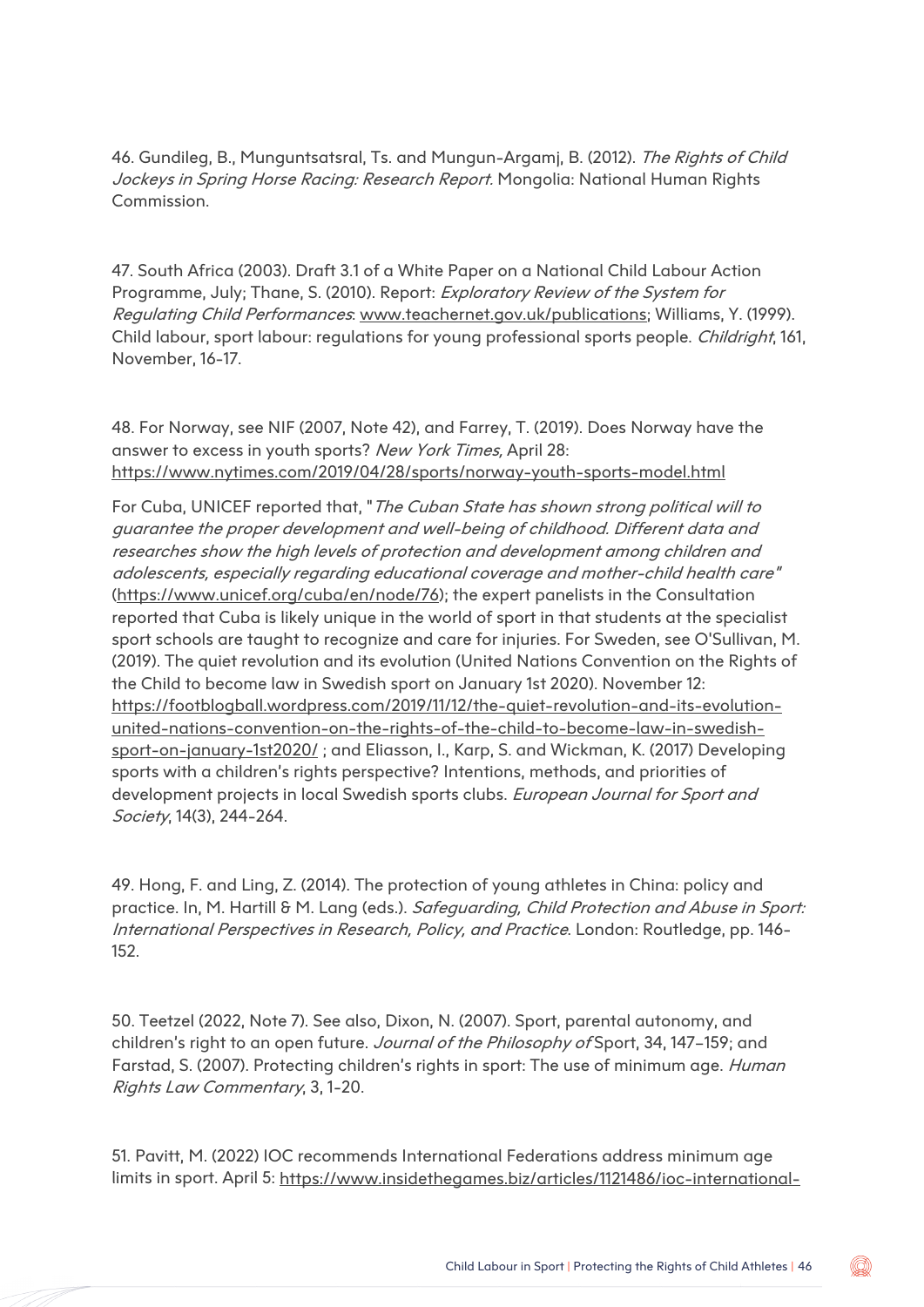[federation-age-limits;](https://www.insidethegames.biz/articles/1121486/ioc-international-federation-age-limits) NIF, 2007. Children's Rights in Sport: Provisions on Children's Sport [online].Available from: [https://www.aspeninstitute.org/wp](https://www.aspeninstitute.org/wp-content/uploads/2019/04/Childrens-Right-to-Sport-in-Norway.pdf)[content/uploads/2019/04/Childrens-Right-to-Sport-in-Norway.pdf](https://www.aspeninstitute.org/wp-content/uploads/2019/04/Childrens-Right-to-Sport-in-Norway.pdf) ; Défenseur des Enfants (2005). Rapport Annuel.

52. Al Hussein, Z.R. and Davis, R. (2020). Recommendations for an IOC Human Rights Strategy. Lausanne, SWITZERLAND: International Olympic Committee; Beutler, I. (2021). Final Report of the Consultation Process to Consider the Creation of an International Safe Sport Entity. SWITZERLAND: Beutler International Sports Advisory.

53. Timpka, T. et al. (2008). Meeting the global demand of sports safety: The intersection of science and policy in sports safety. Sports Medicine, 38(10), 795-805; for the FIG conference, see:<https://m.youtube.com/watch?v=RyFIjtQ2w5o> ; Kerr, G. (2021). Next steps in the safe sport journey: From prevention of harm to optimizing experiences. April 19: <https://sirc.ca/blog/next-steps-in-the-safe-sport-journey/>

54. WADA (2021). World Anti-Doping Code.

55. See Gjaka, et al., 2021 (Note 31); and Abelkalns, I. et al. (eds.) (2021). 'More than Gold' -Guidelines to promote the dual career of athletes-students: Methodology for universities. Erasmus Project/The European Athlete as Student.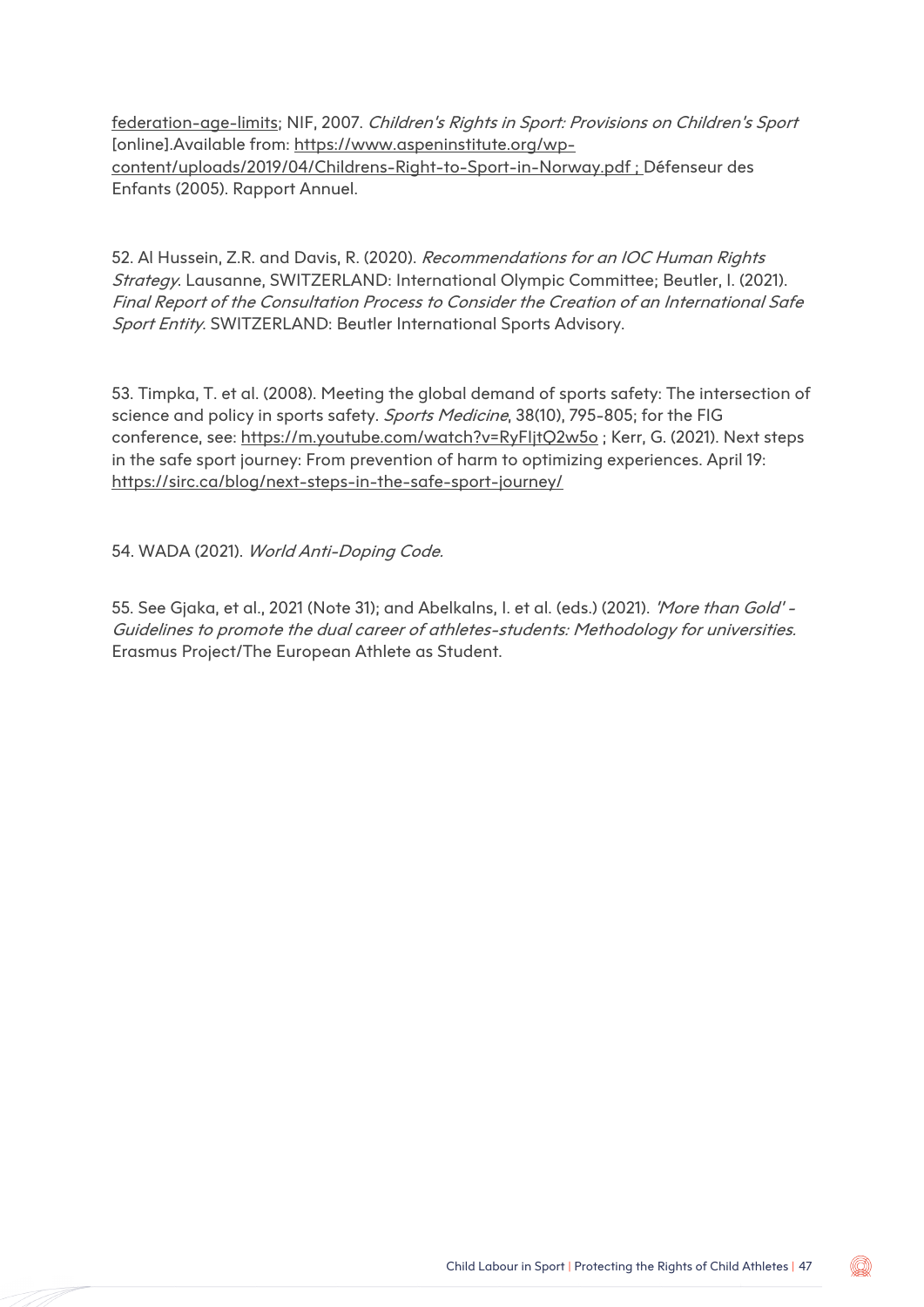### Appendix A - Methods

Background to White Paper

This White Paper is an outcome of a project undertaken by the Centre for Sport and Human Rights (CSHR) during the period of November 2021-May 2022. It is a response to:

- concerns voiced by former child athletes regarding situations and conditions they encountered as young persons in sport;
- those 'Points of Consensus' related to child athletes that were an outcome of the ILO's 2020 Global Dialogue on Decent Work;
- CSHR's pledge, made during the 2021 International Year for the Elimination of Child Labour, to document and raise awareness of the current situation, challenges and progress in regard to child labour in sport;
- one of the key conclusions of the Report of the UN Special Rapporteur on the Sale and Sexual Exploitation of Children, presented to the UN Human Rights Council during its 40<sup>th</sup> Session held in 2019; and
- CSHR's commitment to contribute to the achievement of SDG target 8.7.

#### Concept Development

In late 2021 CSHR circulated a Concept Note with preliminary ideas about the initiative to key stakeholders and experts. Based on input received, a short-term project plan to develop a White Paper was designed. It was decided that the White Paper would focus on child labour as it relates to elite child athletes as well as those in training with aspirations to achieve this level, those in sports academies, and those who experience sport-related trafficking. The White Paper is intended to complement other work done by CSHR related to child labour in supply chains and mega sporting events.

#### Project Coordination

In November 2021, CSHR contracted Sports Rights Solutions (SRS) to coordinate the project and conduct applicable supporting research. The SRS Team supporting the project consisted of:

- Kirsty Burrows, Strategic Director (until end March 2022)
- Professor Emeritus Peter Donnelly, Technical Director
- Lucy Cunningham, Design and Technology Support
- Tessa Jansen, Project Support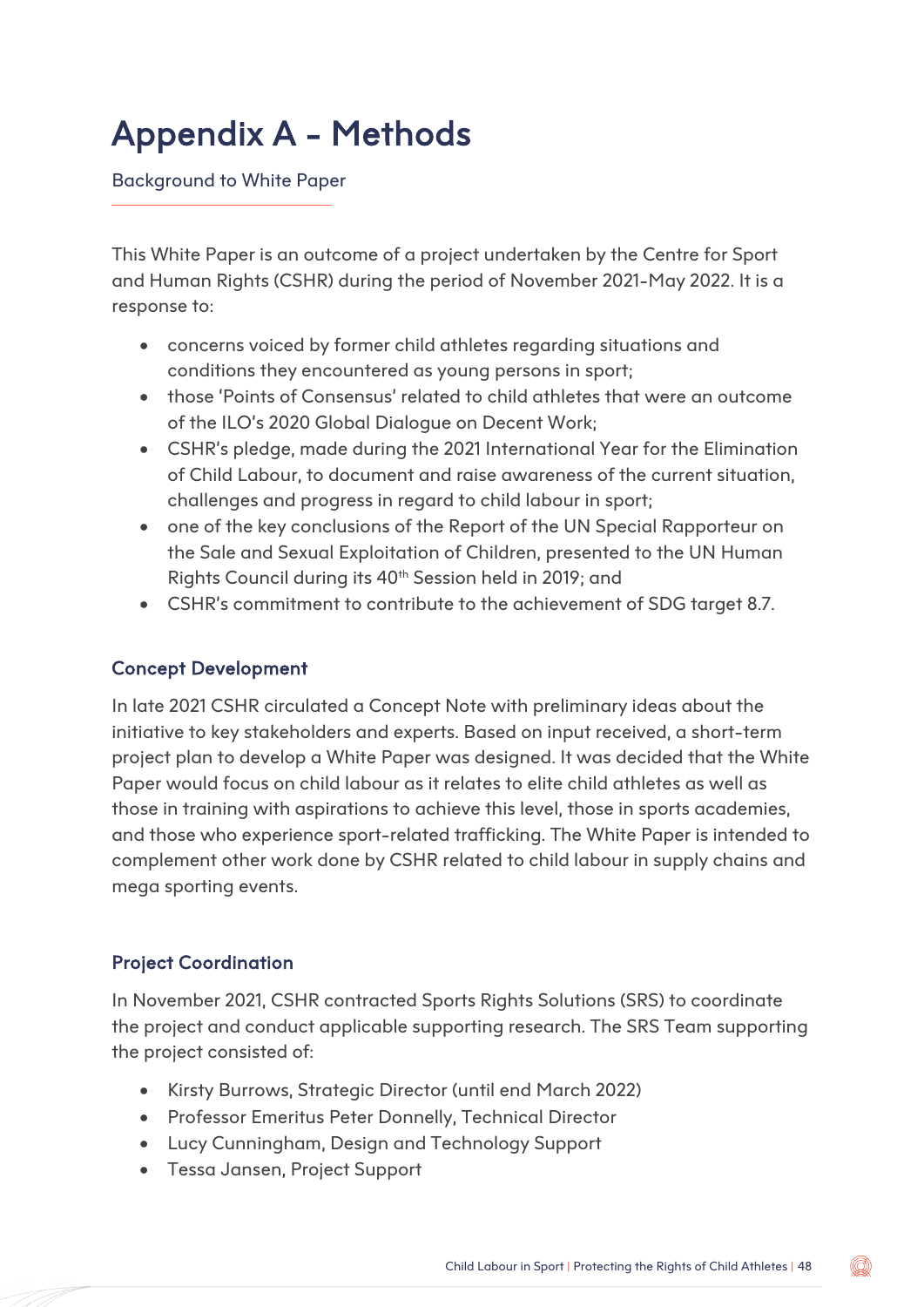- Carrie Raukar-Herman, Sr. Executive Assistant
- Matt Walker, Project Management

#### Steering Committee

An independent, multi-disciplinary Steering Committee of 13 experts was established to guide the overall project. Members of the Committee collectively, as well as individually:

- provided technical guidance on the vision and desired outcomes of the White Paper and the process for its development;
- participated in or led select Consultation meetings that aligned with their technical expertise; and
- reviewed and provided feedback on various iterations of the White Paper.

The Committee has been chaired by Professor Emeritus Jaap Doek, former Chair of the UN Committee on the Rights of the Child. Deputy Chair is Benjamin Smith, Senior Officer, Child Labour, ILO. Other members of the Committee (listed alphabetically):

- Prof. Fernando Cáceres Andrés
- Dr. Michael Bergeron
- Maud de Boer-Buquicchio
- Alexandra Gómez Bruinewoud
- Dr. Decius Hikabwa Chipande
- Dr. Rinchen Chophel
- Dr. Paul Darby
- Paulo David
- Andrea Florence
- Yoshie Noguchi
- Dr. Ramya Subrahmanian

Short bios of the members are provided in Appendix B.

Members of the Committee serve on a *pro bono* basis.

The Committee held online meetings as follows: February 2<sup>nd</sup>, March 29<sup>th</sup> and May 3rd of 2022.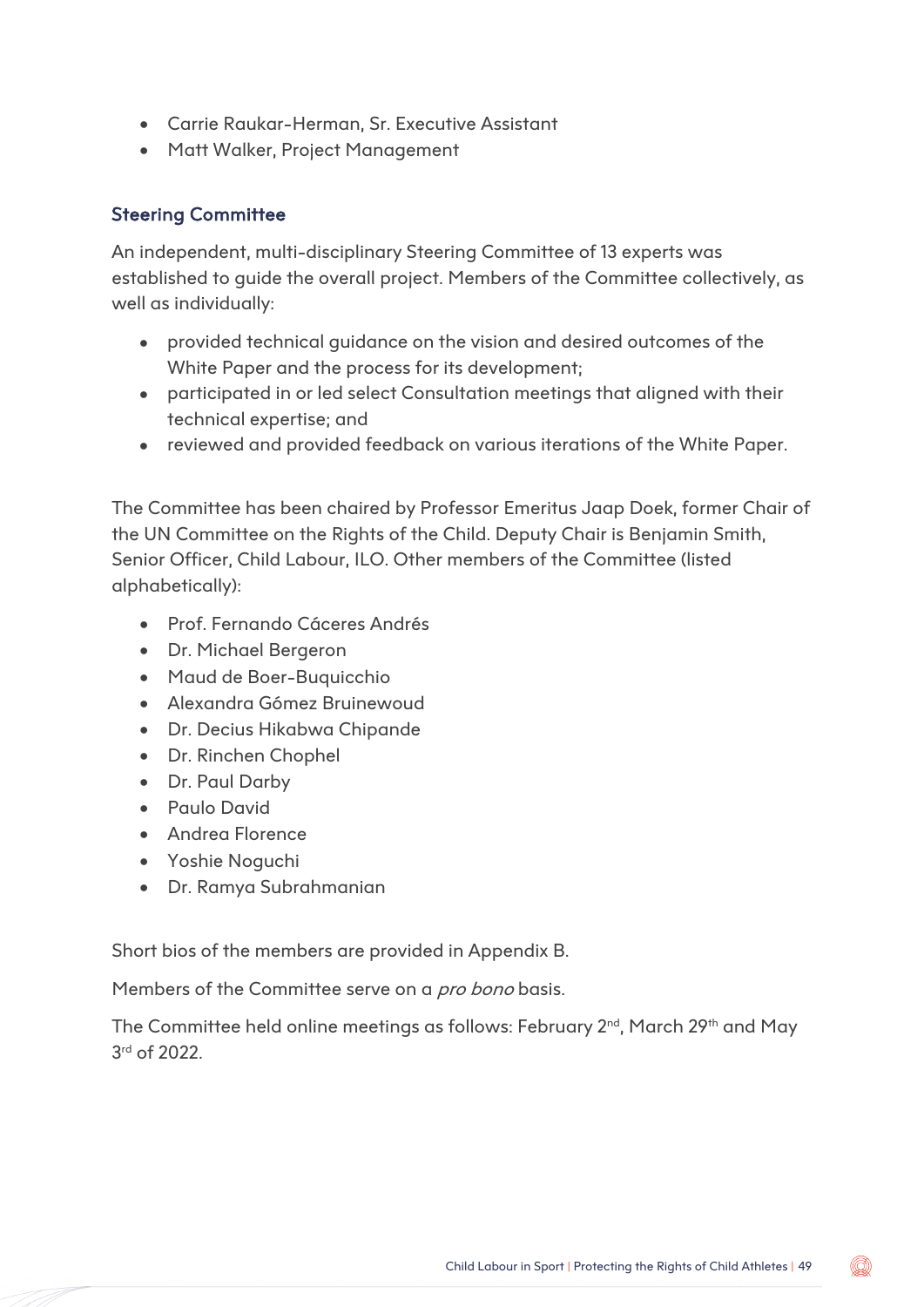#### Literature Review and Consultations

The White Paper is informed by an extensive review of relevant research literature and a series of in person consultations. The Literature Review was prepared by Professor Peter Donnelly and is available as a separate document.

Between January and May 2022, 24 Consultations were conducted with a wide range of experts and stakeholders including: international sport federations and organisations, athlete representative groups and unions, inter-governmental regional entities, child labour and child rights experts (including current and past members of the UN Committee on the Rights of the Child), UN agencies and UN Special Rapporteurs; coaches, sports medicine physicians, the entertainment industry, academics, sport academies, and agencies and experts committed to addressing child trafficking in and through sport. (See Appendix C for the complete List of Consultations.)

The number of participants in each Consultation was between one and nine. Consultations were conducted virtually, each lasting for approximately 90 minutes, and were recorded with the participants' permission. Anonymised transcriptions were then prepared, enabling the identification and analysis of key themes which guided the development of the White Paper. Facilitation of the Consultations was done by members of the Steering Committee, CSHR staff, and members of the SRS Team. In addition, Lerina Bright of Mission 89 facilitated a Consultation on Sports Academies and Ambassador Olawale Maiyegun on Sports Trafficking.

A bespoke Dialogue Brief was prepared for each Consultation and shared in advance with the participants. Discussions in the Consultation process were guided by the appreciative inquiry method. Whilst it was important to recognise some of the key challenges faced, the dialogues focused on a grounded exploration of what currently exists; visioning, expressing, and collaboratively articulating what could be done; and discussing strategies and deliberations for ways to design guidance that leads to positive change. In general, the discussions focused on four key themes:

- 1. children's rights and governance,
- 2. time working and training,
- 3. economic considerations, and
- 4. education, health, and well-being.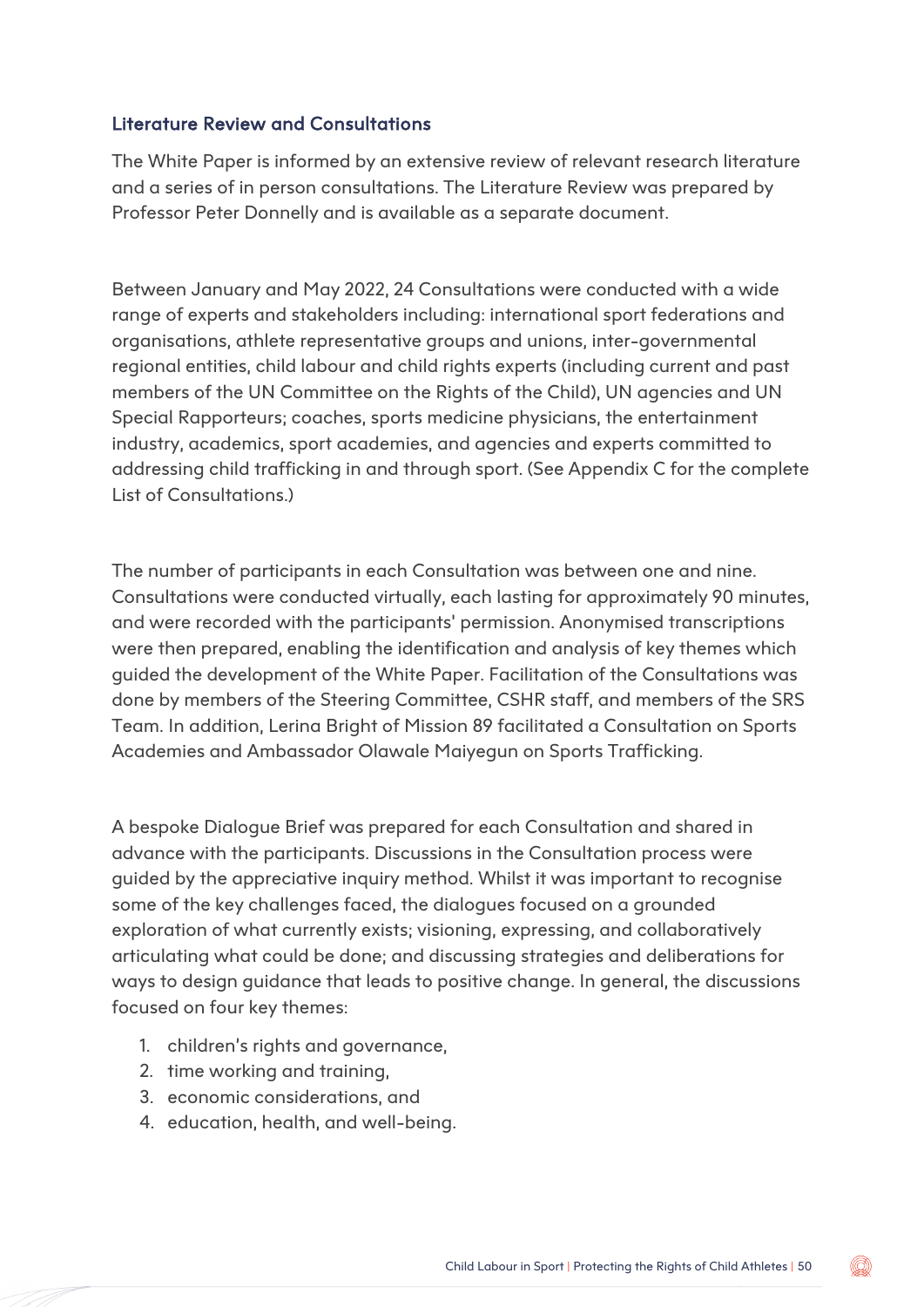#### Presentation of White Paper

The White Paper was presented for the first time on 19 May at a side event of the 5th Global Conference on the Elimination of Child Labour held 15-20 May 2022 in Durban, South Africa.

Subsequent to the Conference, the White Paper will be widely distributed by CSHR.

#### Limitations

Preparation of the White Paper was challenged by limitations of both time and financial resources.

The aim of having the Paper ready for the Global Conference restricted the project's length and in turn the possible number of Consultations conducted.

Financial limitations impeded the establishment of safeguarding mechanisms that would have been necessary for conducting consultations directly with child athletes. To compensate, the project relied on either direct input, or what is documented in reports, from adults who had been elite child athletes.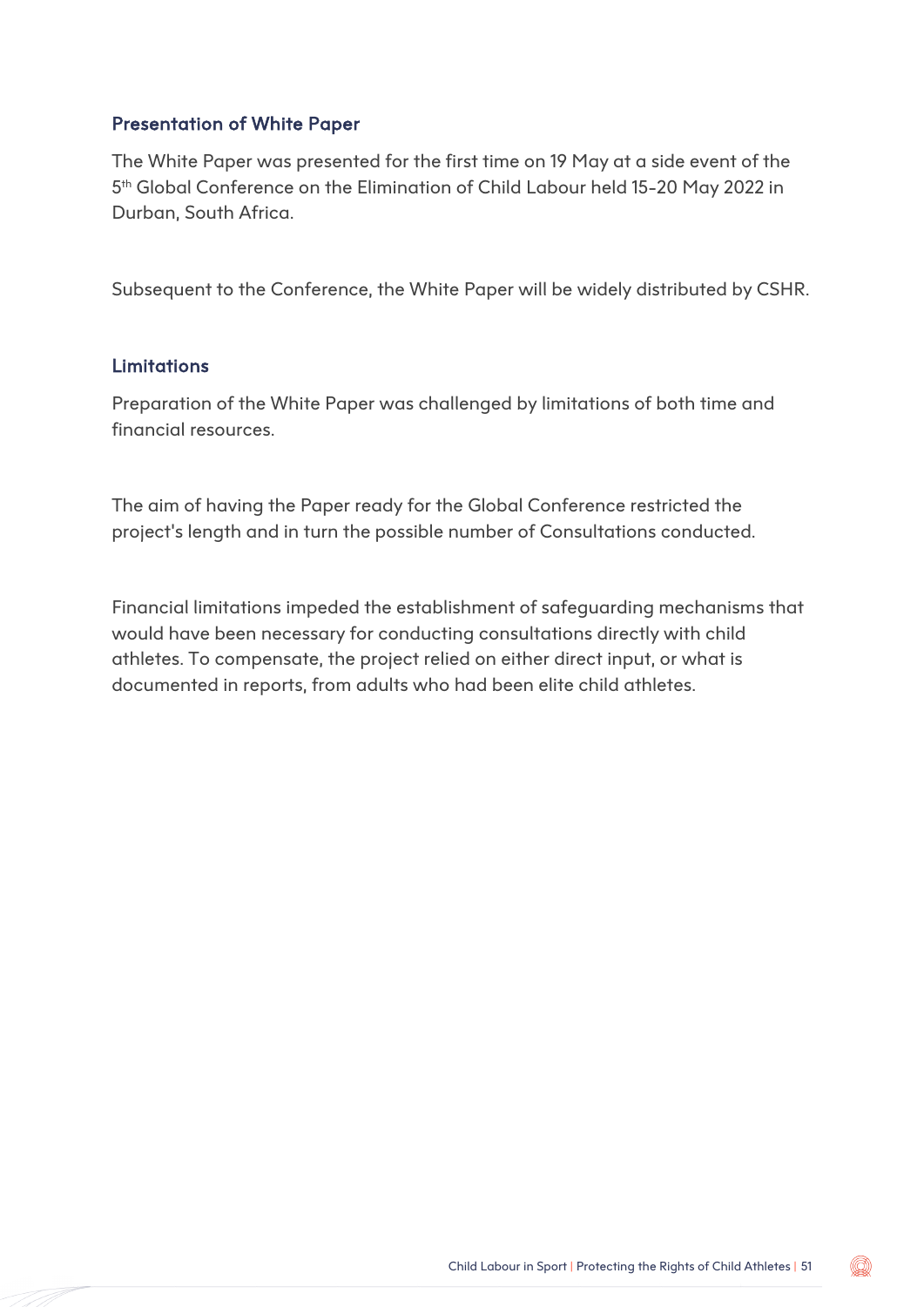### Appendix B - Steering Committee Members

#### Professor Emeritus Jaap Doek - Chair

Jaap E. Doek is Professor Emeritus, Family and Children's/Youth Law at the VU University Amsterdam. He was a member (1999- 2007) and the Chairperson (2001 - 2007) of the UN CRC Committee. He is senior legal advisor of ECPAT international (Bangkok). In that capacity he was involved in the drafting of the Terminology Guidelines for the protection of children from sexual exploitation and abuse ( ECPAT 2017) and in the drafting of the Guidelines for the Implementation of the Optional Protocol to the Convention on the Rights of the Child on the Sale of children, child prostitution and child pornography (approved by the CRC Committee in May 2019) and the Explanatory Report to these Guidelines. Prof. Doek is the chairperson of the Supervisory Board of Child Helpline International (CHI), a member of the International Board of Trustees of the African Child Policy Forum (ACPF), a member of the Advisory Committee of Defence for Children International (DCI).

#### Benjamin Smith - Deputy Chair

Benjamin Smith is the Senior Officer on Child Labour at the International Labour Organization's Fundamental Principals and Rights at Work Branch. Benjamin supports ILO members States and workers' and employers' organizations in the development of policies and strategies to combat child labour and contributes to the design and implementation of ILO's global portfolio of projects against child labour. He develops Public-Private Partnerships to tackle child labour and promote decent work in supply chains in sectors including cocoa, garments, cotton, and paper and pulp. He began his career with the ILO in 2000 in Costa Rica, and from 2002-2006, led a ground-breaking project to combat the worst forms of child labour in El Salvador. He holds an M.A. in International Relations from the School of Advanced International Studies at Johns Hopkins University and a B.A. in International Studies from American University.

#### Prof. Fernando Cáceres Andrés

Prof. Fernando Cáceres is the honorary President of the Ibero-American Sport Council. Among other positions, he has served as National Secretary for Sports in Uruguay (2005-2010, 2015-2020), President of the Ibero-American Sport Council (2007-2010, 2017-2020), and Secretary General of the Uruguayan Football Association (2010-2015).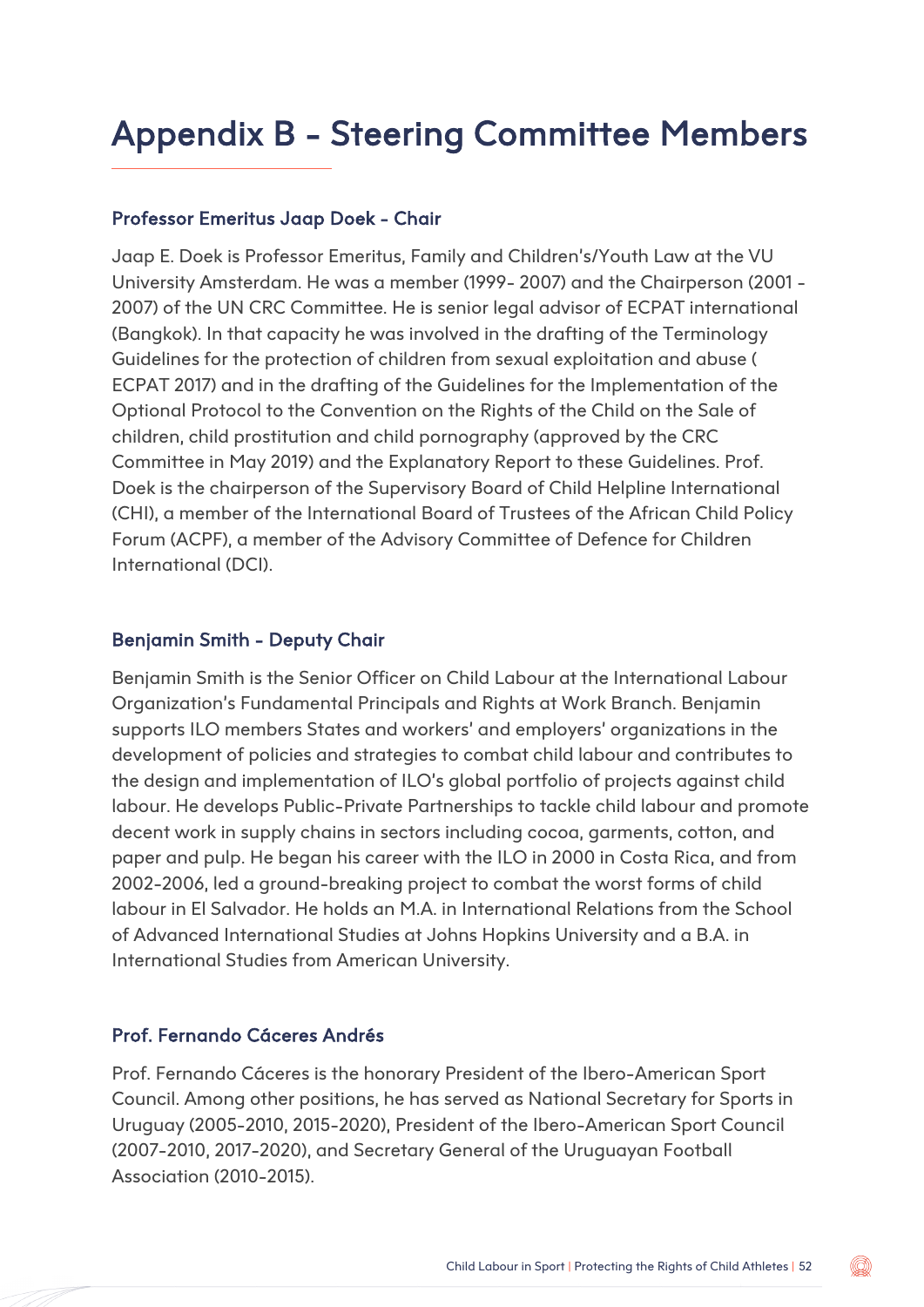#### Dr. Michael Bergeron

Dr. Bergeron is a Clinical and Scientific Advisor in Sport Sciences & Medicine and Performance Health for the WTA Women's Tennis Association. He is also a Visiting Scholar, Department of Health Sciences, University of Hartford. His research and related leadership have been primarily focused on exercise-heat stress and physiological strain, thermoregulation and hydration challenges in sport, youth athletic health, and sport concussion. Dr. Bergeron co-chaired and is the lead author on the 2015 International Olympic Committee (IOC) Consensus on Youth Athletic Development and the 2012 IOC Consensus on Thermoregulatory and Altitude Challenges for High-level Athletes. He also serves on the Academic Advisory Board for the IOC post-graduate Diploma Program in Sports Medicine. Dr. Bergeron is a Fellow and past Trustee of the American College of Sports Medicine, served a 4-year term as a member of the National Federation of State High School Associations Sports Medicine Advisory Committee, and served two years as Heat, Hydration and Research Advisor to Major League Soccer.

#### Maud de Boer-Buquicchio

Maud de Boer-Buquicchio is the former Deputy Secretary General of the Council of Europe (2002-2012) and former UN Special Rapporteur on the sale and sexual exploitation of children (2014-2020). In that capacity, she presented to the Human Rights Council in 2019 a Report on the Sale and Sexual Exploitation of children in the context of sports. She is the President of the European Federation for Missing and Exploited Children; President of the Board of Child Identity Protection and Vice Chair of the International Center for Missing and Exploited Children. She is also a member of a number of Boards, including the WePROTECT Global Alliance.

#### Alexandra Gómez-Bruinewoud

Alexandra Gómez-Bruinewoud is a lawyer who has served as Senior Legal Counsel at FIFPRO since 2013. She holds a Master's in International Commercial Law from the Erasmus University Rotterdam, in the Netherlands. Since 2017, she has been a FIFA Dispute Resolution Chamber Judge. She regularly lectures at various Masters and other academic programs in International Sports Law and is the Co-Director of the ISDE Global Master in Sports Management and Legal Skills.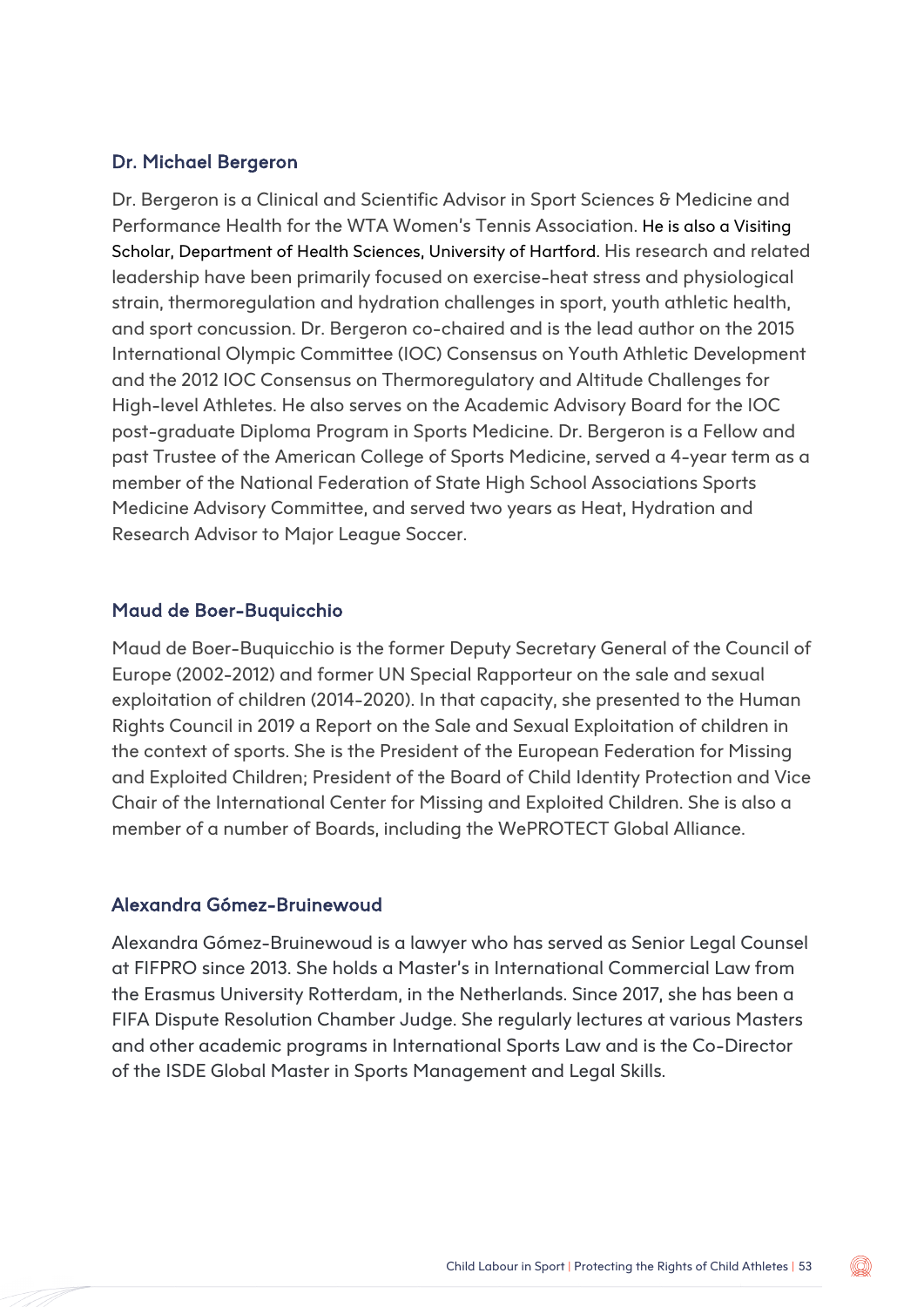#### Dr. Decius Hikabwa Chipande

Dr. Decius H. Chipande is Head of the African Union Sport Council Secretariat, a Specialised Technical Office of the African Union responsible for sports. Over his career, Chipande has worked with several inter-governmental sports organisations and NGOs involved in sports for development and peace. Prior to joining the African Union, he was lecturing sports studies at the University of Zambia in Lusaka. He has a PhD from Michigan State University in the USA; a MSc and BSc in Sports from the Norwegian School of Sport Science in Oslo.

#### Dr. Rinchen Chophel

Dr. Rinchen Chophel is a Member of the UN Committee on the Rights of the Child. He is the architect and Director General of the South Asia Initiative to End Violence Against Children (SAIEVAC), an apex body of SAARC and an inter-governmental body in partnership with Children and Civil Society Organizations. A medical doctor by profession. Previously, he held the position of Executive Director of the National Commission for Women and Children, of the Royal Government of Bhutan. Extensive experience in working with the Ministries of Women and Children of the Governments in South Asia as well as with the UN, INGO, NGO and research organisations.

#### Dr. Paul Darby

Dr. Darby is a sociologist of sport at Ulster University where he leads the Centre for Sport in Society. His research is centred around sports migration with a particular focus on African football migration and the role of academies in this process. His latest book 'African football migration: Aspirations, experiences and trajectories' was published by Manchester University Press in January 2022. Dr. Darby has recently worked with UNICEF UK on two research projects exploring the risks to children's rights in the professional football industry. This led to the production of a practical guide for professional football clubs on mainstreaming children's rights (2020). Paul is currently conducting research with the English Premier League on children's rights in football academies. His research has been funded by the Economic and Social Research Council, the British Academy, the European Union, UNICEF and UK Sport.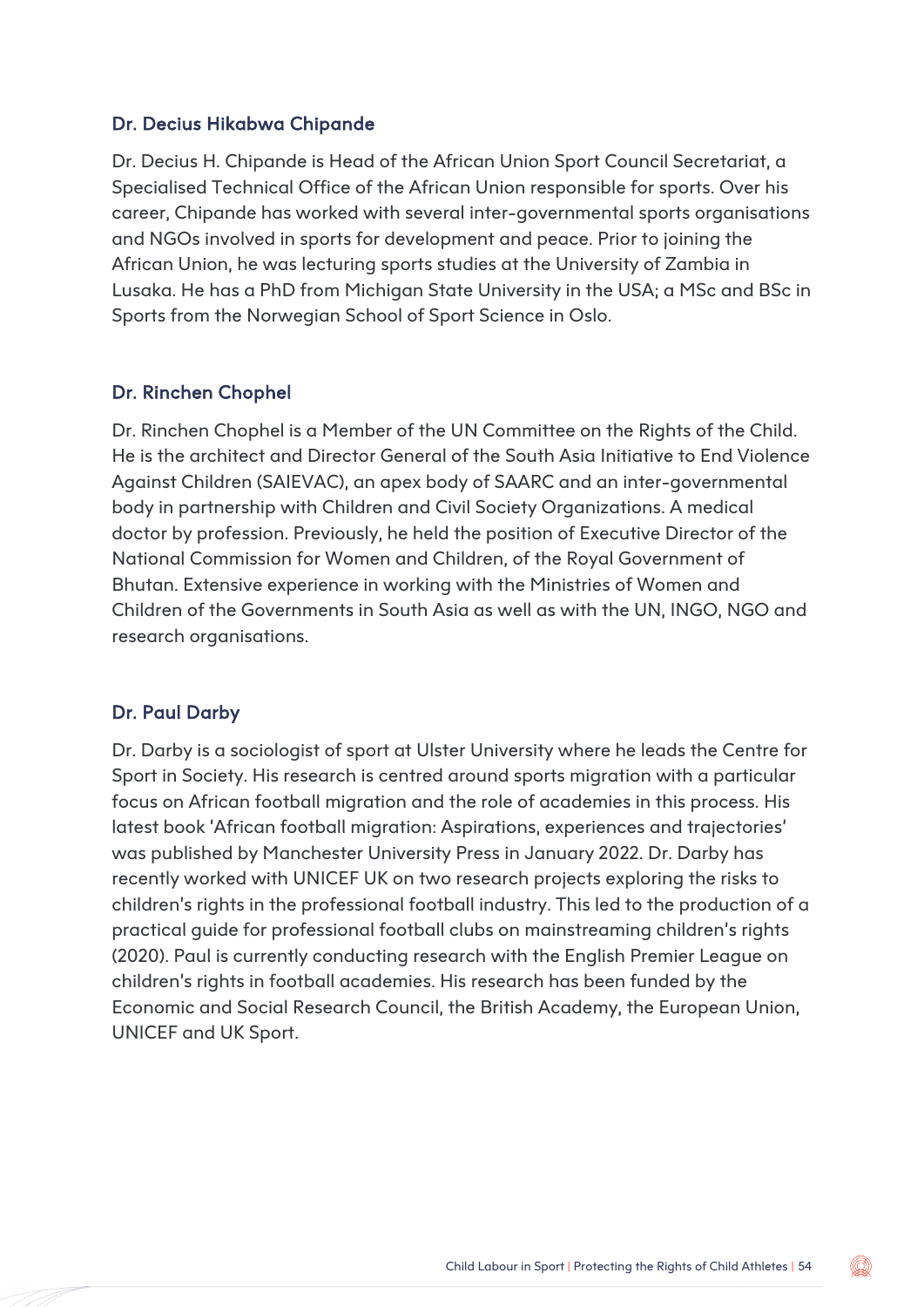#### Paulo David

Mr. David is the Chief of the Indigenous Peoples and Minorities Section, UN Human Rights Office (OHCHR) Child Rights in Sports expert; Author of book 'Human Rights and Youth Sports" which includes child labour issue in sport environment; Former Secretary to the UN Committee on the Rights of the ChildAndrea Florence

#### Andrea Florence

Andrea Florence is a Brazilian human rights lawyer, feminist activist, campaigner and Acting Director of the Sport & Rights Alliance. She has spent over a decade fostering people-led social movements to drive systemic change, including child rights campaigns around the 2014 Brazil World Cup and 2016 Rio Olympics. Previously, she has worked as Campaigns Coordinator at Amnesty International Brazil, led the Children Win campaign at Terre des Hommes and helped bring together the Brazil Programme at Oak Foundation. Passionate about using creative ways to advance human rights, Andrea has coordinated a range of different "artivism" projects, including hope-based videos for global campaigns, direct action with renowned artists and musicians as well as unbranded communication.

#### Yoshie Noguchi

Former ILO Officer; Lawyer by training; Child Labour Expert; Worked for the application of ILO Conventions and Recommendations, especially on child labour (e.g., C138 and R146); directly involved in the making of C182 and R190 of 1999 on the Worst Forms of Child Labour and engaged in their promotion and application in the International Programmes on Child Labour (IPEC) as senior legal officer for more than 10 years. Have also worked in the International Labour Standard Department, and in the Governance Department of the ILO, as well as in the Japanese National Government earlier. Holds Ll.B from University of Tokyo, Faculty of Law, and "Diplôme" in development studies from Institut Universitaire d'Etudes du Développement, Geneva.

#### Dr. Ramya Subrahmanian

Dr. Subrahmanian is an international social policy analyst with extensive experience in research, policy advocacy, training and teaching. She is Chief of Child Rights and Protection at the UNICEF Innocenti Research Centre. Previously she was Executive Director of Know Violence in Childhood, and, prior to that, she was social policy specialist at UNICEF India where she led research, policy analysis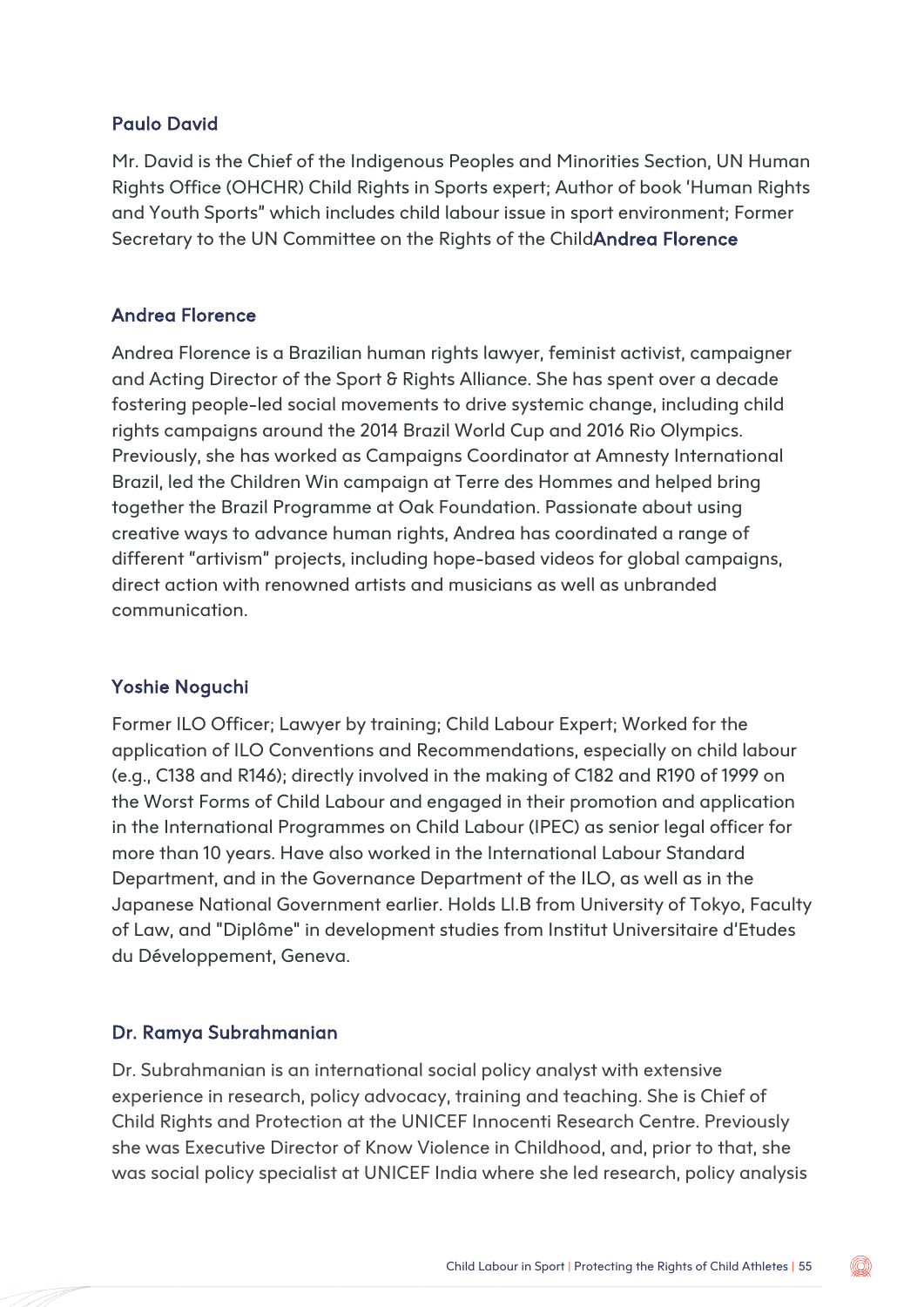and advocacy in the areas of child-sensitive social protection, equity and social inclusion, and gender equality. She has been a research fellow at the Institute of Development Studies, University of Sussex, where she conducted research on issues related to gender mainstreaming, women's rights, child labour and education, and on social policies for children in India.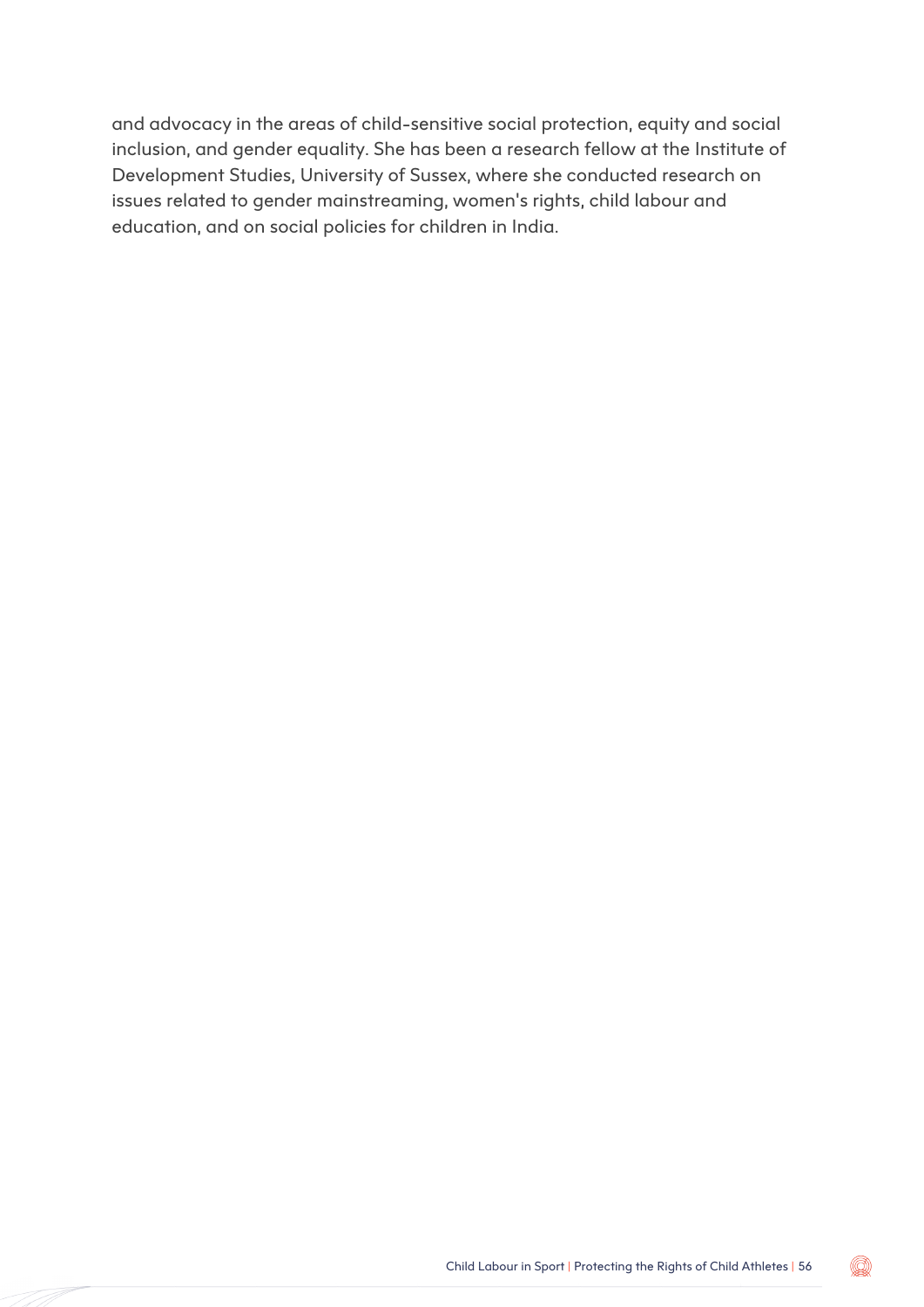### Appendix C - Consultations

#### (listed by date conducted)

Note: Participation in the Consultation does not imply endorsement of the content of the White Paper.

| <b>Entertainment Industry - SAG/AFTRA</b>     | <b>14 January 2021</b> |
|-----------------------------------------------|------------------------|
| <b>Academics, Experts and Researchers I</b>   | 8 March 2022           |
| <b>Academics, Experts and Researchers II</b>  | 14 March 2022          |
| <b>National Examples of Best Practice</b>     | 15 March 2022          |
| <b>Athlete Advocacy and Policy Groups I</b>   | 17 March 2022          |
| <b>Sport Academies 1</b>                      | 18 March 2022          |
| <b>Sport Academies 2</b>                      | 22 March 2022          |
| <b>Child Rights Experts</b>                   | 23 March 2022          |
| <b>Athlete Advocacy and Policy Groups II</b>  | 23 March 2022          |
| Ibero-America Regional (conducted in Spanish) | 24 March 2022          |
| <b>Gymnastics Ethics Foundation</b>           | 25 March 2022          |
| <b>Trafficking</b>                            | 28 March 2022          |
| <b>Athlete Representative Bodies</b>          | 29 March 2022          |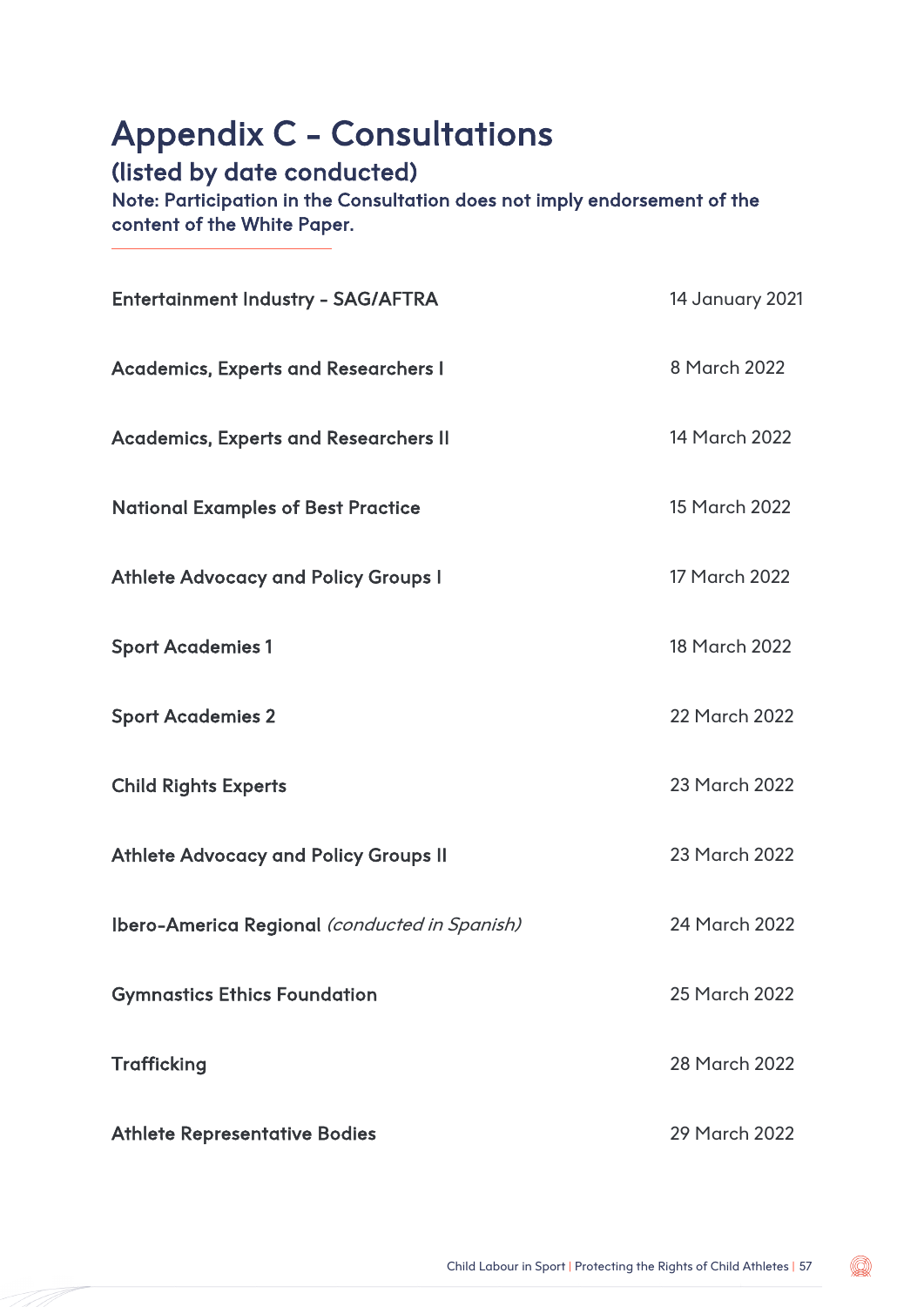| <b>Child Labour Experts</b>                             | 6 April 2022     |
|---------------------------------------------------------|------------------|
| <b>Africa Regional</b>                                  | 7 April 2022     |
| <b>Sport Academies</b>                                  | 3 - 8 April 2022 |
| <b>Entourage 1 - Coaches and Medical</b>                | 11 April 2022    |
| <b>Entourage 2 - Parents</b>                            | 13 April 2022    |
| <b>World Athletics</b>                                  | 19 April 2022    |
| <b>World Baseball and Softball Confederation (WBSC)</b> | 20 April 2022    |
| <b>Entourage 3 - Agents</b>                             | 21 April 2022    |
| <b>FIFA</b>                                             | 27 April 2022    |
| ILO Child Labour Specialist Mongolia - Child Jockeys    | 28 April 2022    |
| <b>International Olympic Committee</b>                  | 4 May 2022       |